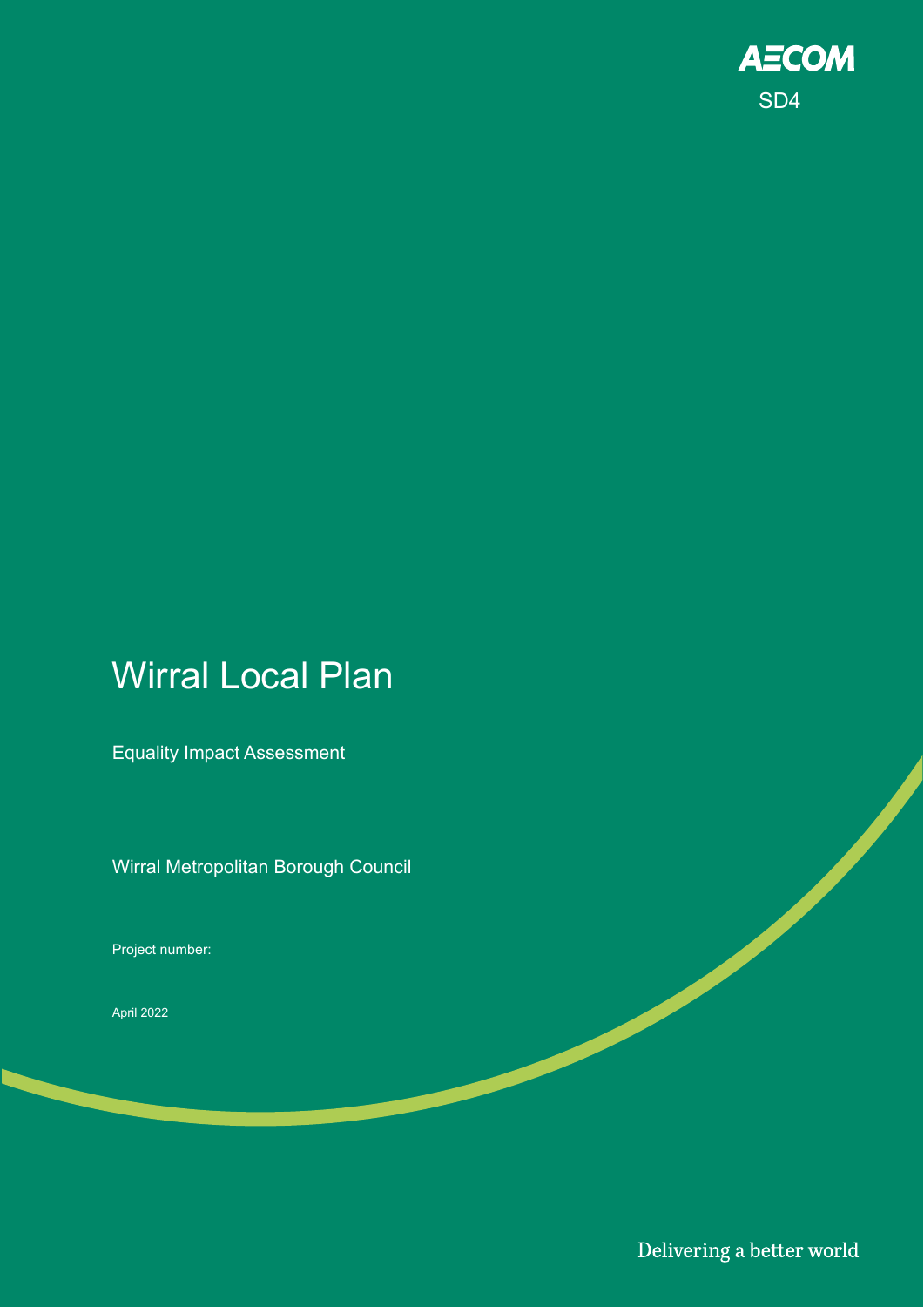### Quality information

| <b>Prepared by</b>                                                          | <b>Checked by</b>                                                 | <b>Verified by</b>                  | <b>Approved by</b>                       |
|-----------------------------------------------------------------------------|-------------------------------------------------------------------|-------------------------------------|------------------------------------------|
| (V1) Mary Zsamboky<br>Associate Director                                    | <b>Chris McNulty</b><br>Senior Consultant                         |                                     | <b>Frank Hayes</b><br>Associate Director |
| (V2 and V3)Tamsin<br><b>Stevens</b><br>Graduate Environmental<br>Consultant | lan McCluskey,<br><b>Principal Consultant</b>                     |                                     |                                          |
| (V4)Lucy Jones<br>Graduate Social Impact<br>Consultant                      | Laura Walker<br>Associate Director-<br>Equality and Social Impact | lan McCluskey<br>Associate Director | Steve Smith<br>Director                  |

### Revision History

| <b>Revision</b> | <b>Revision date</b>              | <b>Details</b>                                     | <b>Authorized</b>                 | <b>Name</b>   | <b>Position</b>         |
|-----------------|-----------------------------------|----------------------------------------------------|-----------------------------------|---------------|-------------------------|
| V <sub>1</sub>  | $4th$ March 2019                  | First draft scoping<br>report for client<br>review | 4 <sup>th</sup> March 2019        | lan McCluskey | Principal<br>Consultant |
| V <sub>2</sub>  | $20th$ March 2019                 | Final scoping<br>report for<br>consultation        | 20 <sup>th</sup> March 2019       | lan McCluskey | Principal<br>Consultant |
| V <sub>3</sub>  | 26 <sup>th</sup> June 2019        | <b>Final Scoping</b><br>report                     | 26 <sup>th</sup> June 2019        | lan McCluskey | Principal<br>Consultant |
| V <sub>4</sub>  | 17 <sup>th</sup> December<br>2021 | Draft Full EqIA<br>report                          | 17 <sup>th</sup> December<br>2021 | Laura Walker  | Associate<br>Director   |
| V <sub>5</sub>  | 26th February 2022                | Final EgIA report                                  | 16th February 2022                | lan McCluskev | Associate Director      |

#### Prepared for:

Wirral Metropolitan Borough Council

### Prepared by:

AECOM Infrastructure & Environment UK Limited Aldgate Tower 2 Leman Street London E1 8FA United Kingdom aecom.com

© 2022 AECOM Infrastructure & Environment UK Limited. All Rights Reserved.

This document has been prepared by AECOM Infrastructure & Environment UK Limited ("AECOM") for sole use of our client (the "Client") in accordance with generally accepted consultancy principles, the budget for fees and the terms of reference agreed between AECOM and the Client. Any information provided by third parties and referred to herein has not been checked or verified by AECOM, unless otherwise expressly stated in the document. No third party may rely upon this document without the prior and express written agreement of AECOM.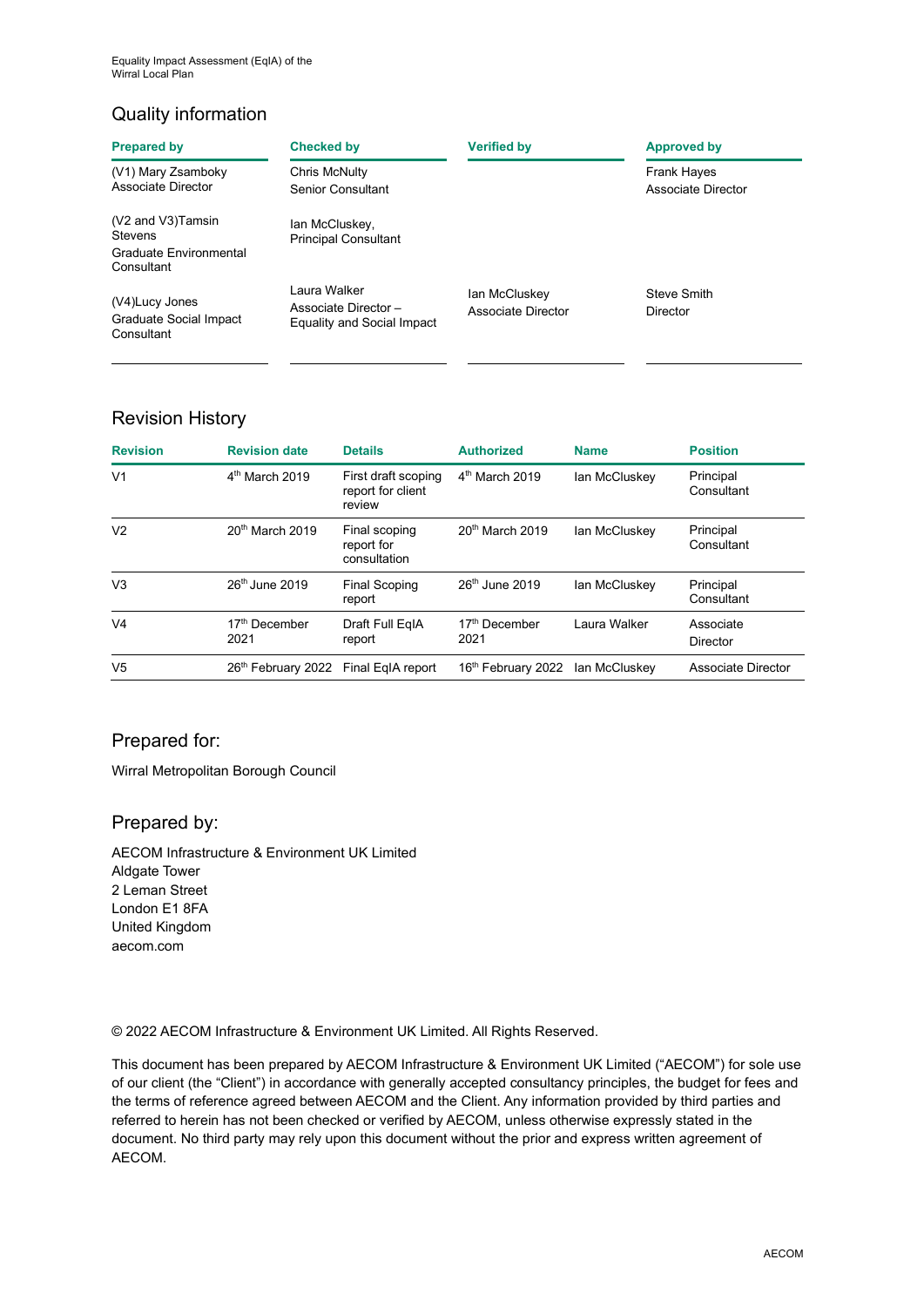### **Table of Contents**

| 1 <sub>1</sub> |  |
|----------------|--|
| 11             |  |
| 1.2            |  |
| 1.3            |  |
| 2.             |  |
| 2.1            |  |
| 2.2            |  |
| 2.3            |  |
| 3.             |  |
| 3.1            |  |
| 3.2            |  |
| 3.3            |  |
| 3.4            |  |
| 3.5            |  |
| 3.6            |  |
| 3.7            |  |
| 3.8            |  |
| 3.9            |  |
| 3.10           |  |
| 3.11           |  |
| 3.12           |  |
| 4.             |  |
| 4.1            |  |
| 4.2            |  |
| 5.             |  |
| 5.1            |  |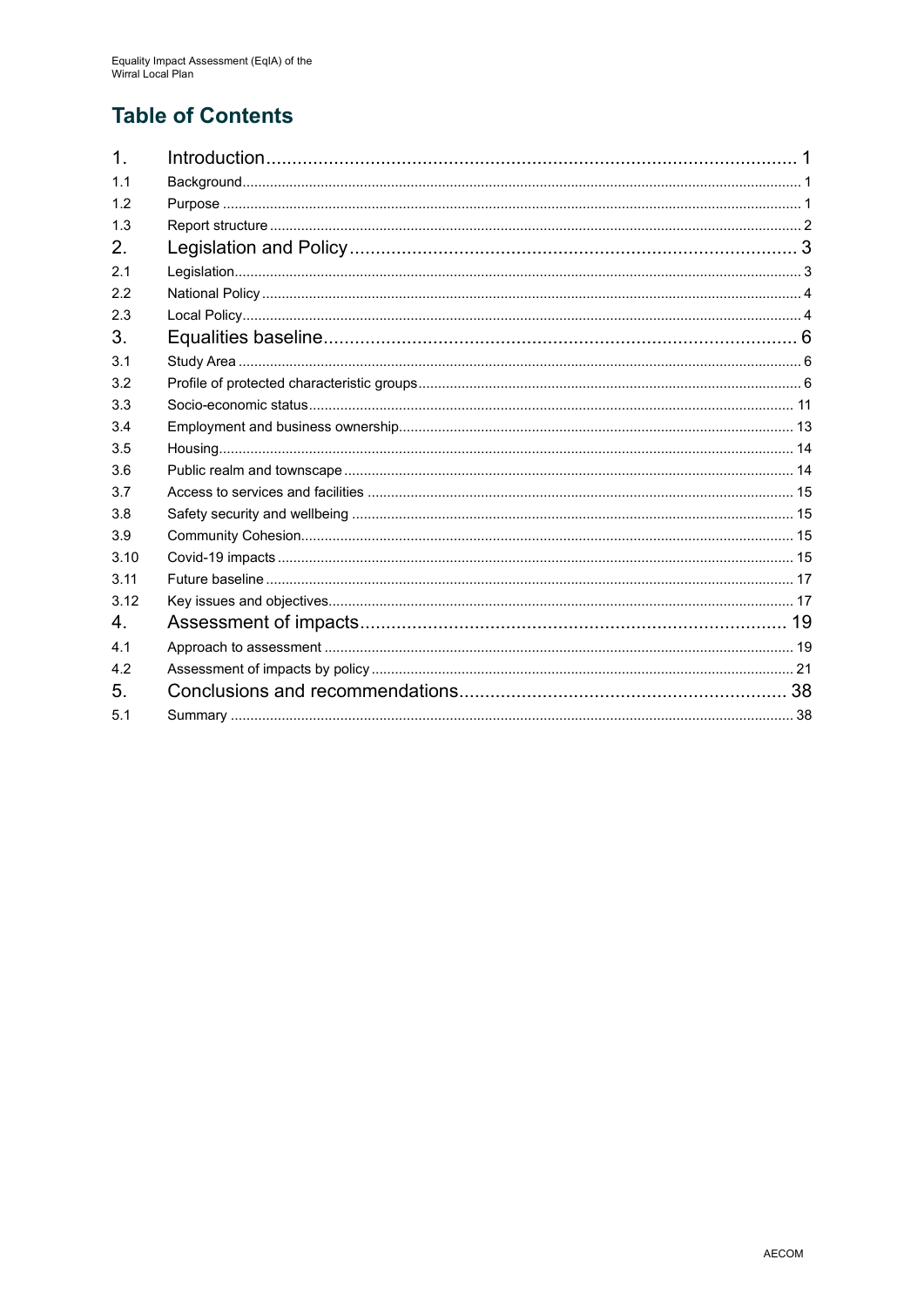# <span id="page-3-0"></span>**1. Introduction**

# <span id="page-3-1"></span>**1.1 Background**

AECOM has been commissioned by Wirral Metropolitan Borough Council ('the Council') to undertake an Equality Impact Assessment (EqIA) of the emerging Local Plan from Regulation 18 to adoption. Once adopted, the Plan will establish a spatial strategy in relation to housing and employment growth up to 2037, replacing the saved policies of the Unitary Development Plan (2000).

As a public sector organisation, the Council has a duty under the Equality Act 2010 and the associated Public Sector Equality Duty (PSED) to ensure that the objectives and options considered through the emerging Local Plan do not lead to unlawful discrimination (direct and indirect), advance equality of opportunity and foster good relations between those with a protected characteristic and all others. An EqIA is often used by public sector organisations to demonstrate how this duty has been discharged.

AECOM has also been instructed by Wirral Council to undertake the Sustainability Appraisal/Strategic Environmental Assessment (SA/SEA) and Health Impact Assessment (HIA) of the emerging Local Plan. An appraisal of equality impacts has been undertaken as part of the SA/SEA process which has integrated the requirements of Strategic Environmental Assessment, Health Impact Assessment and Equality Impact Assessment. This report provides a full, standalone high-level assessment of the equality impacts of the proposed policies contained within the Submission Draft Regulation 19 Wirral Local Plan.

## <span id="page-3-2"></span>**1.2 Purpose**

EqIA is intended to help make decisions by predicting the equality consequences of the implementation of a proposed plan. In addition to assessing the equality consequences, it also produces recommendations as to how favourable consequences for equality could be enhanced and how any harmful consequences could be avoided or minimised. It addresses equality in relation to protected characteristics, as defined in the Equality Act 2010. These are race, age, sex, disability, sexual orientation, gender reassignment, religion or belief and pregnancy or maternity.

EqIA considers whether the implementation of proposed policies could:

- Help to address existing discrimination or disadvantage experienced by particular groups in the population;
- Increase equal opportunities for protected characteristic groups, so that they are able to access opportunities on an equivalent basis to others, particularly for people from backgrounds who have experienced historic disadvantage or inequality;
- Improve relations between groups who have different protected characteristic identities (e.g. between people from different racial backgrounds); and
- Identify if there is any risk that the policies could give rise to any intended or unintended illegal discrimination.

In summary, EqIA is a mechanism for considering and communicating the likely effects of a draft plan, and alternatives, in terms of equalities issues, with a view to avoiding and mitigating adverse effects and maximising the positives. The aim is to ensure that the plan contributes to the achievement of equality of opportunity for all of Wirral residents.

This EqIA will support the Council to fulfil its equality duties in relation to the PSED. It provides a consideration of potential direct and indirect equality impacts (both negative and positive) associated with the draft Local Plan.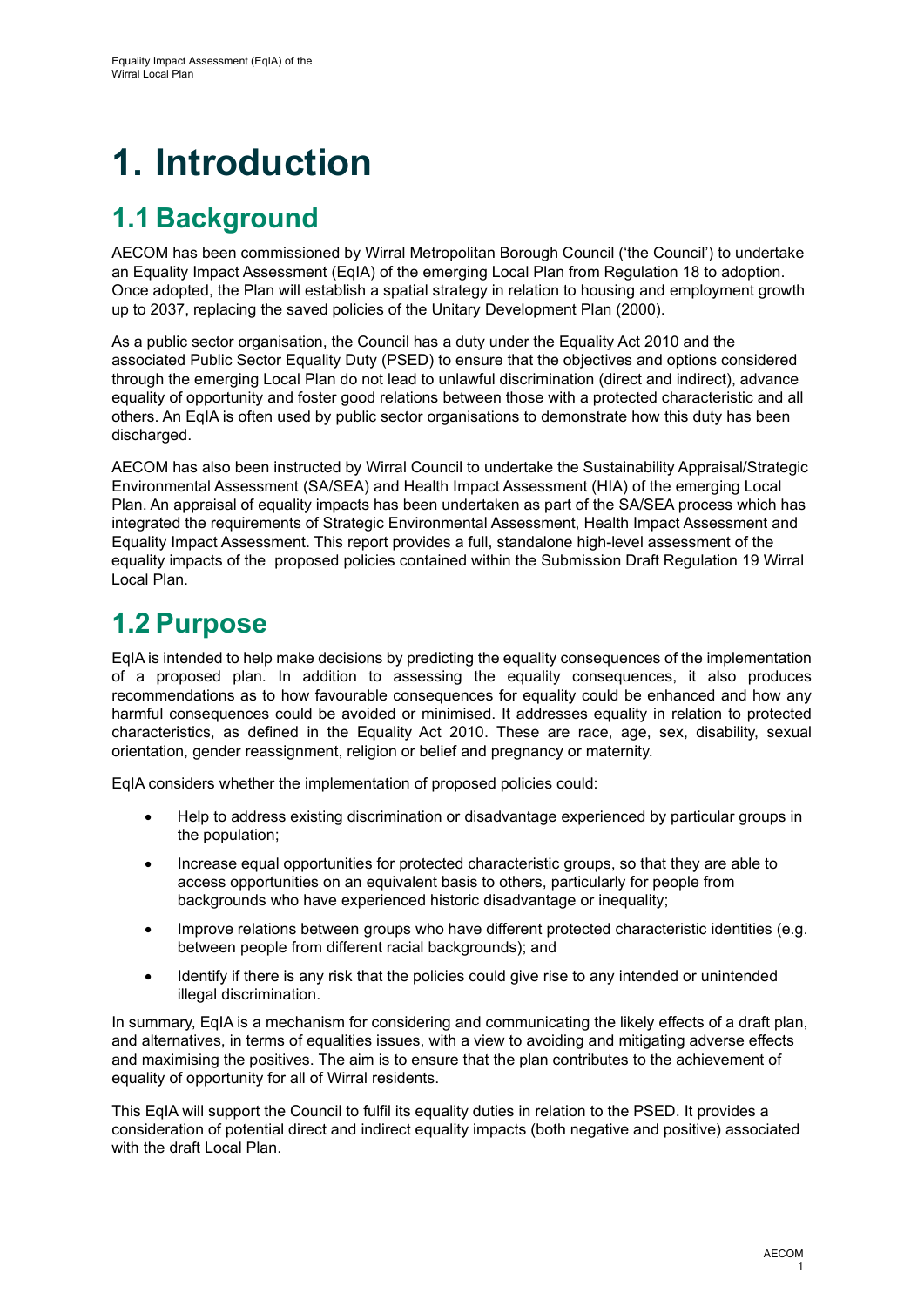# <span id="page-4-0"></span>**1.3 Report structure**

Following on from this introduction section the remainder of the report is structured as follows:

- **Section 2: Policy and legislation review** providing context through relevant national, regional and local policy and legislation;
- **Section 3: Equalities baseline** using secondary data sources such as Census 2011 data to form an equalities baseline for Wirral;
- **Section 4: Assessment of potential equality effects** an appraisal of potential impacts using the evidence gathered for the policies contained within the draft Local Plan; and
- **Section 5: Recommendations and conclusions –** high level recommendations and conclusions for enhancing positive equality impacts and minimising potential negative impacts based on available evidence to date.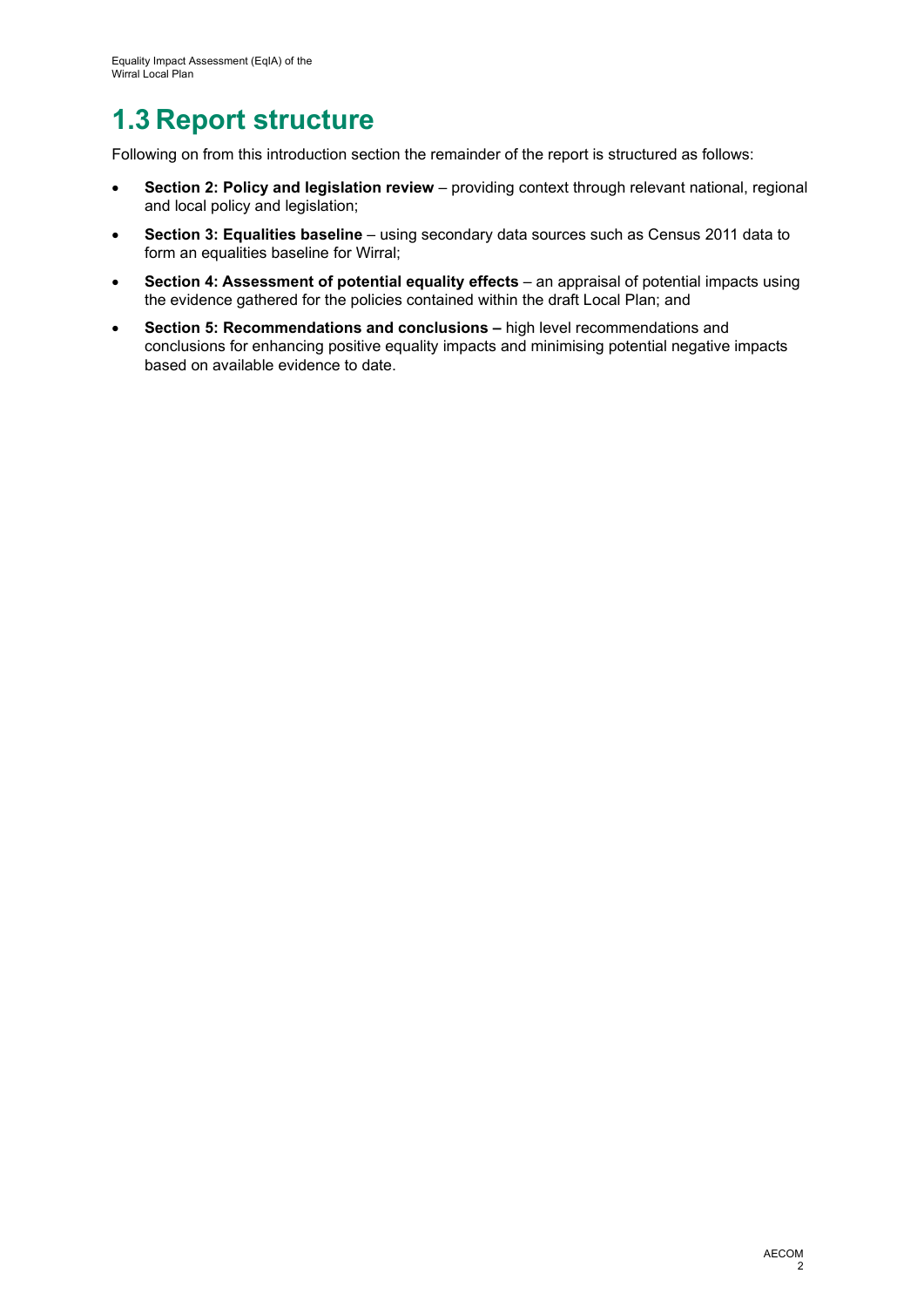# <span id="page-5-0"></span>**2. Legislation and Policy**

# <span id="page-5-1"></span>**2.1 Legislation**

### **Equality Act 2010 and the Public Sector Equality Duty**

The Equality Act 20[1](#page-5-2)0<sup>1</sup> legally protects people from discrimination both in the workplace and in wider society. It replaces previous anti-discrimination laws which include the Sex Discrimination Act 1975, Race Relations Act 1976 and the Disability Discrimination Act 1995. The Act ensures that individuals with certain 'protected characteristics' are not indirectly or directly discriminated against. The protected characteristics include:

- Age: this refers to persons defined by either a particular age or a range of ages;
- **Disability**: a disabled person is defined as someone who has a physical or mental impairment that has a substantial and long-term adverse effect on his or her ability to carry out normal day-to-day activities;
- **Gender reassignment**: this refers to people who are proposing to undergo, are undergoing, or have undergone a process for the purpose of reassigning their gender identity;
- **Marriage and civil partnership**: marriage can be between a man and a woman or between two people of the same sex. Same-sex couples can also have a civil partnership. Civil partners must not be treated less favourably than married couples;
- **Pregnancy and maternity**: pregnancy is the condition of being pregnant or expecting a baby. Maternity refers to the period after the birth. In the non-work context, protection against maternity discrimination is for 26 weeks after giving birth;
- **Race**: the Equality Act 2010 defines race as encompassing colour, nationality (including citizenship) and ethnic or national origins;
- **Religion or belief**: religion means any religion a person follows. Belief means any religious or philosophical belief, and includes those people who have no formal religion or belief;
- **Sex**: this refers to a man or to a woman, or to a group of people of the same sex; and
- **Sexual orientation**: a person's sexual orientation relates to their emotional, physical and/or sexual attraction and the expression of that attraction.

Under section 149 of the Act, a public authority in the exercise of its functions is subject to the Public Sector Equality Duty (PSED). The PSED requires public bodies to have due regard to three aims. Specifically, a public authority must, in the exercise of its functions, have due regard to the need to:

- eliminate discrimination, harassment, victimisation and any other conduct that is prohibited by or under this Act;
- advance equality of opportunity between persons who share a relevant protected characteristic and persons who do not share it; and
- foster good relations between persons who share a relevant protected characteristic and persons who do not share it.

The Equality Act 2010 explains that the second aim (advancing equality of opportunity) involves, in particular, having due regard to the need to: remove or minimise disadvantages affecting people due to their protected characteristics; take steps to meet the needs of people with certain protected characteristics where these are different from the needs of other people; and encourage people with certain protected characteristics to participate in public life or in other activities where their participation is disproportionately low.

Relevant guidance on fulfilling the PSED includes:

• Equality and Human Rights Commission (EHRC), The Essential Guide to the Public Sector Equality Duty;

<span id="page-5-2"></span><sup>1</sup> HMSO (2010). Equality Act 2010. Available at[: https://www.legislation.gov.uk/ukpga/2010/15/contents](https://www.legislation.gov.uk/ukpga/2010/15/contents)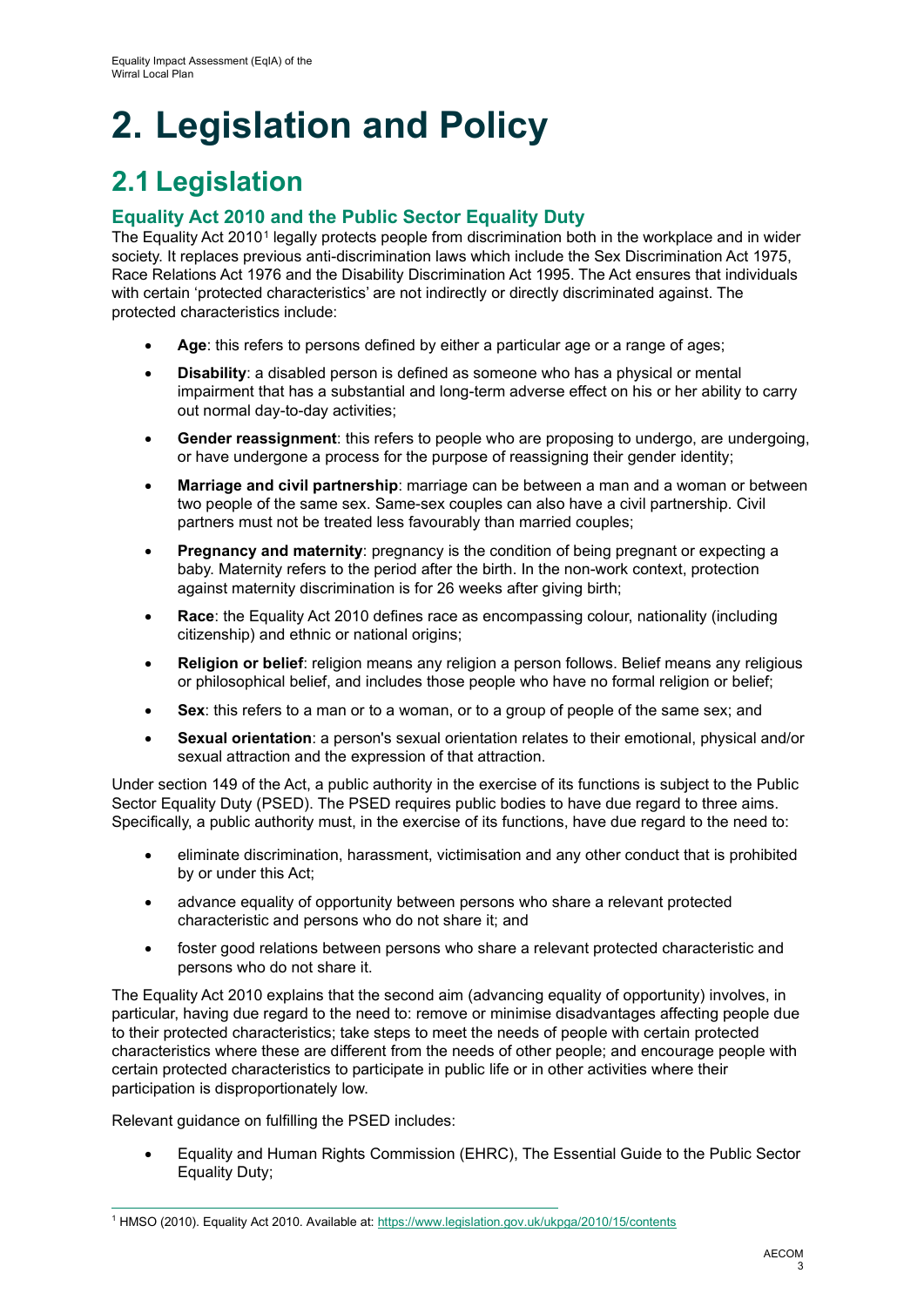- EHRC, Engagement and the Equality Duty and guide for public authorities;
- EHRC, Equality Act 2010: Technical Guidance on the Public Sector Equality Duty England;
- EHRC, Meeting the Equality Duty in Policy and Decision-Making England (and nondevolved public authorities in Scotland and Wales); and
- Government Equalities Office, Equality Act 2010: Public Sector Equality Duty What Do I Need To Know? A Quick Start Guide for Public Sector Organisations.

# <span id="page-6-0"></span>**2.2 National Policy**

### **National Planning Policy Framework (NPPF) (2021)**

This assessment also seeks to comply with the National Planning Policy Framework (NPPF).[2](#page-6-2) Specifically the paragraphs detailed below:

- **Paragraph 16.** Early, representative, and effective engagement and collaboration with neighbourhood, local organisations and businesses is essential. A wide section of the community should be proactively engaged, so that Local Plans, as far as possible, reflect a collective vision.
- **Paragraph 61.** To deliver a wide choice of high quality homes, widen opportunities for home ownership and create sustainable, inclusive and mixed communities, local planning authorities should plan for a mix of housing based on current and future demographic trends, market trends and the needs of different groups in the community (such as, but not limited to, those who require affordable housing, families with children, older people, people with disabilities, service families and people wishing to build their own homes).
- **Paragraph 92.** The planning system can play an important role in facilitating social interaction and creating healthy, inclusive communities. Local planning authorities should create a shared vision with communities of the residential environment and facilities they wish to see. To support this, local planning authorities should aim to involve all sections of the community in the development of Local Plans.

# <span id="page-6-1"></span>**2.3 Local Policy**

### **Wirral Plan: 2021-2026: Equity for People and Place**

The Wirral Plan is a non-statutory document which sets out the key priorities for the local authority over the coming years. The primary aim is to make Wirral a more equitable and fairer place to live, work and visit and respond to the Covid19 Pandemic. The vision consists of five key pillars, each of which will have effects in terms of equality and diversity.

- Sustainable Environment
- **Brighter Futures**
- Inclusive Economy
- Safe and Pleasant Communities
- Active and Healthy Lives

A key principle is outlined as follows:

*"Working together for brighter futures for our children, young people and their families by breaking the cycle of poor outcomes for all regardless of their background"*

<span id="page-6-2"></span><sup>2</sup> Ministry of Housing, Communities & Local Government (2021). National Planning Policy Framework. Available at: [https://assets.publishing.service.gov.uk/government/uploads/system/uploads/attachment\\_data/file/1005759/NPPF\\_July\\_2021.p](https://assets.publishing.service.gov.uk/government/uploads/system/uploads/attachment_data/file/1005759/NPPF_July_2021.pdf) [df](https://assets.publishing.service.gov.uk/government/uploads/system/uploads/attachment_data/file/1005759/NPPF_July_2021.pdf)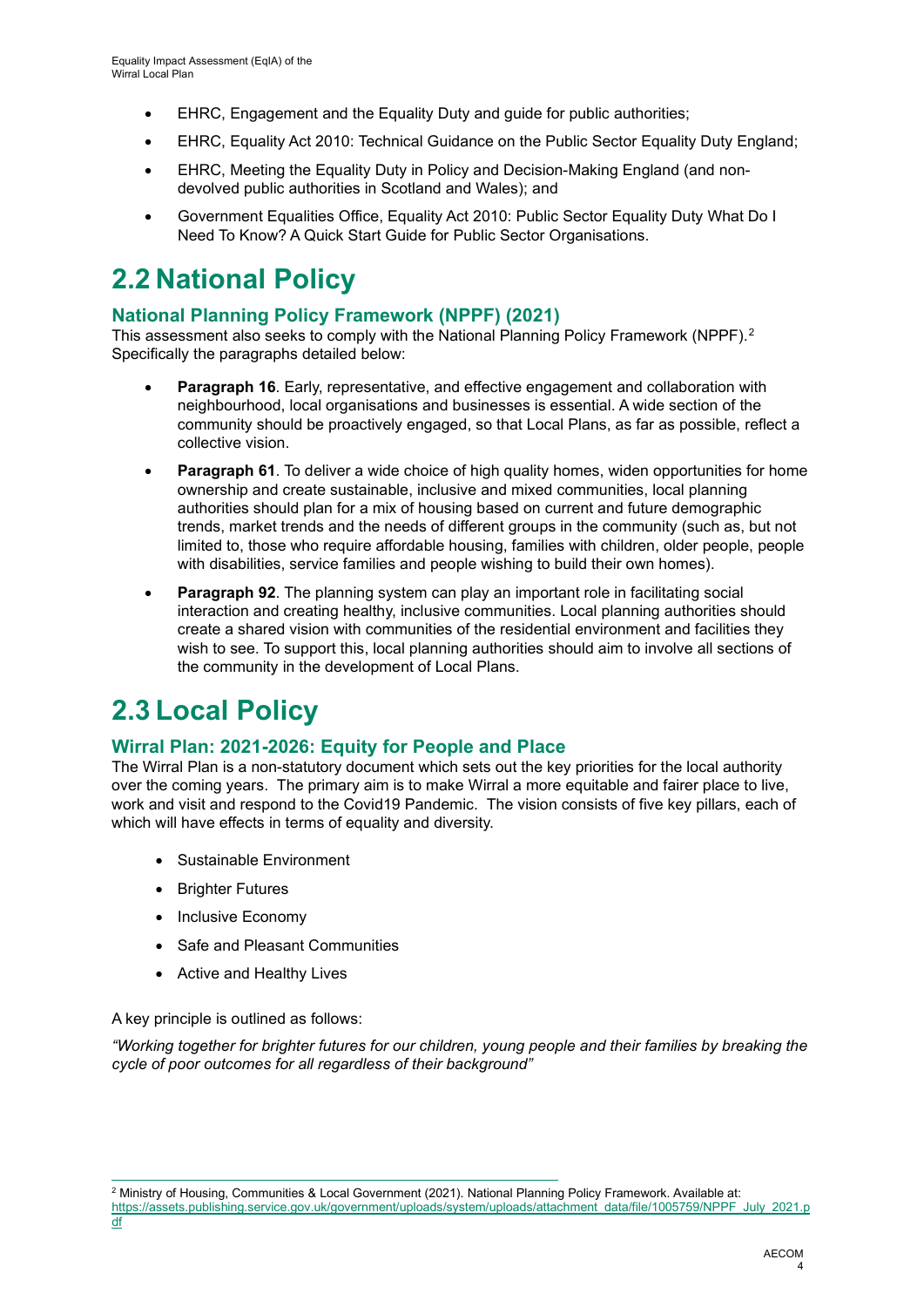### **Wirral Growth Plan (2016)**

The Wirral Growth Plan (2016)<sup>[3](#page-7-0)</sup> sets out a five-year strategy for delivering economic growth in Wirral. The purpose of the Growth Plan 'is to attract and guide investment into Wirral, to overcome barriers and maximise sustainable growth from local opportunities, benefiting Wirral's communities, businesses and residents'. The plan highlights that driving economic growth will lead to:

- Improved quality of life;
- Higher life expectancy;
- Employment growth;
- Higher income;
- Less Deprivation; and
- Raised aspirations of young people.

### **Wirral Council - Equality Impact Assessments**

<span id="page-7-0"></span>Wirral Council uses EqIAs to improve services by focusing on fairness, access and inclusion. This helps the Council to consider a policy, service or process and how it might affect different groups. A new Council Equality Plan is being put together and will be available in the near future.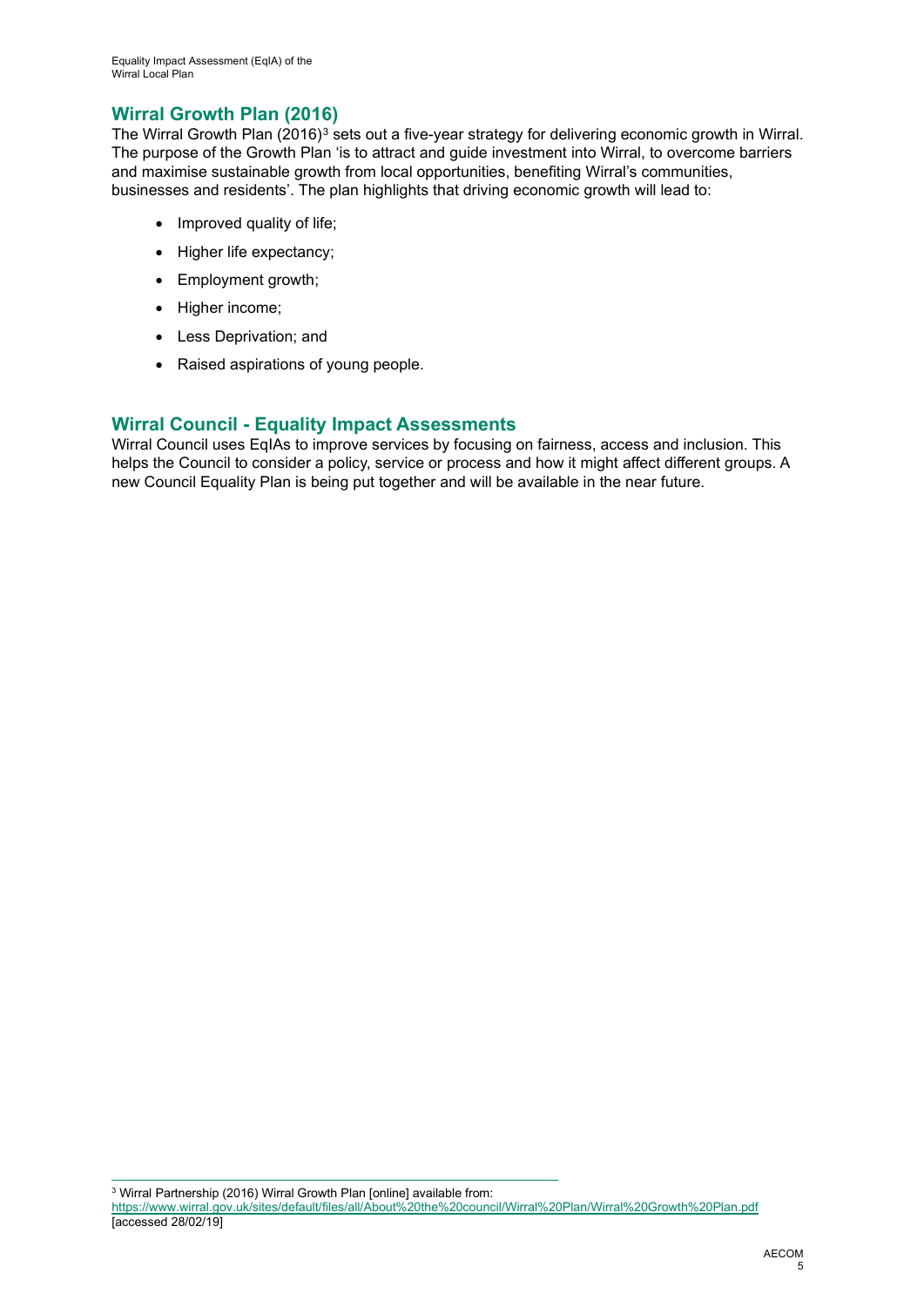# <span id="page-8-0"></span>**3. Equalities baseline**

# <span id="page-8-1"></span>**3.1 Study Area**

The area of study considered in this EqIA baseline includes relevant evidence at the local, regional and national levels, to allow the assessment to consider the potential effects of the proposed policies within the Local Plan for protected characteristic groups at varying geographical scales. At the local level, data has been collected and analysed to identify where there is disproportionate representation of protected characteristic groups, in comparison to regional and national averages.

This baseline also uses existing research to understand the needs of protected characteristic groups so that the assessment of potential equality effects can be made more robust. The baseline includes, where relevant, published evidence regarding how protected characteristic groups experience particular social or economic issues, which may shape their sensitivity or resilience to potential effects.

The main source of data used in the baseline profiling at this stage is Census 2011[4](#page-8-3) data from the Office for National Statistics (ONS).

# <span id="page-8-2"></span>**3.2 Profile of protected characteristic groups**

### **Population change**

According to the most recent census data available, Wirral is home to 312,293 people. As shown in Table 3.1, the population of Wirral increased at a lower rate between 2001 and 2011 in comparison to the North West of England and England averages.

| <b>Date</b>                           | Wirral  | <b>North West</b> | <b>England</b> |
|---------------------------------------|---------|-------------------|----------------|
| 2001                                  | 312,293 | 6,729,764         | 49,138,831     |
| 2011                                  | 319,783 | 7,052,177         | 53,012,456     |
| <b>Population Change</b><br>2001-2011 | $+2.4%$ | $+4.8%$           | $+7.9%$        |

#### **Table 3.1: Population growth 2001 - 2011**

*Source: ONS Table UV02 (2001)*[5](#page-8-4) *and QS102EW (2011)[6](#page-8-5) - Population Density*

### **Age structure of the population**

The age profile of the population living within Wirral is broadly similar to that in the North West and England. 29.2% of residents within Wirral are within the younger age categories (0-15 and 16-24), broadly similar to the totals for the North West of England (31.6%) and England (30.8%). In contrast, a slightly lower proportion of residents are within the working age categories (25-44 and 45-59) in Wirral (45.1%) in comparison to the percentages for the North West of England (46.2%) and England (46.9%).

There is also a larger proportion of elderly residents aged 60+ within Wirral (25.7%) than in the North West (22.8%) and England (22.3%), as shown in Table 3.2.

<span id="page-8-3"></span><sup>4</sup> It should be noted that although the most recent Census for England and Wales took place in March 2021, the full census data outputs are not scheduled for release until March 2023.

<span id="page-8-4"></span><sup>5</sup> Available at:<https://www.nomisweb.co.uk/query/construct/summary.asp?mode=construct&version=0&dataset=1697> <sup>6</sup> Available at:

<span id="page-8-5"></span>[https://www.nomisweb.co.uk/query/construct/summary.asp?reset=yes&mode=construct&dataset=143&version=0&anal=1&inits](https://www.nomisweb.co.uk/query/construct/summary.asp?reset=yes&mode=construct&dataset=143&version=0&anal=1&initsel=) [el=](https://www.nomisweb.co.uk/query/construct/summary.asp?reset=yes&mode=construct&dataset=143&version=0&anal=1&initsel=)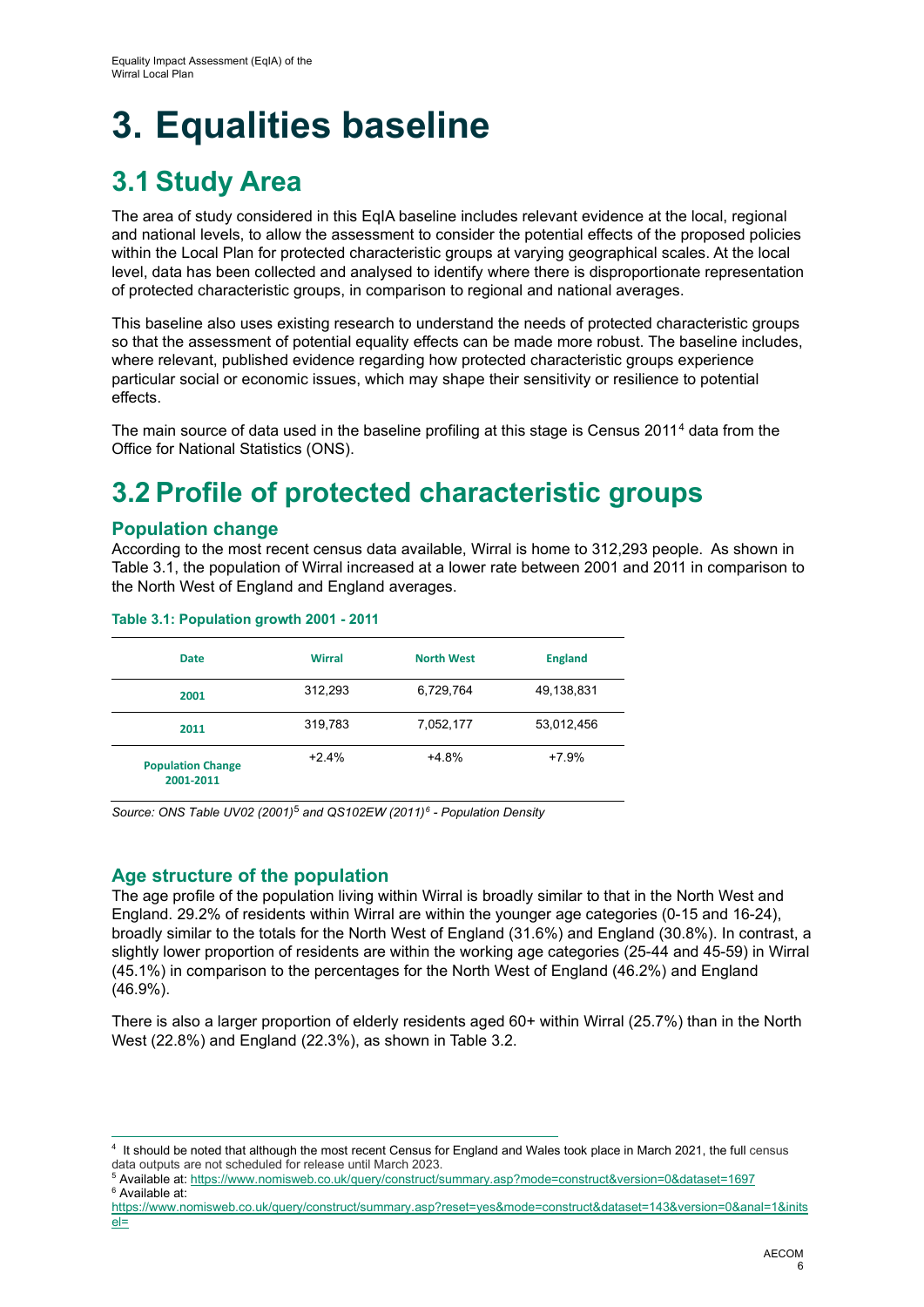#### **Table 3.2: Age structure**

|                         | <b>Wirral</b> | <b>North West</b> | <b>England</b> |
|-------------------------|---------------|-------------------|----------------|
| $0 - 15$                | 18.6%         | 18.8%             | 18.9%          |
| 16-24                   | 10.6%         | 12.8%             | 11.9%          |
| 25-44                   | 24.1%         | 26.4%             | 27.5%          |
| 45-59                   | 21%           | 19.8%             | 19.4%          |
| $60+$                   | 25.7%         | 22.8%             | 22.3%          |
| <b>Total Population</b> | 319,783       | 7,052,177         | 53,012,456     |

*Source: ONS KS102EW – Age Structure* [7](#page-9-0)

#### **Sex**

Wirral has a slightly higher proportion of female residents (51.6%) compared to males (48.4%) according to 2020 population estimates. A similar trend is observed regionally and nationally, while Wirral's female population is at least 1% higher than both geographies and consequently the male population is ~1% lower.

#### **Table 3-3: Population breakdown by sex and geographical area**

|        | Wirral | <b>North West</b> | <b>England</b> |  |
|--------|--------|-------------------|----------------|--|
| Male   | 48.4%  | 49.4%             | 49.5%          |  |
| Female | 51.6%  | 50.6%             | 50.5%          |  |
|        |        |                   |                |  |

*Source: ONS Mid-Year population estimates 2020* [8](#page-9-1)

### **Sexual orientation**

There are no official statistics relating to sexual orientation in the UK Census 2011. However, the 2021 Census includes the question 'Which of the following best describes your sexual orientation?' and as such more detailed data on sexual orientation will be available for future analysis.

However, data from the Annual Population Survey (APS) in 2019 reveals that 2.7% of England identify as lesbian, gay or bisexual (LGB), while the North West has a slightly lower average of 2.2%.<sup>[9](#page-9-2)</sup> The UK breakdown of sexual orientation identifies 1.6% of UK residents as Gay or Lesbian; 1.1% as Bisexual; 93.7% as Heterosexual or straight; and 0.7% as an 'other' sexual identity.

#### **Gender reassignment**

There are no official statistics relating to gender reassignment and the UK Census currently only collects data relating to sex (gender assigned at birth). The Office for National Statistics (ONS) has identified a need for information about gender identity for policy development and service planning with these requirements strengthened by the need for information on those with the protected characteristic of gender reassignment as set out in the Equality Act 2010. The 2021 Census includes the optional question "Is the gender you identify with the same as your sex registered at birth?" and as such more data on the transgender population will be available in the future.

Transgender people may have concerns about safety and security when using public transport and existing evidence from the Crime Survey for England and Wales suggests they are at greater risk of being victims of crime than heterosexual people. The survey recorded that the number of hate crimes against transgender people had risen by 45%, from 858 in 2015-16 to 1,248 in 2016-17. Transgender people may also avoid associated public transport facilities such as toilets for fear of being harassed or identified. [10](#page-9-3)

<span id="page-9-1"></span> $\sqrt[8]{8}$  Available at:

<sup>7</sup> Available at:

<span id="page-9-0"></span>[https://www.nomisweb.co.uk/query/construct/summary.asp?reset=yes&mode=construct&dataset=145&version=0&anal=1&inits](https://www.nomisweb.co.uk/query/construct/summary.asp?reset=yes&mode=construct&dataset=145&version=0&anal=1&initsel=)  $e =$ 

[https://www.nomisweb.co.uk/query/construct/summary.asp?reset=yes&mode=construct&dataset=31&version=0&anal=1&initsel](https://www.nomisweb.co.uk/query/construct/summary.asp?reset=yes&mode=construct&dataset=31&version=0&anal=1&initsel=)

<span id="page-9-3"></span><span id="page-9-2"></span>[<sup>=</sup>](https://www.nomisweb.co.uk/query/construct/summary.asp?reset=yes&mode=construct&dataset=31&version=0&anal=1&initsel=) <sup>9</sup> Available at:<https://www.ons.gov.uk/peoplepopulationandcommunity/culturalidentity/sexuality/bulletins/sexualidentityuk/2019> 10 Available at: https://www.equalityhumanrights.com/sites/default/files/key\_facts\_and\_findings-\_transgender\_0.pdf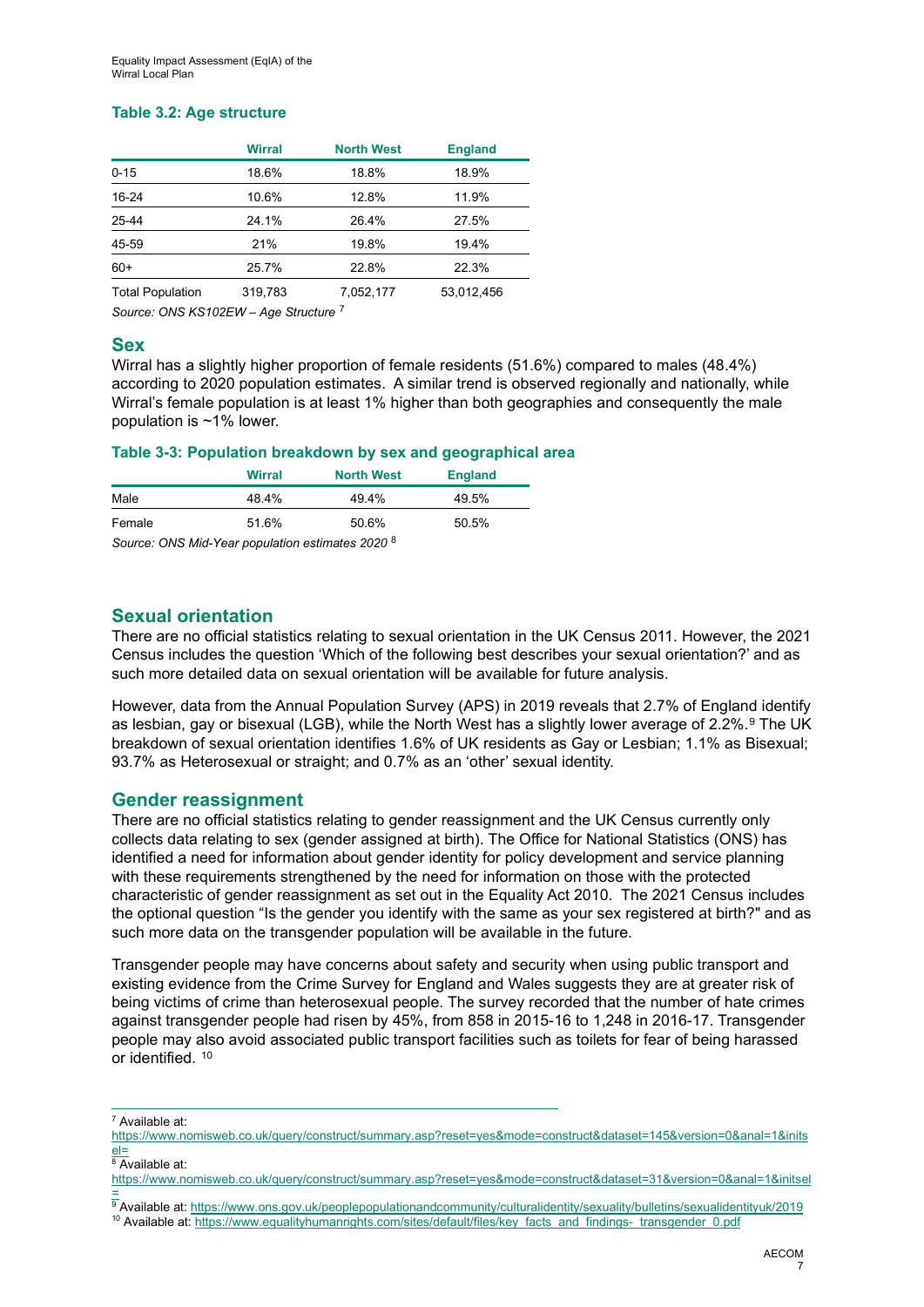### **Race**

The 2011 Census ethnicity results presented in Figure 3.1 revealed that the majority of the population of Wirral are classed as White British (97%). This is a greater proportion in comparison to the North West (90.2%) and England (85.4%). Wirral has one of the lowest proportions of Black, Asian and Minority Ethnic (BAME) groups in the country. The largest non-white ethnic groups within Wirral are Chinese (0.5% of the population), Indian (0.4%), Bangladeshi (0.3%), Other Asian (0.3%), Pakistani (0.1%), African (0.1%), Black Caribbean (0.1%), Table 3.4 shows the breakdown of ethnic groups at the three geographical levels.





*Source: ONS (2011) KS201EW - Ethnic Group* [11](#page-10-0)

When compared with 2001 Census data, it can be seen that certain areas within Wirral are becoming slightly more ethnically diverse. For example, 3.01% of the Wirral population are now from a BAME group in comparison to 1.69% in 2001 and 20.2% for England as a whole. Within the BAME population the groups that have grown the most between 2001 and 2011 are Asian British (0.4% of the population in 2001 to 1.2% in 2011) and Indian (0.2% of the population in 2001 to 0.4% in 2011).

<span id="page-10-0"></span><sup>11</sup> Available at:

[https://www.nomisweb.co.uk/query/construct/summary.asp?reset=yes&mode=construct&dataset=608&version=0&anal=1&inits](https://www.nomisweb.co.uk/query/construct/summary.asp?reset=yes&mode=construct&dataset=608&version=0&anal=1&initsel=) [el=](https://www.nomisweb.co.uk/query/construct/summary.asp?reset=yes&mode=construct&dataset=608&version=0&anal=1&initsel=)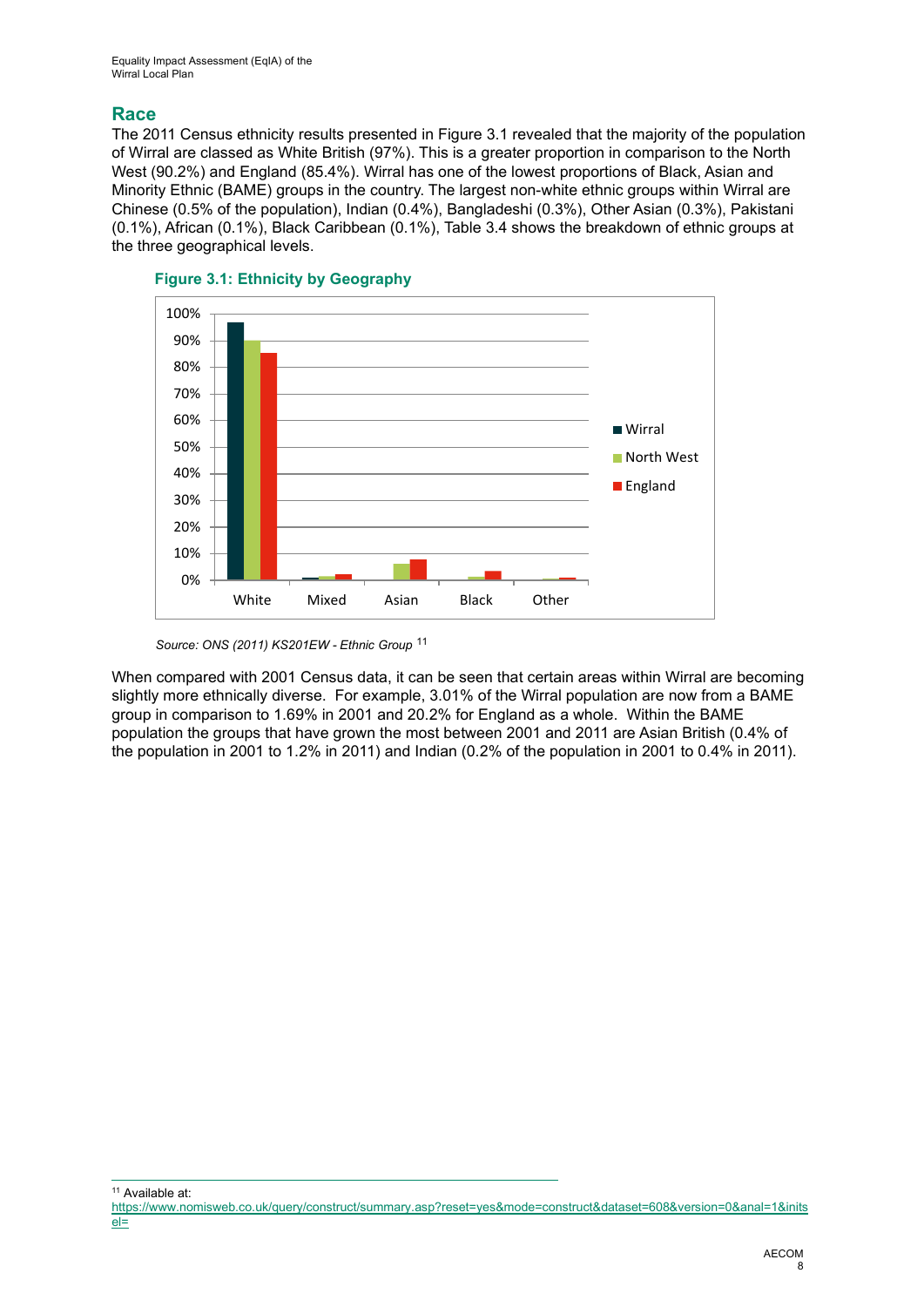#### **Table 3.4: Breakdown of ethnic group**

|                                                      | <b>Wirral</b> | <b>North West</b> | <b>England</b> |
|------------------------------------------------------|---------------|-------------------|----------------|
| White                                                | 96.99%        | 90.21%            | 85.42%         |
| English / Welsh / Scottish / Norther Irish / British | 94.97%        | 87.08%            | 79.75%         |
| Irish                                                | 0.83%         | 0.92%             | 0.98%          |
| Gypsy or Irish Traveller                             | 0.02%         | 0.06%             | 0.10%          |
| Any other White background                           | 1.17%         | 2.15%             | 4.58%          |
| <b>Mixed / Multiple Ethnic Groups</b>                | 1.03%         | 1.57%             | 2.25%          |
| White and Black Caribbean                            | 0.30%         | 0.56%             | 0.78%          |
| White and Black African                              | 0.17%         | 0.26%             | 0.30%          |
| White and Asian                                      | 0.30%         | 0.43%             | 0.63%          |
| Any other Mixed / Multiple ethnic background         | 0.25%         | 0.32%             | 0.53%          |
| Asian / Asian British                                | 1.60%         | 6.20%             | 7.82%          |
| Indian                                               | 0.42%         | 1.52%             | 2.63%          |
| Pakistani                                            | 0.07%         | 2.69%             | 2.10%          |
| Bangladeshi                                          | 0.27%         | 0.65%             | 0.82%          |
| Chinese                                              | 0.52%         | 0.68%             | 0.72%          |
| Any other Asian background, please describe          | 0.33%         | 0.66%             | 1.55%          |
| Black / African / Caribbean / Black British          | 0.22%         | 1.39%             | 3.48%          |
| African                                              | 0.12%         | 0.84%             | 1.84%          |
| Caribbean                                            | 0.06%         | 0.33%             | 1.11%          |
| Any other Black / African / Caribbean background     | 0.04%         | 0.22%             | 0.52%          |
| Other                                                | 0.17%         | 0.63%             | 1.03%          |
| Other Ethnic Group: Arab                             | 0.07%         | 0.35%             | 0.42%          |
| Any other ethnic group                               | 0.10%         | 0.28%             | 0.62%          |

*Source: ONS (2011) KS006 – Ethnic group*

#### **Religion or belief**

The proportion of the population within Wirral that identify as Christian (70.4%) is greater than the North West (67.3%) and England (59.4%). Other than the proportion of people who identify themselves as being Muslim in Wirral, the proportion of all other religions are broadly similar across the North West and England, as outlined in Table 3.5 below.

#### **Table 3.5: Religion or belief by Geography**

| <b>Religion</b>     | <b>Wirral</b> | <b>North West</b> | <b>England</b> |
|---------------------|---------------|-------------------|----------------|
|                     |               |                   |                |
| Christian           | 70.4%         | 67.3%             | 59.4%          |
| <b>Buddhist</b>     | 0.3%          | 0.3%              | 0.5%           |
| Hindu               | 0.2%          | 0.5%              | 1.5%           |
| Jewish              | 0.1%          | 0.4%              | 0.5%           |
| <b>Muslim</b>       | 0.6%          | 5.1%              | 5.0%           |
| Sikh                | 0.1%          | 0.1%              | 0.8%           |
| Other religion      | 0.3%          | 0.3%              | 0.4%           |
| No religion         | 21.3%         | 19.8%             | 24.7%          |
| Religion not stated | 6.8%          | 6.2%              | 7.2%           |

*Source: ONS (2011) KS209EW – Religion* [12](#page-11-0)

<span id="page-11-0"></span>[https://www.nomisweb.co.uk/query/construct/summary.asp?reset=yes&mode=construct&dataset=616&version=0&anal=1&inits](https://www.nomisweb.co.uk/query/construct/summary.asp?reset=yes&mode=construct&dataset=616&version=0&anal=1&initsel=)  $el=$ 

<sup>12</sup> Available at: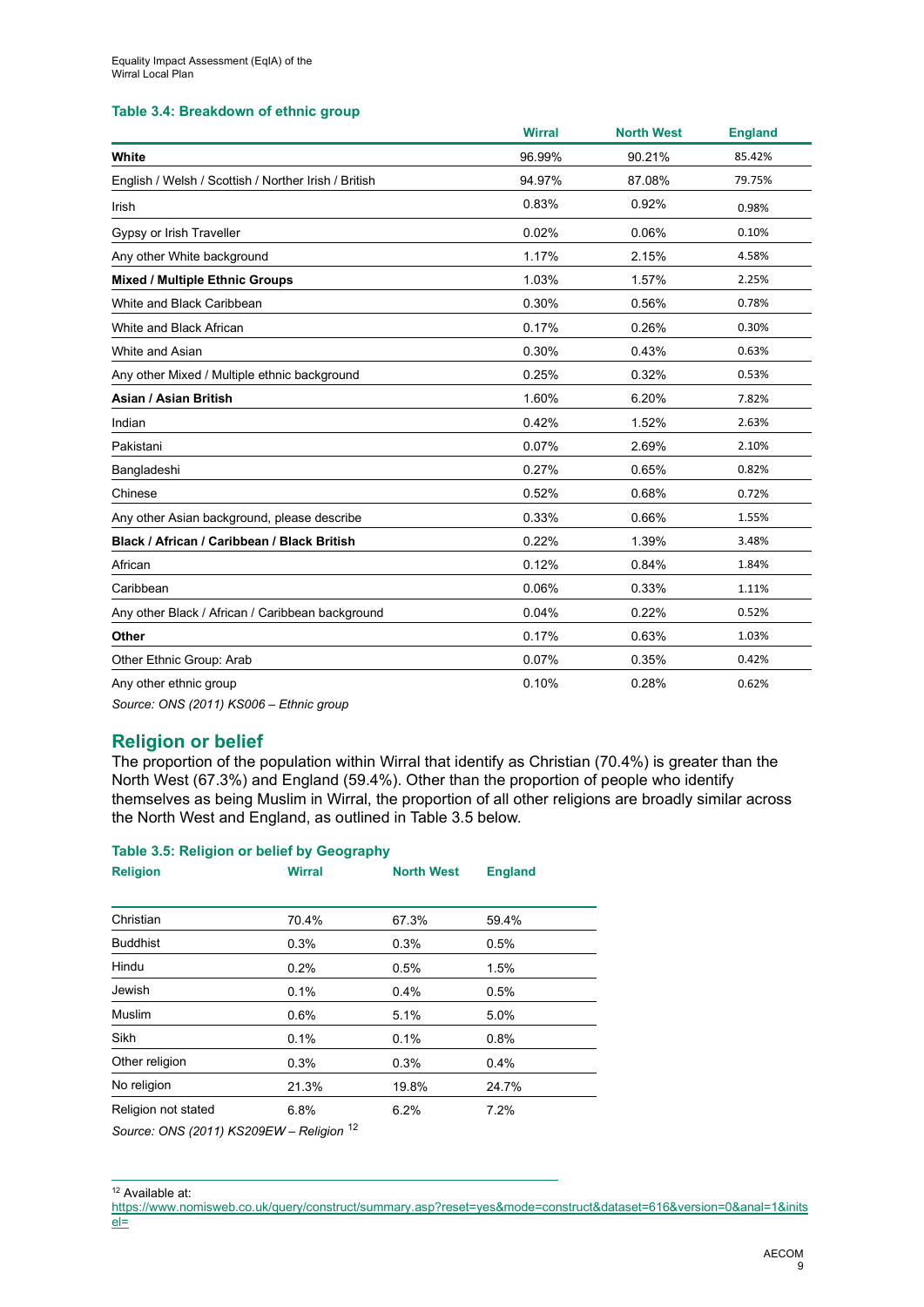### **Disability**

The total proportion of residents within Wirral who report that their activities are limited 'a lot' is slightly greater than the regional and national totals, as shown in Table 3-6. There are also slightly more residents within Wirral who report that their activities are limited 'a little' (10.7%) in comparison to the North West of England (10.0%) and England (9.3%).

Overall, 22.6% of residents state that they experience a long-term health problem or disability in Wirral according to the 2011 Census.

#### **Table 3-6: Long-term health problem or disability**

|                                              | <b>Wirral</b> | <b>North West</b> | <b>England</b> |
|----------------------------------------------|---------------|-------------------|----------------|
| Day-to-day<br>activities limited a<br>lot    | 11.9%         | 10.3%             | 8.3%           |
| Day-to-day<br>activities limited a<br>little | 10.7%         | 10.0%             | 9.3%           |
| Day-to-day<br>activities not<br>limited      | 77.4%         | 79.8%             | 82.4%          |

*Source: ONS QS303EW – Long-term Health Problem or Disability*[13](#page-12-0)

Wirral Health and Wellbeing Board reported that 6.4% of the local population claim an out of work benefit (due to disability / health conditions) according to Nomis 2021 data collection. [14](#page-12-1) This sits marginally lower than the 6.5% national average but has increased by 73% since the start of the coronavirus pandemic in March 2020.

Of these claimants, over 2,500 are aged 18-24 which is 12.1% higher than regional and national averages. The claimant count amongst this age group can reach 17% in the most deprived areas of Wirral.

#### **Marriage and civil partnership**

According to the 2011 Census, 44.8% of the population in Wirral who are over the age of 16 are married or in a registered same-sex civil partnership comparable to 46.8% nationally. Singles account for 33.4% of the population, 10.3% of the population are divorced, 3.0% are separated and 8.5% widowed.

#### **Pregnancy and maternity**

Pregnant women can be more susceptible to experience negative effects associated with development and the built environment. For example, pregnant women can be more susceptible to poor air quality[15](#page-12-2), which can have a negative impact on birth weight.

Pregnant women will also need good access to health care facilities, particularly towards the latter stages of pregnancy. Accessibility is therefore an important issue for this group.

With regards to income, housing and wellbeing, young mothers (and fathers) may be more likely to suffer from deprivation and struggle to find affordable housing.

<span id="page-12-0"></span><sup>&</sup>lt;sup>13</sup> Available at:

[https://www.nomisweb.co.uk/query/construct/summary.asp?reset=yes&mode=construct&dataset=532&version=0&anal=1&inits](https://www.nomisweb.co.uk/query/construct/summary.asp?reset=yes&mode=construct&dataset=532&version=0&anal=1&initsel=) [el=](https://www.nomisweb.co.uk/query/construct/summary.asp?reset=yes&mode=construct&dataset=532&version=0&anal=1&initsel=)

<sup>&</sup>lt;sup>14</sup> Available at:

<span id="page-12-1"></span>[https://democracy.wirral.gov.uk/documents/s50078354/Tackling%20Health%20Inequalities%20Through%20Regeneration.pdf#:](https://democracy.wirral.gov.uk/documents/s50078354/Tackling%20Health%20Inequalities%20Through%20Regeneration.pdf#:%7E:text=Claimant%20count%20data%20currently%20shows%20that%20there%20are,March%202020%20and%20the%20start%20of%20the%20pandemic.) [~:text=Claimant%20count%20data%20currently%20shows%20that%20there%20are,March%202020%20and%20the%20start](https://democracy.wirral.gov.uk/documents/s50078354/Tackling%20Health%20Inequalities%20Through%20Regeneration.pdf#:%7E:text=Claimant%20count%20data%20currently%20shows%20that%20there%20are,March%202020%20and%20the%20start%20of%20the%20pandemic.) [%20of%20the%20pandemic.](https://democracy.wirral.gov.uk/documents/s50078354/Tackling%20Health%20Inequalities%20Through%20Regeneration.pdf#:%7E:text=Claimant%20count%20data%20currently%20shows%20that%20there%20are,March%202020%20and%20the%20start%20of%20the%20pandemic.)

<span id="page-12-2"></span><sup>15</sup> <https://www.nhs.uk/news/pregnancy-and-child/air-pollution-associated-with-low-birthweight/>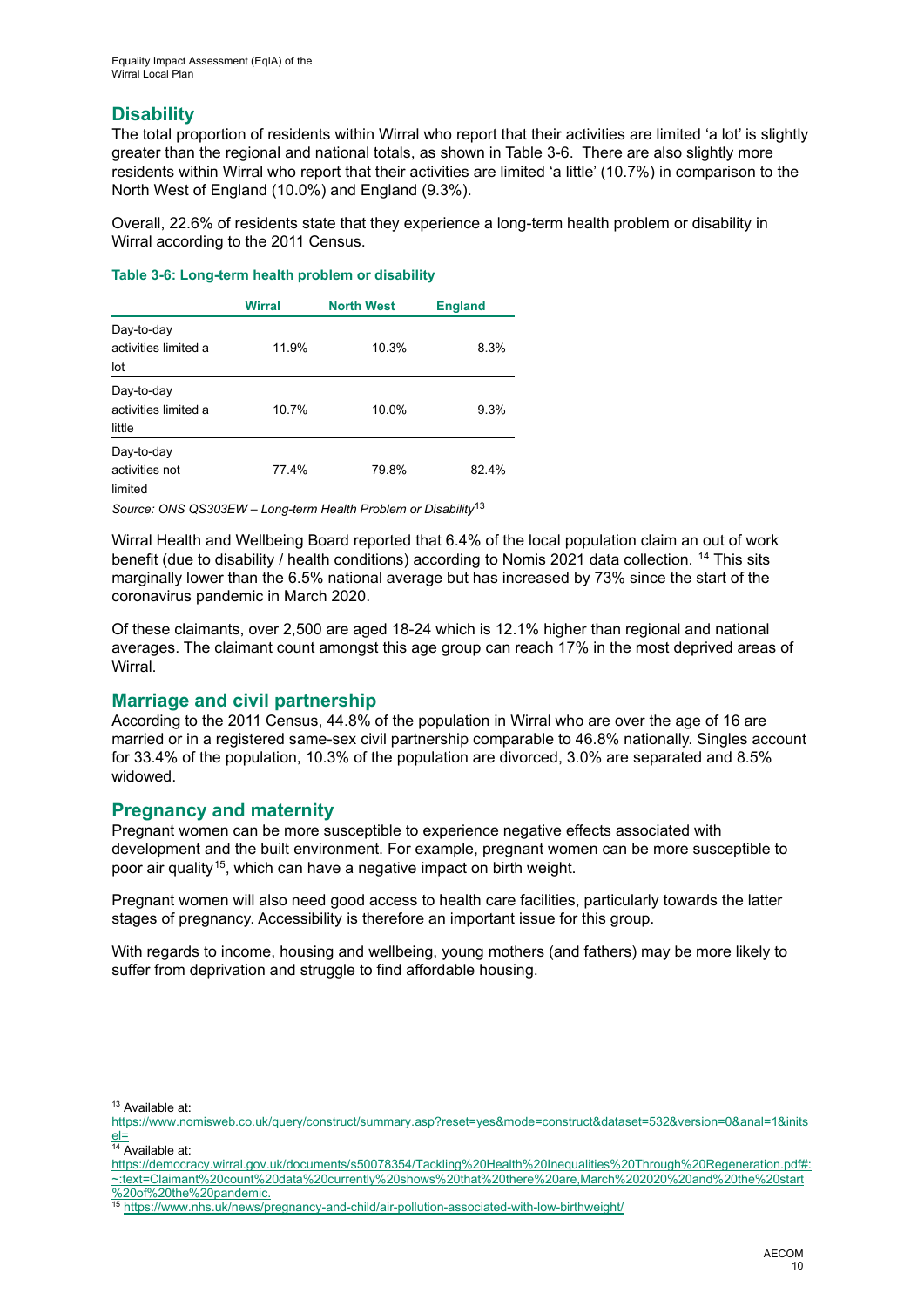# <span id="page-13-0"></span>**3.3 Socio-economic status**

Socio-economic status considers a number of indicators, including education levels and relative deprivation. Employment is also a relevant factor; however this is outlined in the Business and Employment section of the baseline (sub-section 3-7).

### **Deprivation**

The Indices of Deprivation 2019 (IMD) shows that Wirral is the 77<sup>th</sup> most deprived authority of 317 England, a decrease from a rank of  $66<sup>th</sup>$  in 2015. <sup>[16](#page-13-1)</sup>

The IMD summary indicates that Wirral is relatively more deprived compared to 2015. 72 LSOAs within Wirral are amongst the 20% most deprived in England, which accounts for 35% of the population. This is an increase from 62 LSOAs containing over 32% of people in 2015, this equates to an additional 20,000 residents living in deprivation by 2019. Wirral's LSOA 011C has ranked amongst the most deprived 100 LSOAs since 2004.

In terms of deprivation domains, Wirral performs particularly poorly in the income and employment domains. 17.2% of the population in Wirral experience income deprivation, however this average hides the disparity between 58% of residents being income deprived in Birkenhead compared to 0% in Caldy South. While 15.7% of residents experience employment deprivation, which ranks Wirral as the 17<sup>th</sup> worst authority in the country. Wirral performs best in the barriers to housing and services domain and relatively well in terms of crime deprivation, while performing the worst in health deprivation and disability and not particularly well in the living environment domain. The health deprivation and disability domain classify more than half of Wirral's LSOAs as the worst 20% of areas in England. Wirral performs relatively well in the crime domain.

The Income Deprivation Affecting Children Index (IDACI) reveals that 22% of children aged 0-15 live in low-income families in Wirral, but with a significant range of variation. For example, an LSOA in East Wirral classifies 62% of children as living in income deprived households, compared to 0% in a western LSOA.

#### **Education**

Table 3-7 reveals that Wirral performs better on education and qualifications and residents are better qualified, on average, than across England as a whole. 33.1% hold level 4 qualifications and above, compared to 27.4% nationally. 17.9% of the population of Wirral have no qualifications, significantly lower than regional and national levels. Slightly less people in Wirral have undertaken an apprenticeship in comparison to regional and national averages.

|                                | <b>Wirral</b> | <b>North West</b> | <b>England</b> |
|--------------------------------|---------------|-------------------|----------------|
| No qualifications              | 17.9%         | 24.8%             | 20.7%          |
| Level 1 qualifications         | 13.6%         | 13.6%             | 13.6%          |
| Level 2 qualifications         | 16.1%         | 15.8%             | 16.4%          |
| Apprenticeship                 | 2.7%          | 3.9%              | 4.3%           |
| Level 3 qualifications         | 11.5%         | 12.9%             | 13.2%          |
| Level 4 qualifications & above | 33.1%         | 24.4%             | 27.4%          |
| Other qualifications           | 5.18%         | 4.5%              | 5.7%           |

#### **Table 3.7: Educational attainment by different geographical areas**

*Source: Annual Population Survey 2017 [17](#page-13-2)*

However, the proportion of 16–18-year-olds not in Education, Employment or Training (NEET) remains higher than regional and national figures at 9.0% with concentrations of NEET in deprived areas reaching up to 16% in some areas of Wirral.<sup>[18](#page-13-3)</sup>

<sup>18</sup> Wirral Economic Profile June 2011. Available online at:

<span id="page-13-1"></span><sup>16</sup> <https://www.wirralintelligenceservice.org/media/2928/imd-2019-briefing-paper-november-2019-final2.pdf>

<span id="page-13-2"></span><sup>17</sup> Annual Population Survey 2017

<span id="page-13-3"></span><https://democracy.wirral.gov.uk/documents/s19885/Investment%20Strategy%20Appendix%202.pdf>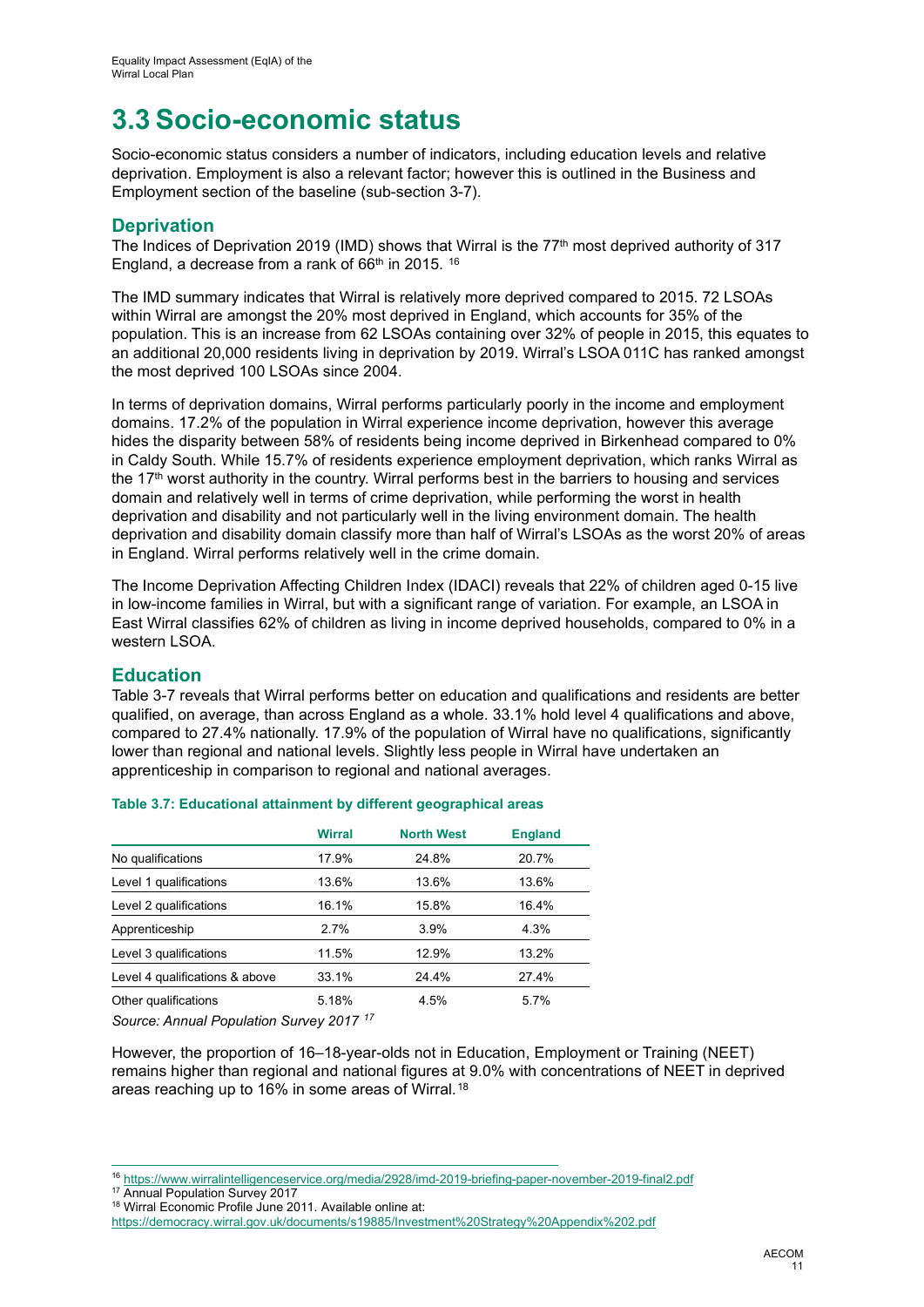### **Health inequalities**

Overall health outcomes in Wirral are slightly below those at regional and national levels. According to the 2011 Census, there are slightly more people in the Borough in "fair health", lower proportions of the population being in "very good" and "good" health, and higher proportions being in "bad" and "very bad" health when compared with regional and national levels. This corresponds to data indicating that approximately one fifth of Wirral residents experience a long-term health problem or disability (as described in Table 3.6 above).

The 2020-21 Wirral Annual Report of the Director of Public Health identifies the inequalities in life expectancy[19](#page-14-0). The latest data available from this report highlight that in 2017-2019. Life expectancy for men was 78.5 and 82.3 for women, both of which are below the national average. However, estimates since the coronavirus pandemic indicate that nationally, life expectancy in 2020 has dropped by 1.2 and 0.9 years for men and women respectively. This report also reveals that residents of the Borough are in good health for three quarters of their life (78.6% for men, 77.6% for women), again being below the national average. This 'Healthy Life Expectancy' falls even lower for those living in deprived areas, where residents have shorter life expectancies and spend more years of life in poor health.

Reducing health inequalities between Wirral and England involves targeting the largest contributors to the gap in life expectancy between the two geographies. The Annual Report reveals these to be respiratory diseases and cancer. Cancers accounted for 1 in 3 avoidable deaths in Wirral for the period 2014-2016 and cardiovascular disease (CVD) accounted for 1 in 4.[20](#page-14-1) Further, avoidable deaths for the period 2014-2016 were commonly caused by coronary heart disease, lung cancer, chronic obstructive pulmonary disease, falls and alcohol related liver disease.

Areas with the highest rates of avoidable mortality are in the north and east of Wirral particularly surrounding Birkenhead and Wallasey. Areas surrounding Birkenhead and Wallasey are also the most deprived areas in Wirral suggesting there is a direct correlation between levels of poor health and levels of deprivation. Specifically, alcohol-related mortality follows this trend of the most deprived wards experiencing the highest rate. For example, Birkenhead and Tranmere experience a rate of 36.7 deaths related to alcohol consumption per 100,000 people compared to the less deprived ward of Pensby and Thingwall where the rate is 1.9.

Air pollution is associated with a number of adverse health impacts and is a contributing factor in many chronic conditions such as cancer, asthma, heart disease, and neurological changes linked to dementia. It particularly affects the most vulnerable in society including children, older people and those with pre-existing diseases as they are more sensitive to the effects of poor air quality.<sup>[21](#page-14-2)</sup> A report assessing the impact of air pollution on public health in the UK suggests that air pollution is contributing to about 40,000 early deaths a year in the UK. <sup>[22](#page-14-3)</sup> Evidence from the Wirral Annual Report suggests that in 2020-21 3.9% of deaths in Wirral were directly attributable to air pollution, although it is highlighted that this is a lower proportion than the North West region (4.1%) and England (5.1%).

In terms of obesity, recent data reveals that a larger proportion of children and adults are overweight in Wirral than England.<sup>[23](#page-14-4)</sup> Deprivation is again strongly associated with an increasing incidence of obesity. Adults in more deprived areas of Wirral experience a 66.6% prevalence compared to 58.8% in more affluent neighbourhoods. Drug-use, mental disorders and behavioural conditions influencing cases of obesity is more than twice the national rate.

<span id="page-14-0"></span><sup>&</sup>lt;sup>19</sup> Wirral Council (2021) Embracing optimism: Annual Report of the Director of Public Health 2020-2021. Available at[: final](https://www.wirralintelligenceservice.org/media/3479/final-phar_2021-22_final-30_9_21.pdf)[phar\\_2021-22\\_final-30\\_9\\_21.pdf \(wirralintelligenceservice.org\)](https://www.wirralintelligenceservice.org/media/3479/final-phar_2021-22_final-30_9_21.pdf) <sup>20</sup> Available at:

<span id="page-14-1"></span>[https://democracy.wirral.gov.uk/documents/s50058620/Healthy%20Wirral%20System%20Operating%20Plan%202019-](https://democracy.wirral.gov.uk/documents/s50058620/Healthy%20Wirral%20System%20Operating%20Plan%202019-20%20280519%20App1%20FINAL.pdf#:%7E:text=The%20largest%20cause%20of%20avoidable%20death%20in%20Wirral,for%201%20in%204%20of%20all%20avoidable%20deaths.) [20%20280519%20App1%20FINAL.pdf#:~:text=The%20largest%20cause%20of%20avoidable%20death%20in%20Wirral,for%](https://democracy.wirral.gov.uk/documents/s50058620/Healthy%20Wirral%20System%20Operating%20Plan%202019-20%20280519%20App1%20FINAL.pdf#:%7E:text=The%20largest%20cause%20of%20avoidable%20death%20in%20Wirral,for%201%20in%204%20of%20all%20avoidable%20deaths.)

<span id="page-14-2"></span><sup>201%20</sup>in%204%20of%20all%20avoidable%20deaths.<br><sup>21</sup> DEFRA (2006) Air Quality and Social Deprivation in the UK: an environmental inequalities analysis. Available at[: https://uk](https://uk-air.defra.gov.uk/assets/documents/reports/cat09/0701110944_AQinequalitiesFNL_AEAT_0506.pdf)[air.defra.gov.uk/assets/documents/reports/cat09/0701110944\\_AQinequalitiesFNL\\_AEAT\\_0506.pdf](https://uk-air.defra.gov.uk/assets/documents/reports/cat09/0701110944_AQinequalitiesFNL_AEAT_0506.pdf) 22 Royal College of Physicians (2016) Every breath we take: The lifelong impact of air pollution. Available at:

<span id="page-14-4"></span><span id="page-14-3"></span>https://www.rcplondon.ac.uk/projects/outputs/every-breath-we-take-lifelong-impact-air-pollution <sup>23</sup> Ibid 22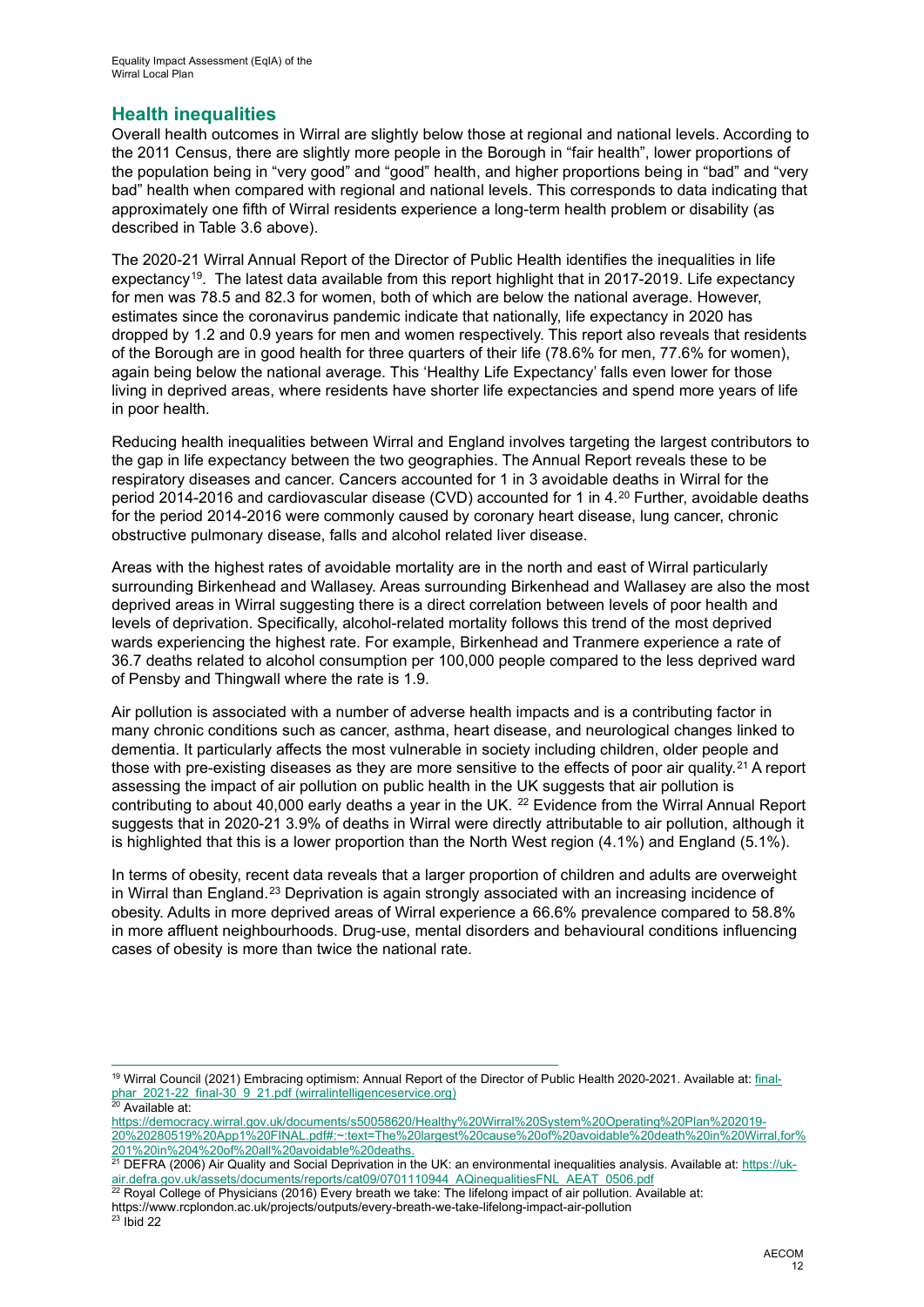# <span id="page-15-0"></span>**3.4 Employment and business ownership**

Table 3-8 presents a detailed breakdown of employment sectors by geographical area. This highlights that there is a lower proportion of employment in manager, directors and senior official roles, skilled trades occupations and elementary occupations than the regional and national geographies. Associate professional and technical occupations also sit below the country-wide percentage. Notably, the percentage of employment in administrative and secretarial occupations is relatively higher in Wirral than across both other levels, alongside care, leisure and other service occupations.

|                                                  | <b>Wirral</b> | <b>North West</b> | <b>England</b> |
|--------------------------------------------------|---------------|-------------------|----------------|
| Managers, directors and senior officials         | 9.3%          | 9.9%              | 10.9%          |
| Professional occupations                         | 17.7%         | 16.3%             | 17.5%          |
| Associate professional and technical occupations | 12.0%         | 11.5%             | 12.8%          |
| Administrative and secretarial occupations       | 12.9%         | 11.7%             | 11.5%          |
| Skilled trades occupations                       | 10.9%         | 11.3%             | 11.4%          |
| Caring, leisure and other service occupations    | 10.9%         | 10.1%             | 9.3%           |
| Sales and customer service occupations           | 8.5%          | 9.4%              | 8.4%           |
| Process, plant and machine operatives            | 7.6%          | 8.1%              | 7.2%           |
| Elementary occupations                           | 10.2%         | 11 7%             | 11 1%          |

#### **Table 3-8: Employee jobs by broad sector group across geographical area**

*Source: ONS, LC6112EW – Occupation by age [24](#page-15-1)*

According to Nomis Labour Market data for 2020-21, Wirral has a significantly lower rate of economic activity (73.7%) compared to regional (77.0%) and national (78.4%) levels. [25](#page-15-2) While Wirral has significantly higher percentages of economically inactive residents (26.3%) compared to the North West (23.0%) and more so England (21.6%), although unemployment rates are below average, 4.2% compared to 4.9% in the North East and 5.0% in Great Britain. The proportion of residents who were self-employed (7.5%) is below regional (8.3%) and national (9.4%) averages.

In terms of economic activity, there is a significantly higher than average proportion of residents who are long-term sick (32.2%) compared to the North West (26.5%) and UK (23.8%). While the retired population of Wirral (13.7%) falls below the regional levels (14.6%) but is slightly above that of the UK (13.5%).

Table 3-9 outlines economic activity by ethnic group in Wirral. It is evident that a higher proportion of BAME groups are economically active and unemployed and a lower proportion are economically inactive in comparison to white residents.

#### **Table 3-9: Economic activity by ethnic group in Wirral**

| <b>Ethnic Group</b>          | <b>Economically</b><br>active | <b>Unemployed</b> | <b>Economically</b><br>inactive |
|------------------------------|-------------------------------|-------------------|---------------------------------|
| White                        | 58.8%                         | 5.1%              | 41.2%                           |
| Mixed/ multiple ethnic group | 69.3%                         | 8.7%              | 30.7%                           |
| Asian/ Asian British         | 69.8%                         | 5.0%              | 30.2%                           |
| Black/ African/ Caribbean    | 73.4%                         | 8.8%              | 26.6%                           |
| Other ethnic group           | 75.1%                         | $9.0\%$           | 24.9%                           |

*Source: ONS, DC6201EW – economic activity by ethnic group by sex by age [26](#page-15-3)*

[https://www.nomisweb.co.uk/query/construct/summary.asp?reset=yes&mode=construct&dataset=1049&version=0&anal=1&init](https://www.nomisweb.co.uk/query/construct/summary.asp?reset=yes&mode=construct&dataset=1049&version=0&anal=1&initsel=) [sel=](https://www.nomisweb.co.uk/query/construct/summary.asp?reset=yes&mode=construct&dataset=1049&version=0&anal=1&initsel=)

<span id="page-15-2"></span><sup>26</sup> ONS (2011). DC6201EW - Economic activity by ethnic group by sex by age. Available at:

<span id="page-15-3"></span>[https://www.nomisweb.co.uk/query/construct/summary.asp?reset=yes&mode=construct&dataset=677&version=0&anal=1&inits](https://www.nomisweb.co.uk/query/construct/summary.asp?reset=yes&mode=construct&dataset=677&version=0&anal=1&initsel=) [el=](https://www.nomisweb.co.uk/query/construct/summary.asp?reset=yes&mode=construct&dataset=677&version=0&anal=1&initsel=)

<span id="page-15-1"></span><sup>24</sup> ONS (2011). LC6112EW – Occupation by age. Available at:

<sup>&</sup>lt;sup>25</sup> Available at: <u>https://www.nomisweb.co.uk/reports/lmp/la/1946157107/report.aspx?town=Wirral#tabempunemp</u>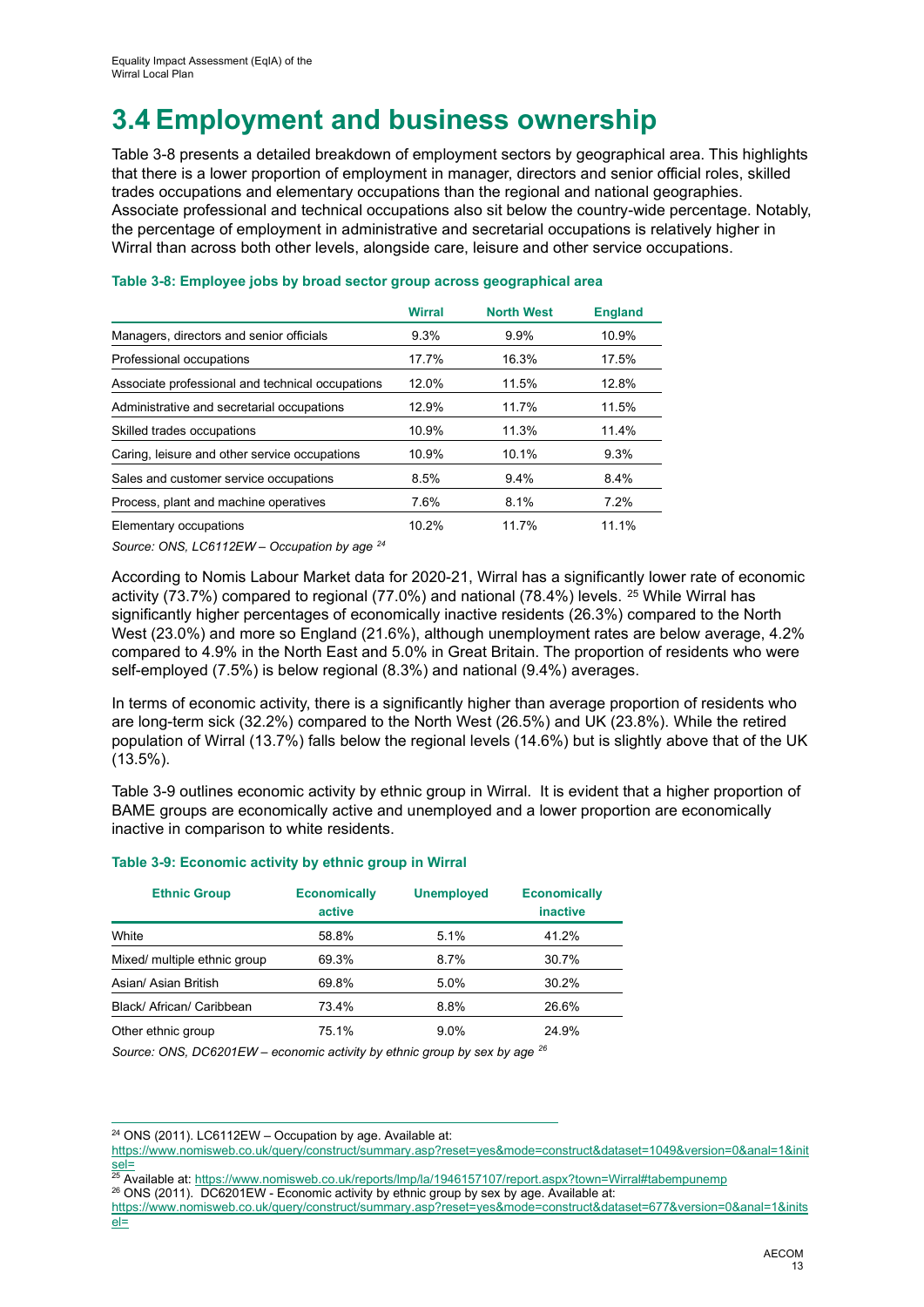Table 3.10 outlines economic activity by age group in Wirral. This reveals that a higher proportion of ages 25-34 are economically active and unemployed and a lower proportion are economically inactive compared to all other age groups.

#### **Table 3-10: Economic activity by age in Wirral**

| <b>Age Group</b> | <b>Economically</b><br>active | <b>Unemployed</b> | <b>Economically</b><br><i>inactive</i> |
|------------------|-------------------------------|-------------------|----------------------------------------|
| Age 16 to 24     | 64.8%                         | 14.5%             | 35.2%                                  |
| Age 25 to 34     | 84.7%                         | 7.6%              | 15.3%                                  |
| Age 35 to 49     | 84.2%                         | 5.1%              | 15.8%                                  |
| Age 50 to 64     | 64.9%                         | 3.6%              | 35.1%                                  |
| Age 65 and over  | 7.8%                          | 0.2%              | 92.2%                                  |

*Source: ONS, DC6201EW – Economic activity by ethnic group by sex by age [27](#page-16-2)*

## <span id="page-16-0"></span>**3.5 Housing**

According to the Wirral Housing Strategy (2016) there is an on-going need to continue to improve the quality of housing available to residents. [28](#page-16-3) 1 in 3 homes fail to meet decent homes standard and 16% of households in Wirral experience difficulty in heating their homes.

Over 6,000 households sought housing advice and assistance between 2013 and 2015. In 30% of these cases, the potential loss of accommodation was a result of affordability issues linked to welfare reforms. In 2015/16, approximately 335 households were prevented from becoming homeless every three months, through either assisting residents to remain in their own homes or assisting them to access alternative accommodation.

Over the same period, the Wirral adaptations service received an increase of 56.1% in the number of applications for people requiring minor works to enable them to leave hospital and other social care settings and to also avoid admission to hospital. The strategy states that over 2,000 home adaptations are completed each year to enable disabled people to remain in their own homes.

The Draft Wirral SHMA and Housing Needs Assessment (2020) identifies the housing need for Wirral, including affordable housing and other specialist housing types. The following strategic conclusions are set out:

- There is a high level of affordable housing need in Wirral.
- Although the vast majority of older people want to remain in their own home with support when needed, there is a need to diversify options available to older people wanting to move to more appropriate accommodation
- there needs to be a broader housing offer for older people across Wirral Borough
- it is recommended that 6% of new dwellings are built to M4(3) wheelchair accessible standard and a minimum of 20% of dwellings are built to M4(2)
- There is a need for family housing of 3 or 4 bedrooms.

## <span id="page-16-1"></span>**3.6 Public realm and townscape**

The ability to access and use the public realm is important to ensuring that all members of society are able to participate in their community. However, certain PCGs such as people with a disability and BAME groups are less likely to take part in public life than other sections of the population. For disabled people, public spaces can often be inaccessible due to mobility limitations. Access to the public realm is also important to the provision (and management) of play space for children.

<span id="page-16-2"></span><sup>27</sup> Ibid 29

<span id="page-16-3"></span><sup>&</sup>lt;sup>28</sup> Wirral Council (2016). Wirral's Housing Strategy. Available at:

<https://www.wirral.gov.uk/sites/default/files/all/About%20the%20council/Wirral%20Plan/Housing%20Strategy.pdf>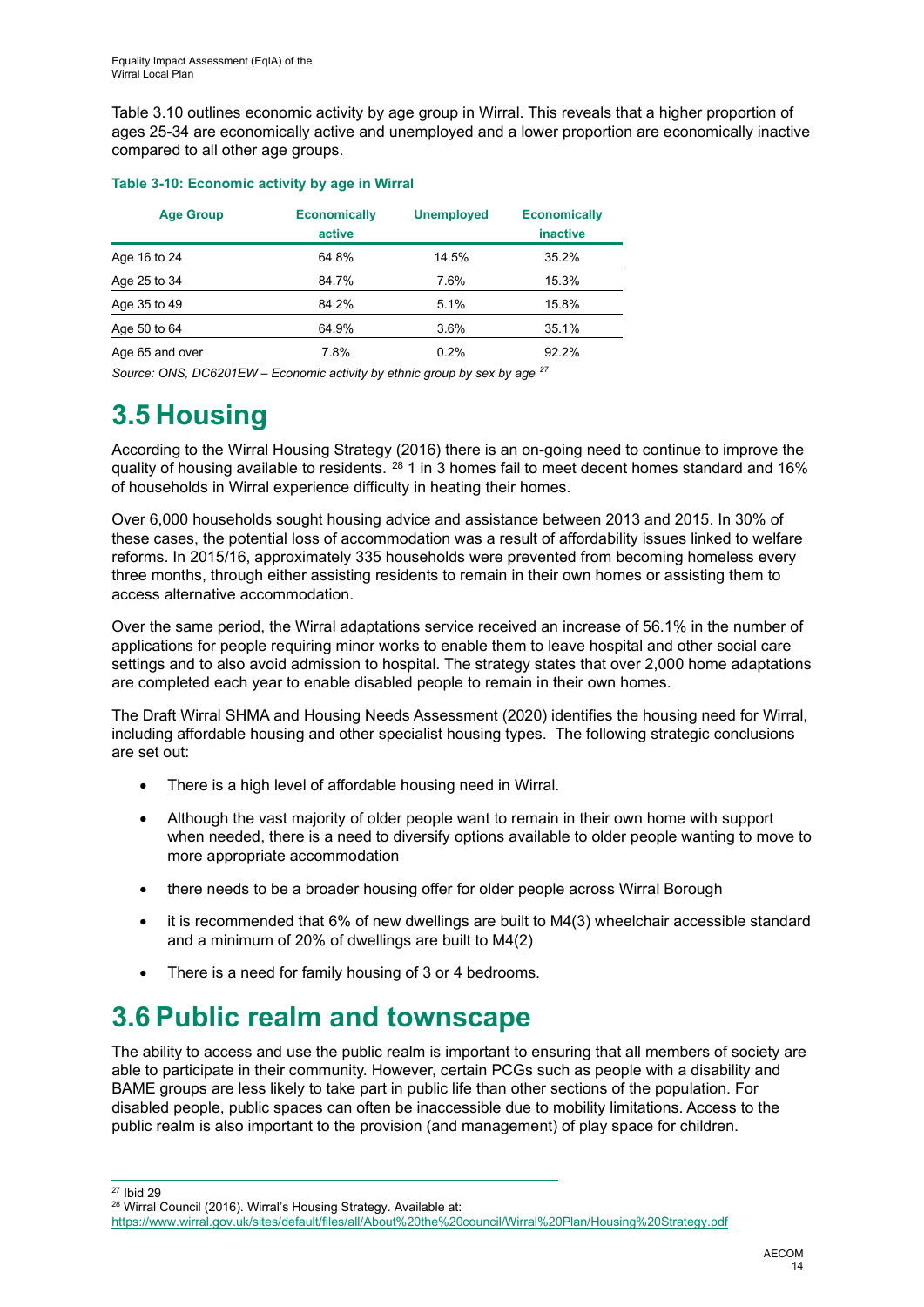# <span id="page-17-0"></span>**3.7 Access to services and facilities**

Wirral is well connected via transport networks. <sup>29</sup>The M53 runs through the Borough and connects to the wider motorway network via the M56. The A41 is the busy main road corridor in the east of Wirral, while the quieter main road to the west is the A540. The Queensway Tunnel (A41) and Kingsway Tunnel (M53/A59) provide a connection from Wirral to Liverpool City Centre.

The Borough is served by a series of public transport networks. Private bus networks (Arriva, Stagecoach and Avon) operate on a commercial basis. While there are 25 rail stations in Wirral, 23 on the Merseyrail Wirral Line and 2 on the Borderlands line, which provide connections to Ellesmere Port, Chester and Liverpool (via the Mersey Railway Tunnel). Wirral is also serviced by a Ferry service which serves commuters travelling from Seacombe, Woodside and Birkenhead to Pier Head in Liverpool.

Within Wirral there are 108 primary schools, 32 secondary schools and 26 colleges (ages 16-18). [30](#page-17-5)

# <span id="page-17-1"></span>**3.8 Safety security and wellbeing**

The feeling of safety and security within a person's local area is key to ensuring their personal wellbeing. Everyone is vulnerable to feelings of being unsafe, however these may be particularly acute for people belonging to certain protected characteristic groups, including young people, older people, disabled people, women, and people belonging to a particular ethnicity, or sexual orientation.[31](#page-17-6)

The number of recorded crime events has increased steadily since March 2017. <sup>[32](#page-17-7)</sup> The lowest number of crime events was in February 2019 with a total number of 2299 events recorded. The highest number was recorded in May 2019 with a total number of 2921 events recorded.<sup>[33](#page-17-8)</sup> Recorded rime events in the Wirral predominantly consist of violence and sexual offences, anti-social behaviour, criminal damage and arson and vehicle crime.[34](#page-17-9) 

The majority of crime events occur around Birkenhead in the north east which as discussed below is a highly deprived area. Violence and sexual offences are the greatest recorded crime events occurring in Birkenhead.

# <span id="page-17-2"></span>**3.9 Community Cohesion**

To ensure healthy communities which are functional, safe, and enjoyable places to live and work, it is important to promote community cohesion and good relations between different groups. Encouraging civic engagement and ensuring dialogue with all people in the community; particularly those belonging to protected characteristic groups, is an important step in working towards community cohesion. For people belonging to protected characteristic groups, their feelings of a lack of cohesion (or exclusion) may be more acute than those of other people.

# <span id="page-17-3"></span>**3.10 Covid-19 impacts**

In light of the Covid-19 pandemic, it is important to consider the disparate ways in which Covid-19 affects protected characteristic groups.

<span id="page-17-8"></span><https://www.wirralintelligenceservice.org/media/2975/this-is-wirral-crime-and-safety-ig-added-19-12-19-final.pdf> <sup>33</sup> Home Office (2019) Crime map [online] available at: <u>https://www.police.uk/merseyside/A1A2/crime/+gG7YTJ/</u> [accessed 22/02/19]

<span id="page-17-4"></span><sup>&</sup>lt;sup>29</sup> Wirral Council (2015). Wirral Transport Strategy 2015-2020. Available at:

[https://www.wirral.gov.uk/sites/default/files/all/About%20the%20council/Wirral%20Plan/Transport%20Strategy%20final.pdf#:~:t](https://www.wirral.gov.uk/sites/default/files/all/About%20the%20council/Wirral%20Plan/Transport%20Strategy%20final.pdf#:%7E:text=The%20Wirral%20Transport%20Network%20Wirral%20has%20a%20comprehensive,well%20as%20to%20the%20A55%20to%20North%20Wales.) [ext=The%20Wirral%20Transport%20Network%20Wirral%20has%20a%20comprehensive,well%20as%20to%20the%20A55%2](https://www.wirral.gov.uk/sites/default/files/all/About%20the%20council/Wirral%20Plan/Transport%20Strategy%20final.pdf#:%7E:text=The%20Wirral%20Transport%20Network%20Wirral%20has%20a%20comprehensive,well%20as%20to%20the%20A55%20to%20North%20Wales.) [0to%20North%20Wales.](https://www.wirral.gov.uk/sites/default/files/all/About%20the%20council/Wirral%20Plan/Transport%20Strategy%20final.pdf#:%7E:text=The%20Wirral%20Transport%20Network%20Wirral%20has%20a%20comprehensive,well%20as%20to%20the%20A55%20to%20North%20Wales.)

<span id="page-17-5"></span> $^{\rm 30}$  HMSO (2018/19). All schools and colleges in Wirral. Available at:  $\rm \frac{https://www.compare-school-}$ [performance.service.gov.uk/schools-by-type?step=default&table=schools&region=344&la-](https://www.compare-school-performance.service.gov.uk/schools-by-type?step=default&table=schools®ion=344&la-name=wirral&geographic=la&for=ofsted&tab=list&orderby=OFSTEDRATINGCODE&orderdir=desc)

[name=wirral&geographic=la&for=ofsted&tab=list&orderby=OFSTEDRATINGCODE&orderdir=desc](https://www.compare-school-performance.service.gov.uk/schools-by-type?step=default&table=schools®ion=344&la-name=wirral&geographic=la&for=ofsted&tab=list&orderby=OFSTEDRATINGCODE&orderdir=desc)

<span id="page-17-6"></span><sup>31</sup> Equality and Human Rights Commission, (2010); *How Fair is Britain?* report. Available at: http://www.equalityhumanrights.com/ publication/ how-fair-britain, accessed September 2016.

<span id="page-17-7"></span><sup>&</sup>lt;sup>32</sup> Wirral Council (2019). Wirral Intelligence Service: Crime and Safety. Available at:

<span id="page-17-9"></span><sup>&</sup>lt;sup>34</sup> ONS (2018), Recorded Crime Data at Local Authority Level Year to June 2018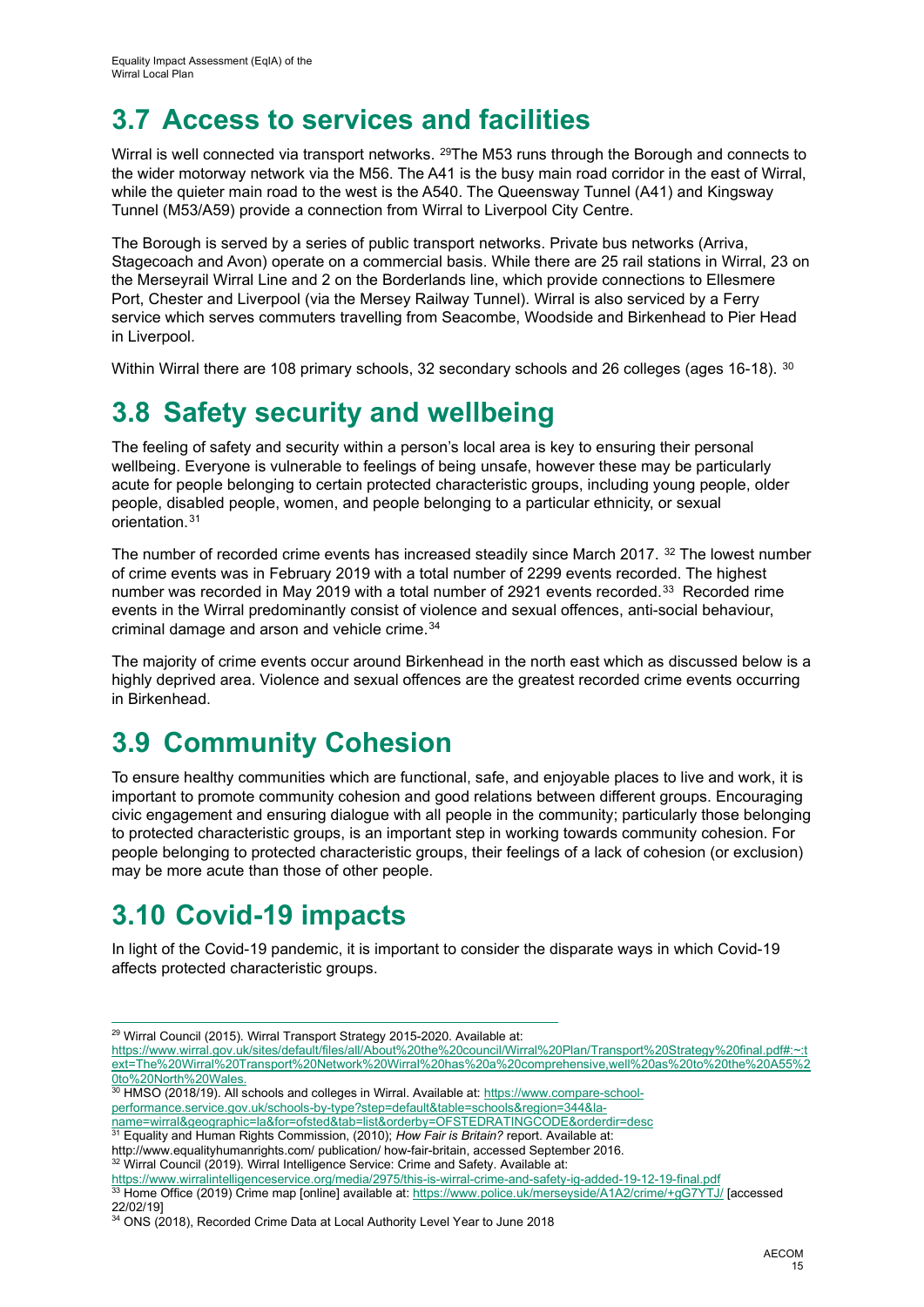According to a report by Public Health England (2020), Covid-19 is more likely to affect certain protected characteristic groups, on the basis of factors such as race, ethnicity, age and deprivation.[35](#page-18-0) Concurrently, the Local Government Association elaborate that "people living in more socioeconomically disadvantaged neighbourhoods and minority ethnic groups have higher rates of almost all of the known underlying clinical risk factors that increase the severity and mortality of Covid-19".[36](#page-18-1) These characteristics are discussed below in the context of Wirral.

### **Race and ethnicity**

Public Health England report a disproportionate diagnosis and death rate from Covid-19 amongst BAME groups. Specifically, people of Other Asian, Black Caribbean Other Black ethnicities have a 10- 50% higher risk of death compared to White British when external variables are controlled for. This opposes mortality rates prior to the pandemic which were higher amongst White ethnic groups than Asian and Black ethnic groups, demonstrating the disparity in Covid-19 mortality.

ONS provisional analyses (March-May 2020) of Covid-19 deaths by ethnic group revealed that Black ethnic groups have the highest mortality at 225.7 deaths per 100,000 population, compared to the White ethnic group with 87 deaths. Deaths amongst Black males were 3.3 times greater than White males, and Black females were 2.4 times greater than White females.<sup>[37](#page-18-2)</sup>

However, BAME Covid-related deaths represented only 0.8% of total deaths in Wirral.<sup>[38](#page-18-3)</sup> The small BAME population in Wirral (5% of the population) and relatively small number of deaths relative to the UK made it challenging to draw conclusive impacts of Covid-19 on ethnic mortality in Wirral.

### **Deprivation**

Nationally, populations living in deprived areas have higher diagnosis rates and death rates than those living in less deprived areas. As per Public Health England, Covid-19 mortality is more than double in the most deprived communities compared to the least deprived, for both males and females. This exceeds the disparity of previous years, indicating that Covid-19 exacerbated widely experienced inequalities. The proximity to infections, cuts to public services and jobs with high exposure all contributed to the high mortality within areas of high deprivation. Between 2009 and 2020, the 10% most deprived areas net expenditure per person fell by 31% in comparison to only 16% in the least deprived areas.[39](#page-18-4) 

However, the relationship between Covid-19 mortality and deprivation is less clear in Wirral. Quintile 4 (second least deprived quintile) reported the highest death rates.[40](#page-18-5) This is largely explained by the location of Care Homes; Care Home residents contributed the majority of Covid-19 deaths in quintile 4. A separate analysis of non-Care Home deaths presented findings more comparable with national patterns of quintile 1 experiencing the highest death rate compared to quintile 5 reporting the lowest.

### **Housing**

It is important to consider the impacts of the Covid-19 pandemic on house prices and affordability in terms of renting, especially in the Private Rented Sector (PRS). Rental prices are likely to increase as a larger number of households will be unable to access home ownership, including affordable home ownership products, in the short term. The overall demand for rented housing could increase in the short term and increasing rents may impact several households over the course of the pandemic, and long after it ends. This might also have disproportionate impact on BAME groups that are more likely to rent in the social rented sector and could face increasing costs.

<span id="page-18-3"></span><sup>38</sup> Wirral Intelligence Service (2021). COVID-19 Mortality in Wirral. Available at:

<sup>&</sup>lt;sup>35</sup> Public Health England (2020); Disparities in the risk and outcomes of COVID-19; available at:

<span id="page-18-0"></span>[https://assets.publishing.service.gov.uk/government/uploads/system/uploads/attachment\\_data/file/908434/Disparities\\_in\\_the\\_ri](https://assets.publishing.service.gov.uk/government/uploads/system/uploads/attachment_data/file/908434/Disparities_in_the_risk_and_outcomes_of_COVID_August_2020_update.pdf) sk\_and\_outcomes\_of\_COVID\_August\_2020\_update.pdf [accessed October 2021].<br><sup>36</sup> Local Government Association (2021). Deprivation and poverty – the impact of Covid-19; available at:

<span id="page-18-2"></span><span id="page-18-1"></span>http://www.local.gov.uk/deprivation-and-poverty-impact-covid-19 [accessed October 2021]. 37 ONS (2020); Ethnicity and COVID-19; available at[: https://www.ethnicity-facts-figures.service.gov.uk/covid-19](https://www.ons.gov.uk/peoplepopulationandcommunity/birthsdeathsandmarriages/deaths/articles/coronaviruscovid19relateddeathsbyethnicgroupenglandandwales/2march2020to15may2020) [accessed October 2021].

[https://www.wirralintelligenceservice.org/media/3418/wirral-covid\\_19-mortality-report-v5accchkd.pdf](https://www.wirralintelligenceservice.org/media/3418/wirral-covid_19-mortality-report-v5accchkd.pdf)

<span id="page-18-5"></span><span id="page-18-4"></span><sup>39</sup> Ibid38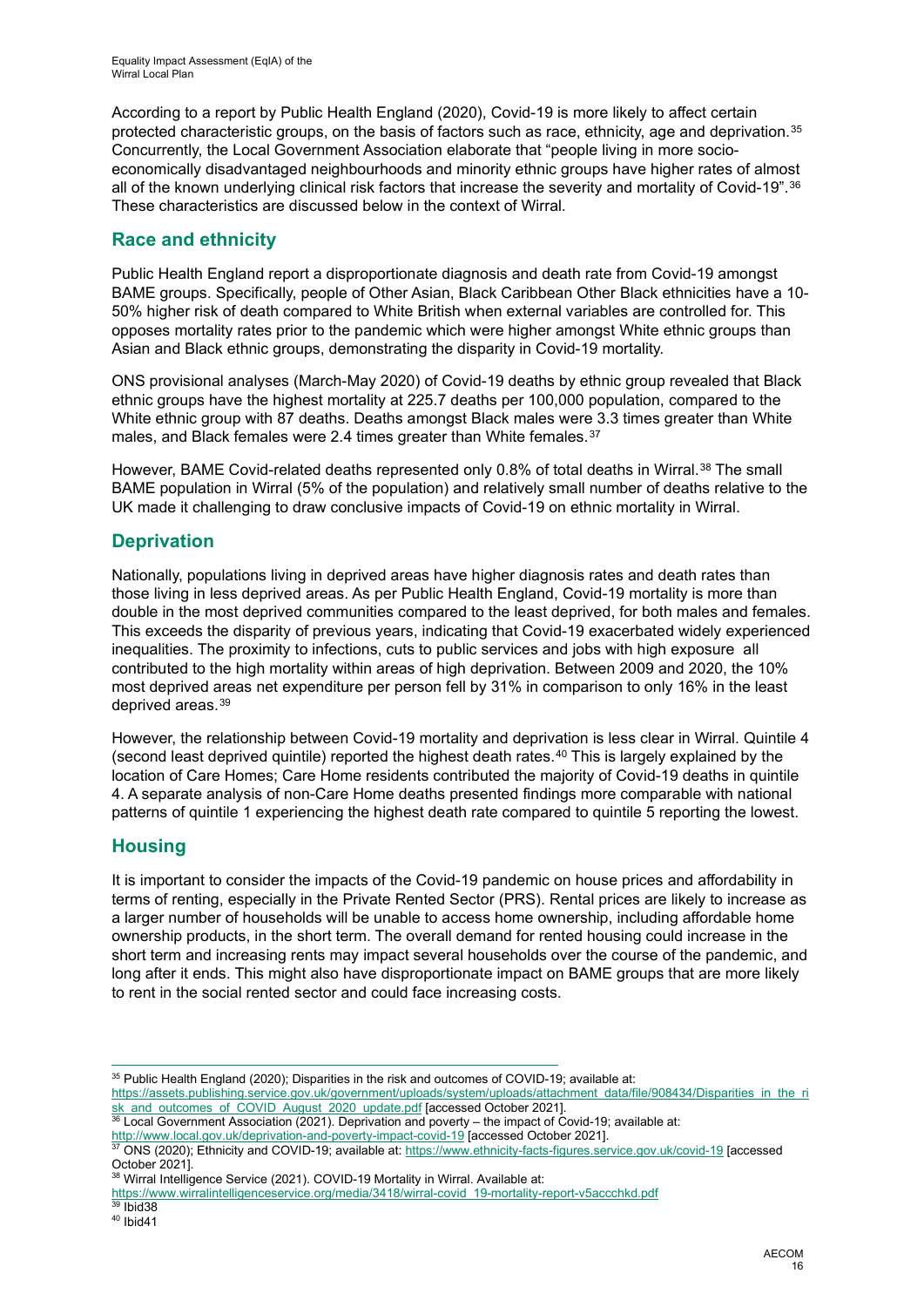Furthermore, for those that might still want to access specialist housing, the experiences of pandemic isolation could lead to a greater demand of certain attributes in the types of housing: people are likely to need spacious homes, homes located near green space, homes equipped with smart technology (for those who cannot access carers), and homes located close to community support networks in order to ensure their physical and mental well-being. These factors in isolation might affect site allocation for specialist housing, and commercial housing developments in general.

### **Employment**

The pandemic has reduced economic activity and affected business, with increased redundancy and uncertainty in the workforce. Evidence indicates that such negative impacts are disproportionately felt by vulnerable groups of the labour force, including women, disabled people and ethnic groups and exacerbate existing inequalities such as pay gaps.<sup>[41](#page-19-2)</sup> The Keep Wirral Well Covid action plan identifies high risk workplaces as a priority area.

## <span id="page-19-0"></span>**3.11 Future baseline**

Population projections indicate that the older population (above 65+) in Wirral is expected to increase by 30% between 2020 and 2035. Even larger increases are predicted for the 85+ age group which is predicted to increase by 71% between 2020 and 2035. [42](#page-19-3)

As the population continues to age, the number of people with many chronic conditions is expected to increase. For example, the number of people with diabetes in England is expected to increase in the next two decades from 3.9 million people in 2017 to 4.9 million in 2035. Obesity is a major risk factor for diabetes and a range of other diseases, including heart disease and some forms of cancer, and this number will increase further if the prevalence of obesity also increases.

Estimates suggest that the number of people in Wirral surviving a stroke and heart attack who are left with a longstanding health condition as a result will rise by a third by 2030, with significant implications for health and social care services.

By 2032, the vast majority of households in Wirral with children in 2032 are expected to have 1 or 2 children. The proportion of households comprising larger families (with 3 or more children) is projected to equate to less than 13% of the total of households with children.

# <span id="page-19-1"></span>**3.12 Key issues and objectives**

The following key issues emerge from the context and baseline review:

- Although life expectancy in Wirral is in line with regional and national averages, there are significant changes to the structure of the population anticipated with a 30% increase in people aged 65 and over by 2030. This will have implications for the types of development and services that will be required to meet the needs of society. Social care, in particular, will be placed under additional pressure over the plan period as a result of population ageing.
- Public realm accessibility is a key issue, particularly for younger and older people, as is a need for community facilities and/or meeting places to reduce isolation and vulnerability. Quality street design and design measures to reduce the fear of crime in the public realm and safe and accessible public transport will help promote accessibility to the public realm, including to key services.
- Approximately one fifth of Wirral residents have a long-term health problem or disability. The Local Plan can help to provide for the needs of people who have a disability. This could include the delivery of suitable housing to meet the needs of this community group and ensuring that services and facilities are accessible.
- All improvements to infrastructure facilities, design, housing, natural and physical environment could have some impact on LGBT groups. There are specific issues experienced by this group such as concern for personal safety and fear of crime and

<span id="page-19-2"></span><sup>41</sup> People Management (2020). The long-term impact of Covid on the workplace. Available at: <https://www.peoplemanagement.co.uk/experts/legal/the-long-term-impact-of-covid-on-the-workplace>

<span id="page-19-3"></span><sup>42</sup> Source: ONS 2016-based subnational population projections for Wirral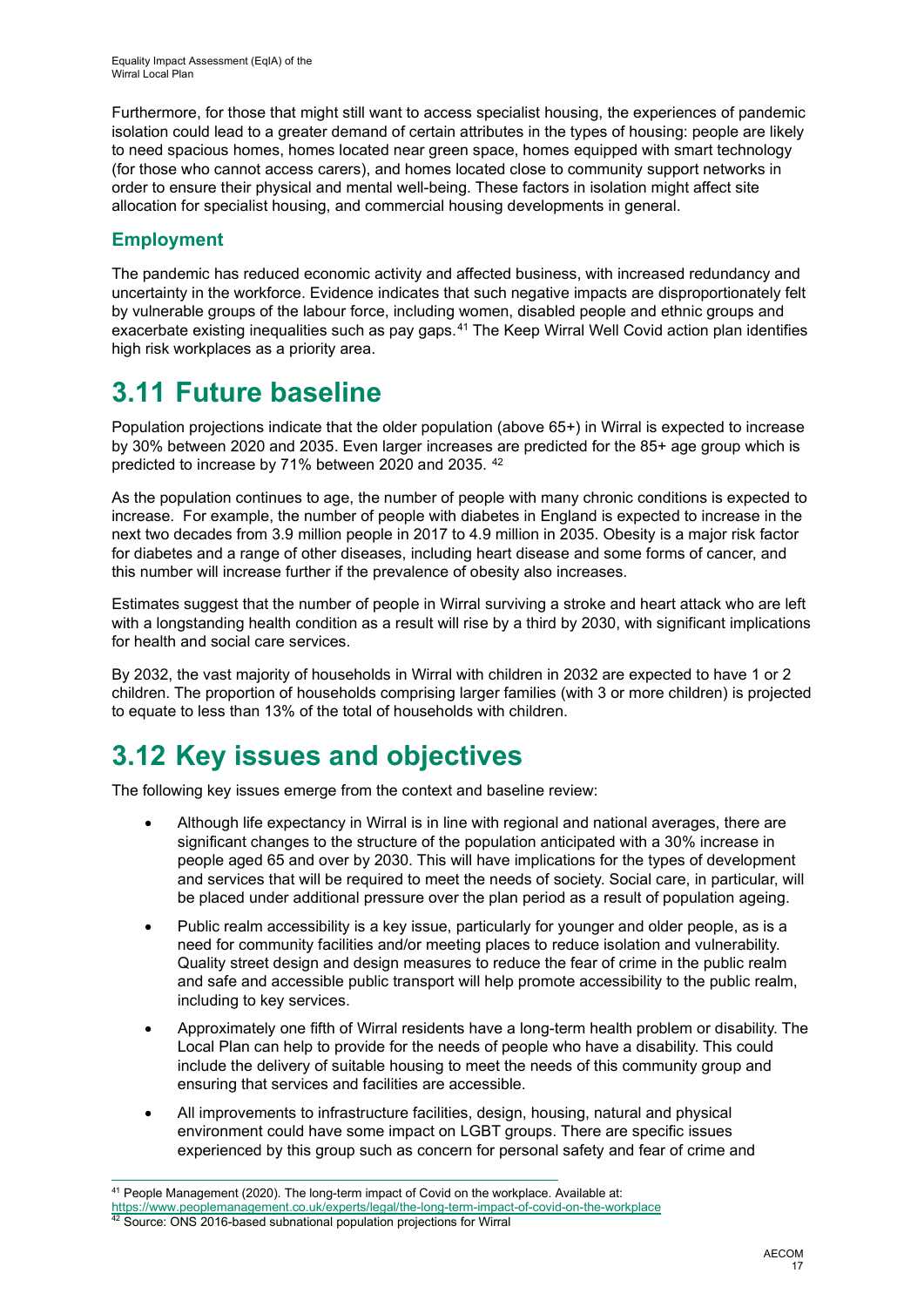harassment in the public realm. Good urban design to reduce crime and the fear of crime has the potential to benefit this group.

- An increase in the number of elderly people will require appropriate housing that meets their needs. Housing implications include increased demand for both specialist accommodation for older people and for services and home adaptations to enable older people to remain 'at home' living independently.
- It is important that the housing needs of families with children are met, through the provision of sufficient, good quality family accommodation in sustainable locations. However, the provision of family housing should be balanced against the requirement for smaller housing to meet the needs of an ageing population with increasing numbers of single person households.
- Housing affordability is a key issue in Wirral. This is a particular challenge for both young and elderly people who are unable to access affordable housing. The availability of affordable housing also disproportionately affects BAME households, as evidence suggests that rents are less affordable for most ethnic minority groups when compared to White British households.
- There are areas of entrenched deprivation within the Borough, particularly in Birkenhead in the north east, creating a complex and nuanced range of community needs.
- Despite higher proportions of the population with high levels of qualifications, the proportion of 16-18 year olds not in Education, Employment or Training (NEET) remains higher than regional and national averages, particularly in deprived areas.
- Poor health is an issue in Wirral with higher proportions of people experiencing "bad" and "very bad" health when compared with regional and national levels. Health inequalities are also evident and there is significant health deprivation in Birkenhead and the north east of the Borough.
- Air pollution is an issue in Wirral, particularly in traffic hotspots, and adversely affects the health of the Borough's residents. This is a particular issue for individuals living or working close to major traffic thoroughfares as they are often exposed to higher levels of air pollution. Children, older people and those with pre-existing diseases are also particularly sensitive to the effects of poor air quality.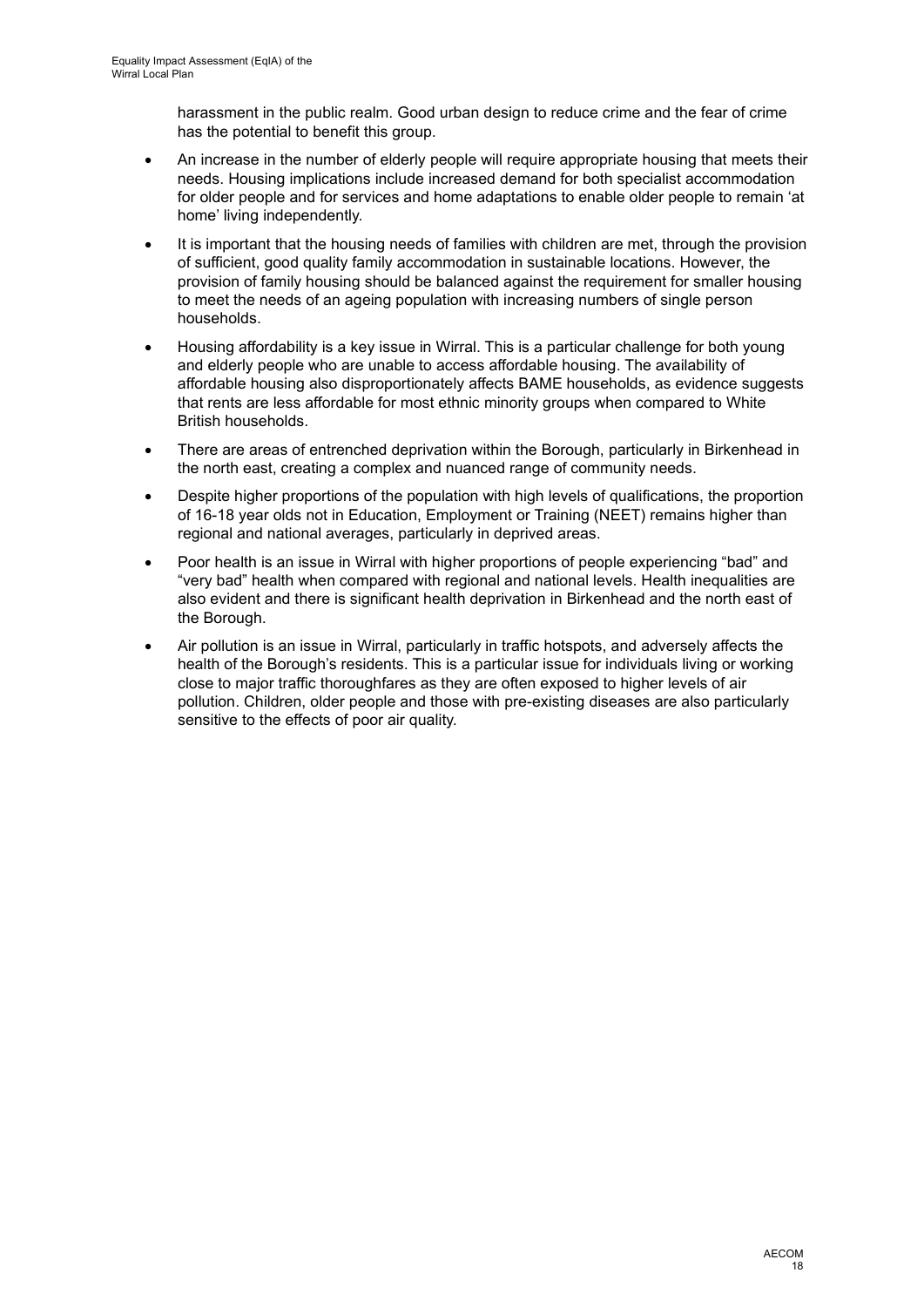# <span id="page-21-0"></span>**4. Assessment of impacts**

# <span id="page-21-1"></span>**4.1 Approach to assessment**

The assessment of equality impacts takes into account the information gathered through the policy information and the baseline evidence. A judgement is made as to how the proposed policies contained within the Local Plan could potentially contribute to the realisation of effects for people with protected characteristics as defined in the Equality Act 2010. These protected characteristics are:

- **Age:** this refers to persons defined by either a particular age or a range of ages. This can include children (aged under 16), younger people (aged 16-24), older people or pensioners (i.e. those aged 65+), the elderly/very old (i.e. those aged 80+);
- **Disability:** a disabled person is defined as someone who has a physical or mental impairment that has a substantial and long-term adverse effect on their ability to carry out normal day-to-day activities. It can also include people who have progressive conditions such as HIV, cancer, or multiple sclerosis (MS) - even where someone is able to carry out day to day activities;
- **Gender reassignment:** this refers to people who are proposing to undergo, are undergoing, or have undergone a process for the purpose of reassigning their gender identity;
- **Marriage and civil partnership\*:** marriage or civil partnership can be between a man and a woman or between two people of the same sex;
- **Pregnancy and maternity:** pregnancy is the condition of being pregnant or expecting a baby. Maternity refers to the period after the birth. In the non-work context, protection against maternity discrimination is for 26 weeks after giving birth;
- **Race:** the Equality Act 2010 defines race as encompassing colour, nationality (including citizenship) and ethnic or national origins;
- **Religion or belief**: religion means any religion a person follows. Belief means any religious or philosophical belief, and includes those people who have no formal religion or belief;
- **Sex:** this refers to a man or to a woman or a group of people of the same sex, while gender refers to the wider social roles and relationships that structure men's and women's, boys' and girls' lives;
- **Sexual orientation:** a person's sexual orientation relates to their emotional, physical and/or sexual attraction and the expression of that attraction.

\*Marriage and civil partnership discrimination under the Equality Act 2010 applies to the workplace only[43](#page-21-2). Therefore, as there are unlikely to be any impacts with regards to marriage and civil partnership, this protected characteristic has been scoped out of the assessment work.

In addition to these identified groups, it has been considered useful to explore the impacts with regards to socio-economic factors given that this is a significant issue in parts of the Wirral.

The assessment considers both differential and disproportionate impacts of the proposed policies on protected characteristic groups. A **differential** equality effect is one which affects members of a protected characteristic group differently from the rest of the general population because of specific needs, or a recognised vulnerability or sensitivity associated with their protected characteristic.

A **disproportionate** equality effect arises when an impact has a proportionately greater effect on a protected characteristic group than on the general population overall at a particular location. In some cases, protected characteristics are subject to both differential *and* disproportionate equality effects. The EqIA considers impacts on groups of people and not those on specific individuals. The criteria used to determine differential or disproportionate impacts of the Local Plan policies with respect to protected characteristics include where:

<span id="page-21-2"></span><sup>43</sup> https://www.equalityhumanrights.com/en/advice-and-guidance/marriage-and-civil-partnership-discrimination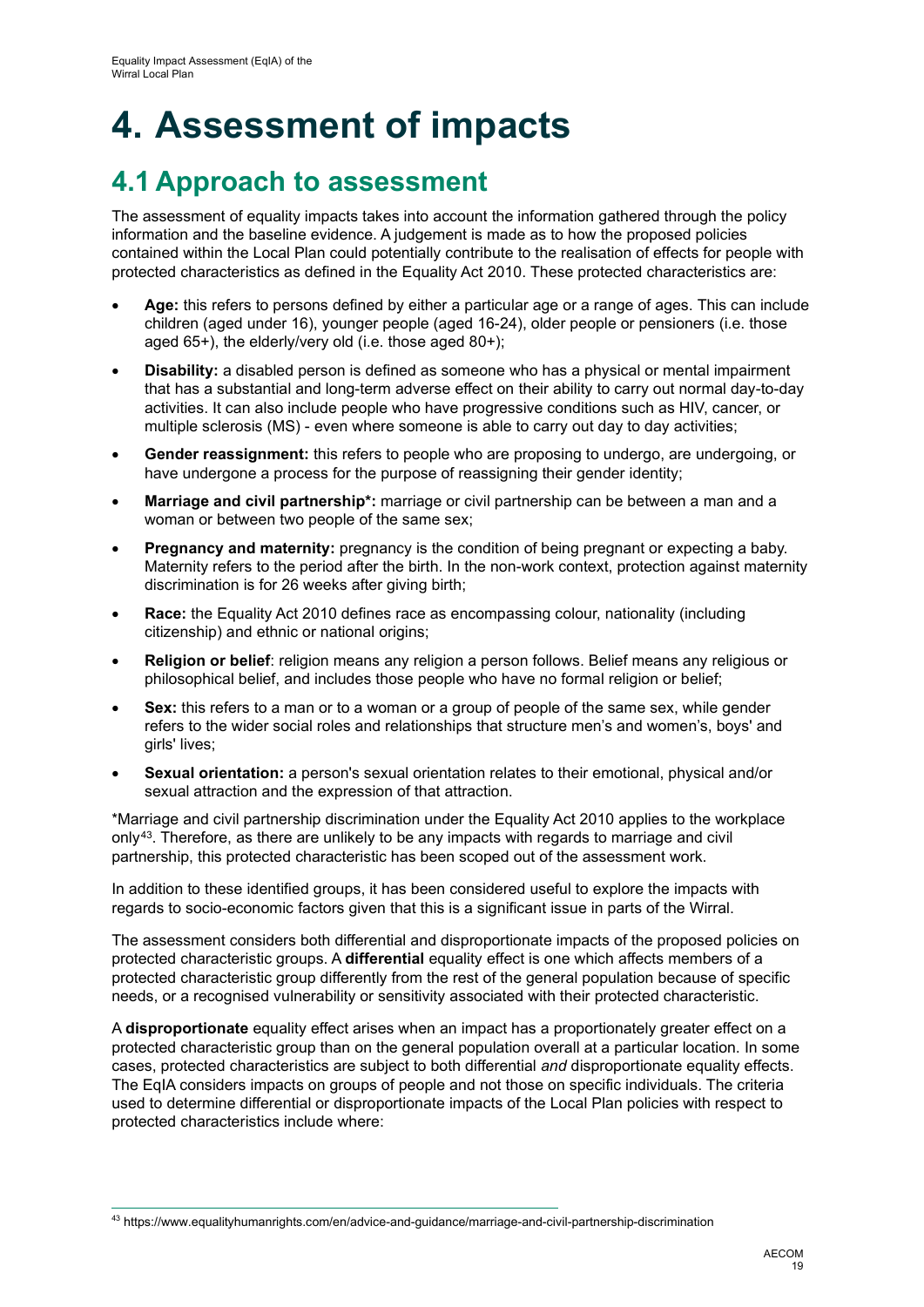- an impact of a policy is predicted where a protected characteristic group make up a greater proportion of the affected resident population than their representation in Wirral, North West or England;
- an impact of a policy is predicted on or associated with a resource which is predominantly used by a protected characteristic group (e.g. primary schools attended by children).
- people who share a protected characteristic form a disproportionately large number of those adversely affected by a policy;
- amongst the population affected by a policy, people who share protected characteristics are particularly vulnerable or sensitive to a possible impact in relation to their specific protected characteristic;
- a policy may either worsen or improve existing disadvantage affecting people who share a protected characteristic;
- people with shared protected characteristics amongst the affected population may not have an equal share in the benefits from the policy. This can be either due to direct or indirect discrimination or where the groups experience particular barriers to realising such benefits, unless suitable actions are proposed to overcome those barriers; and
- the policy may worsen existing community cohesion amongst the affected local population or exacerbate conflicts with community cohesion policy objectives.

Table 4-1 outlines the scoring used for the screening assessment and Table 4-2 contains the outcomes of the EqIA screening assessment for each Wirral Local Plan policy.

| <b>Potential impacts</b> | <b>Score</b> |
|--------------------------|--------------|
| Positive                 |              |
| Negative                 |              |
| Positive and/or negative | $+/-$        |
| Neutral                  | n            |

#### **Table 4-1: Scoring assessment for EqIA**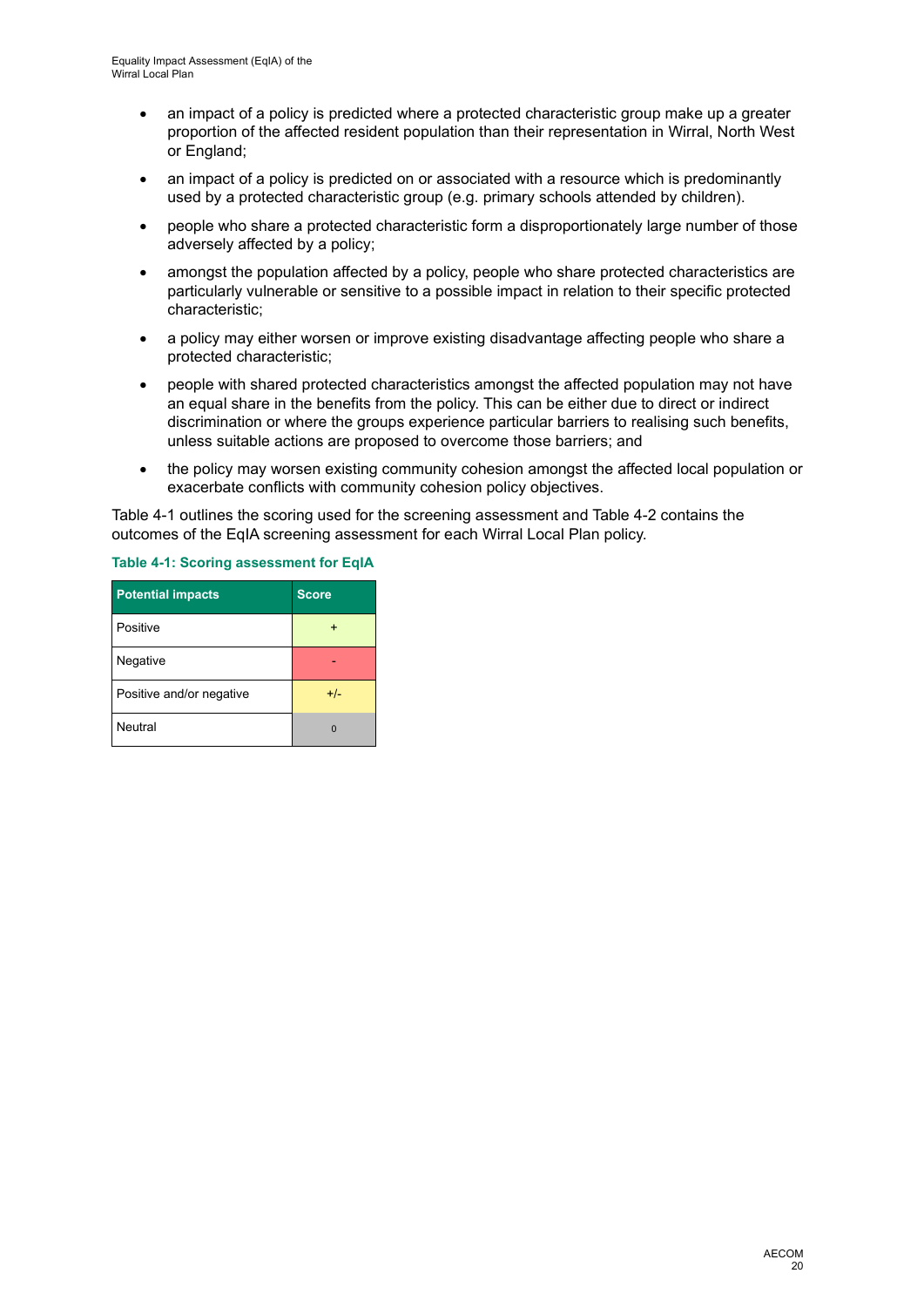# **4.2 Assessment of impacts by policy**

**Table 4-2: Wirral Local Plan assessment of impacts**

<span id="page-23-0"></span>

| Policy area and draft policies                                              | Socio-Economic | Age       | Sex       | Ethnicity | Religion/Belief | Disability | Sexual Orientation | <b>Pregnancy/Maternity</b> | Reassignment<br>Gender | <b>Justifications/ Recommendations</b>                                                                                                                                                                                                                                                                                                                  |  |  |  |  |
|-----------------------------------------------------------------------------|----------------|-----------|-----------|-----------|-----------------|------------|--------------------|----------------------------|------------------------|---------------------------------------------------------------------------------------------------------------------------------------------------------------------------------------------------------------------------------------------------------------------------------------------------------------------------------------------------------|--|--|--|--|
| <b>Strategic Policies</b>                                                   |                |           |           |           |                 |            |                    |                            |                        |                                                                                                                                                                                                                                                                                                                                                         |  |  |  |  |
| Policy WS1 - The Development and Regeneration Strategy for Wirral 2021-2037 |                |           |           |           |                 |            |                    |                            |                        |                                                                                                                                                                                                                                                                                                                                                         |  |  |  |  |
| Policy WS1.1 Homes                                                          | $+/-$          | $+/-$     | $+/-$     | $+/-$     | $+/-$           | $+/-$      | $+/-$              | $+/-$                      | $+/-$                  | Regeneration of housing can result in positive and negative impacts for<br>existing residents depending on the type and location of regeneration.<br>Those excluded from new homes due to cost or availability could<br>experience growing disparity in deprivation and exclusion from<br>opportunities.                                                |  |  |  |  |
| Policy WS1.2 Employment                                                     | $\ddot{}$      | $\ddot{}$ | $\Omega$  | $\Omega$  | $\mathbf{0}$    | $\Omega$   | $\Omega$           | $\Omega$                   | $\mathbf 0$            | Provision of land for new jobs will offer employment opportunities that<br>contribute to decreasing the level of income and employment deprivation.<br>The Local Plan's focus on adding social value through training residents<br>for work within and outside Wirral could have long-term positive impacts<br>on young people and low skilled workers. |  |  |  |  |
| Policy WS1.3 Infrastructure                                                 | $\Omega$       | $+$       | $\ddot{}$ | $\Omega$  | $\mathbf{0}$    | $+/-$      | $\Omega$           | ÷                          | $\mathbf{0}$           | Provides positive impacts for those who rely on public transport, walking<br>and cycling including younger and older people, women and lower socio-<br>economic groups. It is important that inclusive access to walking and<br>cycling routes are considered for disabled people. Positive effects in<br>terms of access to green and open space.      |  |  |  |  |
| Policy WS1.4 Flooding and drainage                                          | $\Omega$       | $\Omega$  | $\Omega$  | $\Omega$  | $\Omega$        | $\Omega$   | $\Omega$           | $\Omega$                   | $\mathbf{0}$           | No direct implications.                                                                                                                                                                                                                                                                                                                                 |  |  |  |  |
| <b>Social Value</b>                                                         |                |           |           |           |                 |            |                    |                            |                        |                                                                                                                                                                                                                                                                                                                                                         |  |  |  |  |
| <b>Policy WS2 Social Value</b>                                              | $\ddot{}$      | $+$       | $\ddot{}$ |           | $\mathbf{0}$    | $\ddot{}$  | $\Omega$           | $\mathbf{0}$               | $\mathbf{0}$           | Prioritising added social value in development proposals could potentially<br>provide positive impacts for local people who are overrepresented in<br>unemployment figures etc. However, the extent to which these positive<br>impacts will arise will depend on the implementation and monitoring of an<br>inclusive social value statement.           |  |  |  |  |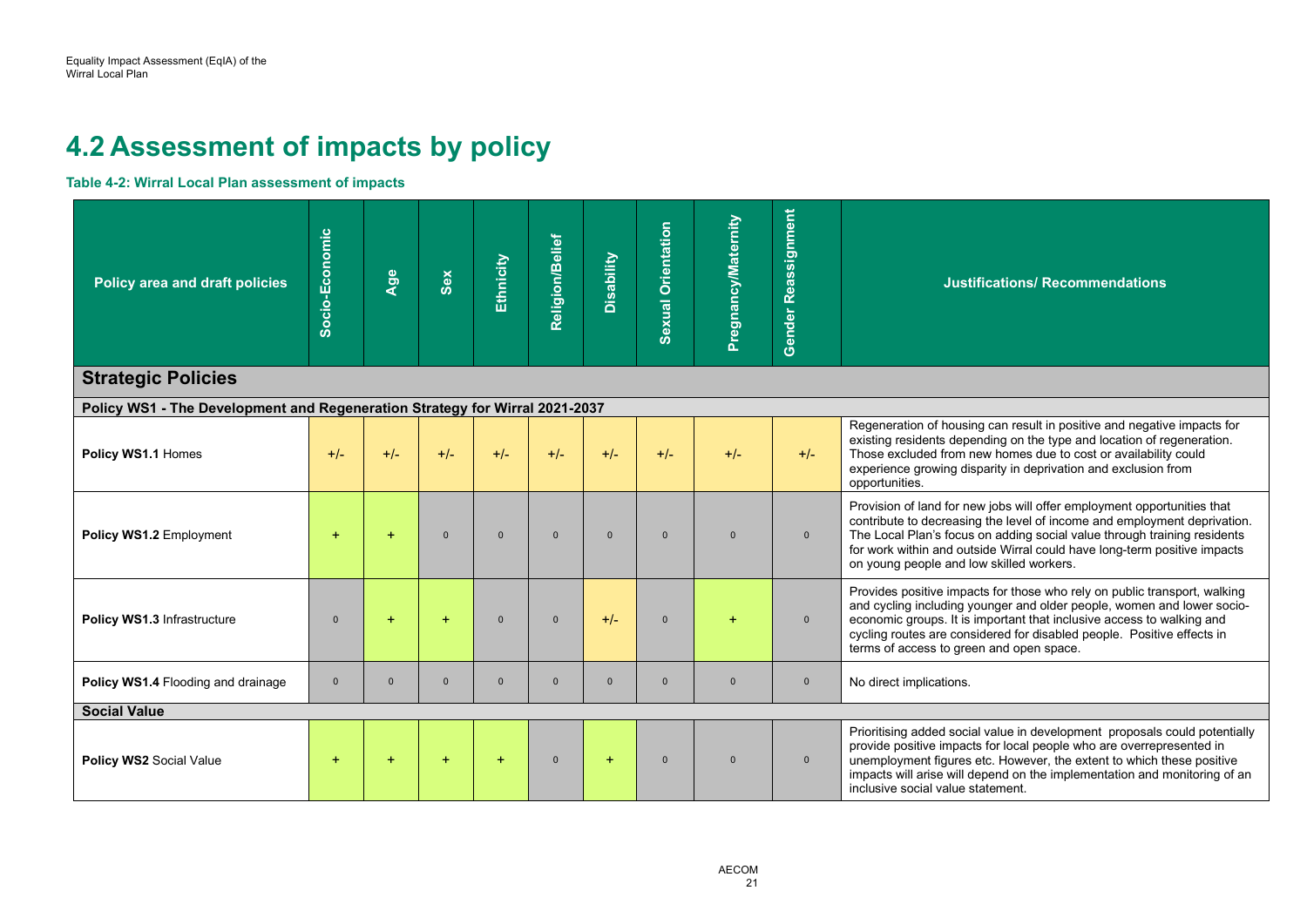| <b>Policy area and draft policies</b>                                              | Socio-Economic | Age      | Sex          | Ethnicity      | Religion/Belief | Disability   | Orientation<br>Sexual | Pregnancy/Maternity | Reassignment<br>Gender | <b>Justifications/ Recommendations</b>                                                                                                                                                                                                                                                                                                                                                                                                                                                                                                                                                                                          |  |  |  |  |
|------------------------------------------------------------------------------------|----------------|----------|--------------|----------------|-----------------|--------------|-----------------------|---------------------|------------------------|---------------------------------------------------------------------------------------------------------------------------------------------------------------------------------------------------------------------------------------------------------------------------------------------------------------------------------------------------------------------------------------------------------------------------------------------------------------------------------------------------------------------------------------------------------------------------------------------------------------------------------|--|--|--|--|
| <b>Policy WS3 - Strategy for Housing</b>                                           |                |          |              |                |                 |              |                       |                     |                        |                                                                                                                                                                                                                                                                                                                                                                                                                                                                                                                                                                                                                                 |  |  |  |  |
| Policy WS3.1 Housing Design<br><b>Standards</b>                                    | $\ddot{}$      | ÷        | $\Omega$     | $\Omega$       | $\Omega$        | $\ddot{}$    | $\Omega$              |                     |                        | The policy of 'zero carbon ready by design' could provide positive health<br>benefits to residents most vulnerable to emission-related illnesses,<br>including children, the elderly, disabled persons and pregnant women.<br>Positive impacts should be provided for older and/or disabled residents by<br>fulfilling the M4(3) Building Regulations to ensure the adaptability of, and<br>prioritised access to, new build dwellings for wheelchair users.                                                                                                                                                                    |  |  |  |  |
| Policy WS3.2 Housing Density                                                       | $\mathbf{0}$   | $\Omega$ | $\mathbf{0}$ | $\overline{0}$ | $\Omega$        | $\mathbf{0}$ | $\Omega$              | $\Omega$            | $\mathbf{0}$           | Overcrowding is considered unlikely despite higher densities being<br>proposed given the space standards, design principles and housing mix<br>standards required in WS3 and WS7.                                                                                                                                                                                                                                                                                                                                                                                                                                               |  |  |  |  |
| Policy WS3.3 Affordable Housing<br>Requirements                                    | $\ddot{}$      | $+$      | $\Omega$     | $+$            | $\Omega$        | $+$          | $\Omega$              | $\Omega$            | $\mathbf{0}$           | The provision of affordable housing should have positive impacts for those<br>from lower socio-economic groups (including those protected<br>characteristics that are likely to be in lowest socio-economic groups, such<br>as young people, BAME groups and disabled people) particularly in<br>meeting the demand for affordable renting post-Covid. However, it is<br>important that individual EqIAs are undertaken at the implementation stage<br>to ensure that the affordable housing benefits are being realised and that<br>levels of rent are 'affordable' considering the disparity in deprivation across<br>Wirral. |  |  |  |  |
| Policy WS3.4 Housing Mix                                                           | $+$            | $+/-$    | $\Omega$     | $\Omega$       | $\Omega$        | $+/-$        | $\Omega$              | $\Omega$            | $\mathbf{0}$           | Residential developments could provide positive and/or negative impacts<br>for residents requiring specific tenures, including renting for lower socio-<br>economic status tenants, and specialist housing for the elderly and<br>disabled. The impacts will depend on the type of development and the<br>ways in which they are affected by the development.                                                                                                                                                                                                                                                                   |  |  |  |  |
| Policy WS3.5 Self Build and Custom<br><b>Build Housing</b>                         | $\Omega$       | $\Omega$ | $\Omega$     | $\overline{0}$ | $\Omega$        | $\Omega$     | $\Omega$              | $\Omega$            | $\Omega$               | This aspect of the policy is unlikely to have any notable effects in terms of<br>equalities.                                                                                                                                                                                                                                                                                                                                                                                                                                                                                                                                    |  |  |  |  |
| Policy WS3.6 Specialist Housing                                                    | $\mathbf{0}$   | ÷        | $\Omega$     | $\Omega$       | $\Omega$        | $+$          | $\Omega$              | $\Omega$            | $\mathbf{0}$           | Positive impacts for those requiring specialist housing, including older<br>people and those with particular housing needs such as the disabled or<br>young people requiring support.                                                                                                                                                                                                                                                                                                                                                                                                                                           |  |  |  |  |
| Policy WS3.7 Accommodation for<br>Gypsies, Travellers and Travelling<br>Showpeople | $\mathbf{0}$   | $\Omega$ | $\Omega$     | $\overline{0}$ | $\Omega$        | $\mathbf{0}$ | $\Omega$              | $\mathbf{0}$        | $\mathbf{0}$           | The development policy regarding permanent accommodation for Gypsies,<br>Travellers and Travelling Showpeople identified no existing need.                                                                                                                                                                                                                                                                                                                                                                                                                                                                                      |  |  |  |  |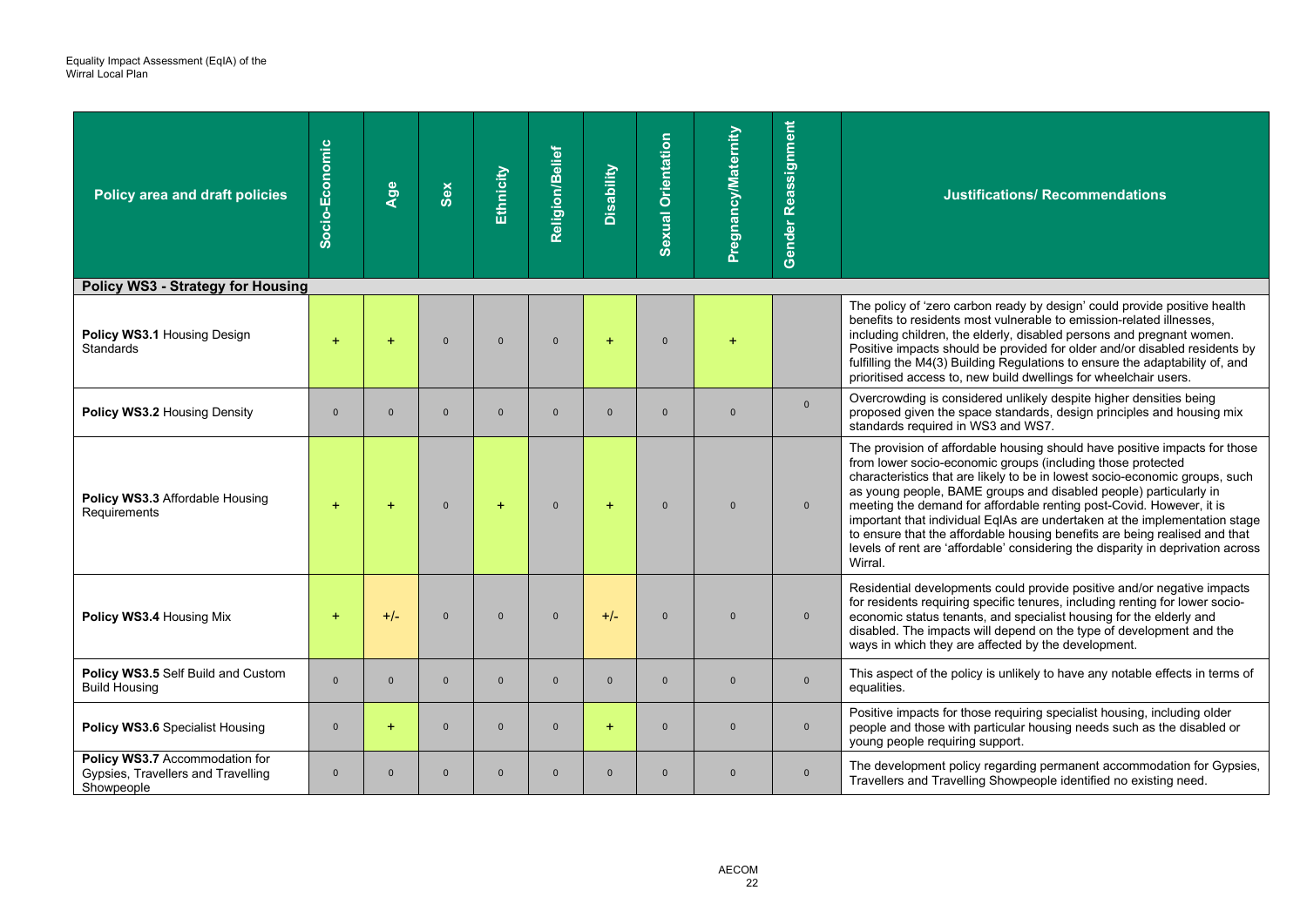| <b>Policy area and draft policies</b>                                                                        | Socio-Economic | Age      | Sex          | Ethnicity    | Religion/Belief | Disability   | Orientation<br>Sexual | <b>Pregnancy/Maternity</b> | Reassignment<br>Gender | <b>Justifications/ Recommendations</b>                                                                                                                                                                                                                                         |
|--------------------------------------------------------------------------------------------------------------|----------------|----------|--------------|--------------|-----------------|--------------|-----------------------|----------------------------|------------------------|--------------------------------------------------------------------------------------------------------------------------------------------------------------------------------------------------------------------------------------------------------------------------------|
| Policy WS4 - Strategy for Economy and Employment                                                             |                |          |              |              |                 |              |                       |                            |                        |                                                                                                                                                                                                                                                                                |
| <b>Policy WS4.1 Meeting the strategy</b>                                                                     | $\ddot{}$      | $\Omega$ | $\mathbf{0}$ | $\mathbf{0}$ | $\Omega$        | $\mathbf{0}$ | $\Omega$              | $\Omega$                   | $\mathbf{0}$           | Provision of new employment land will help to support access to jobs for a<br>range of communities. There is also support for upskilling and training of<br>local workforce, which could be beneficial for groups with low socio<br>economic backgrounds.                      |
| Policy WS4.2 Designated Employment<br>Areas                                                                  | $\ddot{}$      | $+$      | $\mathbf{0}$ | $+$          | $\Omega$        | $\Omega$     | $\Omega$              | $\Omega$                   | $\Omega$               | Safeguarding existing employment areas and encouraging the creation of<br>new employment in these areas should provide benefits of employment<br>opportunities for the unemployed, especially the lower socio-economic<br>population, BAME ethnic groups and those aged 25-34. |
| Policy WS4.3 The Port and Maritime<br>Zone                                                                   | $\ddot{}$      | $\Omega$ | $\mathbf{0}$ | $\mathbf{0}$ | $\mathbf{0}$    | $\mathbf{0}$ | $\mathbf{0}$          | $\mathbf{0}$               | $\mathbf{0}$           | Provision of jobs could benefit communities from low socio economic<br>backgrounds.                                                                                                                                                                                            |
| Policy WD4.4 Tourism                                                                                         | $+$            | $\Omega$ | $\mathbf{0}$ | $\Omega$     | $\Omega$        | $\mathbf{0}$ | $\mathbf{0}$          | $\mathbf{0}$               | $\mathbf{0}$           | Provision of jobs could benefit communities from low socio economic<br>backgrounds.                                                                                                                                                                                            |
| Policy WS5 - Strategy for green and blue infrastructure, biodiversity, open space and landscape protection   |                |          |              |              |                 |              |                       |                            |                        |                                                                                                                                                                                                                                                                                |
| Policy WS5.1 Green and Blue<br>infrastructure networks                                                       | $\mathbf{0}$   | $+$      | $\mathbf{0}$ | $\Omega$     | $\mathbf{0}$    | $+$          | $\mathbf{0}$          | $\mathbf{0}$               | $\mathbf{0}$           | Accessibility to play areas for children will be improved, alongside footpath<br>access for disabled people and others with limited mobility, including older<br>people and people with pushchairs.                                                                            |
| Policy WS5.2 Open space provision                                                                            | $\mathbf{0}$   | $+$      | $\mathbf 0$  | $\mathbf{0}$ | $\mathbf{0}$    | $\mathbf{0}$ | $\overline{0}$        | $\mathbf 0$                | $\mathbf 0$            | Children will benefit from the provision of safe open spaces accompanying<br>dwelling sites.                                                                                                                                                                                   |
| Policy WS5.3 Outdoor Sport provision                                                                         | $\mathbf{0}$   | $+$      | $\mathbf{0}$ | $\mathbf{0}$ | $\mathbf{0}$    | $\mathbf{0}$ | $\Omega$              | $\Omega$                   | $\Omega$               | Young people in particular may benefit from the provision of good quality<br>sports provision.                                                                                                                                                                                 |
| Policy WS5.4 Ecological networks                                                                             | $\mathbf{0}$   | $\Omega$ | $\mathbf{0}$ | $\mathbf{0}$ | $\mathbf{0}$    | $\mathbf{0}$ | $\mathbf{0}$          | $\mathbf{0}$               | $\mathbf{0}$           | No direct implications.                                                                                                                                                                                                                                                        |
| Policy WS5.5 Mitigating recreational<br>disturbance on International Sites for<br><b>Nature Conservation</b> | $\Omega$       | $\Omega$ | $\Omega$     | $\Omega$     | $\Omega$        | $\Omega$     | $\Omega$              | $\Omega$                   | $\Omega$               | No direct implications.                                                                                                                                                                                                                                                        |
| <b>Policy WS5.6 Protecting geodiversity</b>                                                                  | $\mathbf{0}$   | $\Omega$ | $\mathbf{0}$ | $\Omega$     | $\Omega$        | $\mathbf{0}$ | $\Omega$              | $\mathbf{0}$               | $\mathbf{0}$           | No direct implications.                                                                                                                                                                                                                                                        |
| Policy WS5.7 Maintenance of green<br>infrastructure and open space provision                                 | $\Omega$       | $\Omega$ | $\mathbf{0}$ | $\mathbf{0}$ | $\mathbf{0}$    | $\Omega$     | $\Omega$              | $\Omega$                   | $\mathbf{0}$           | Likely to be benefits relating to access to open space for all community<br>groups. It will be important to ensure standards are achieved for all<br>communities.                                                                                                              |
| Policy WS5.8 Landscape Character                                                                             | $\mathbf{0}$   | $\Omega$ | $\Omega$     | $\Omega$     | $\Omega$        | $\Omega$     | $\Omega$              | $\Omega$                   | $\mathbf{0}$           | No direct implications.                                                                                                                                                                                                                                                        |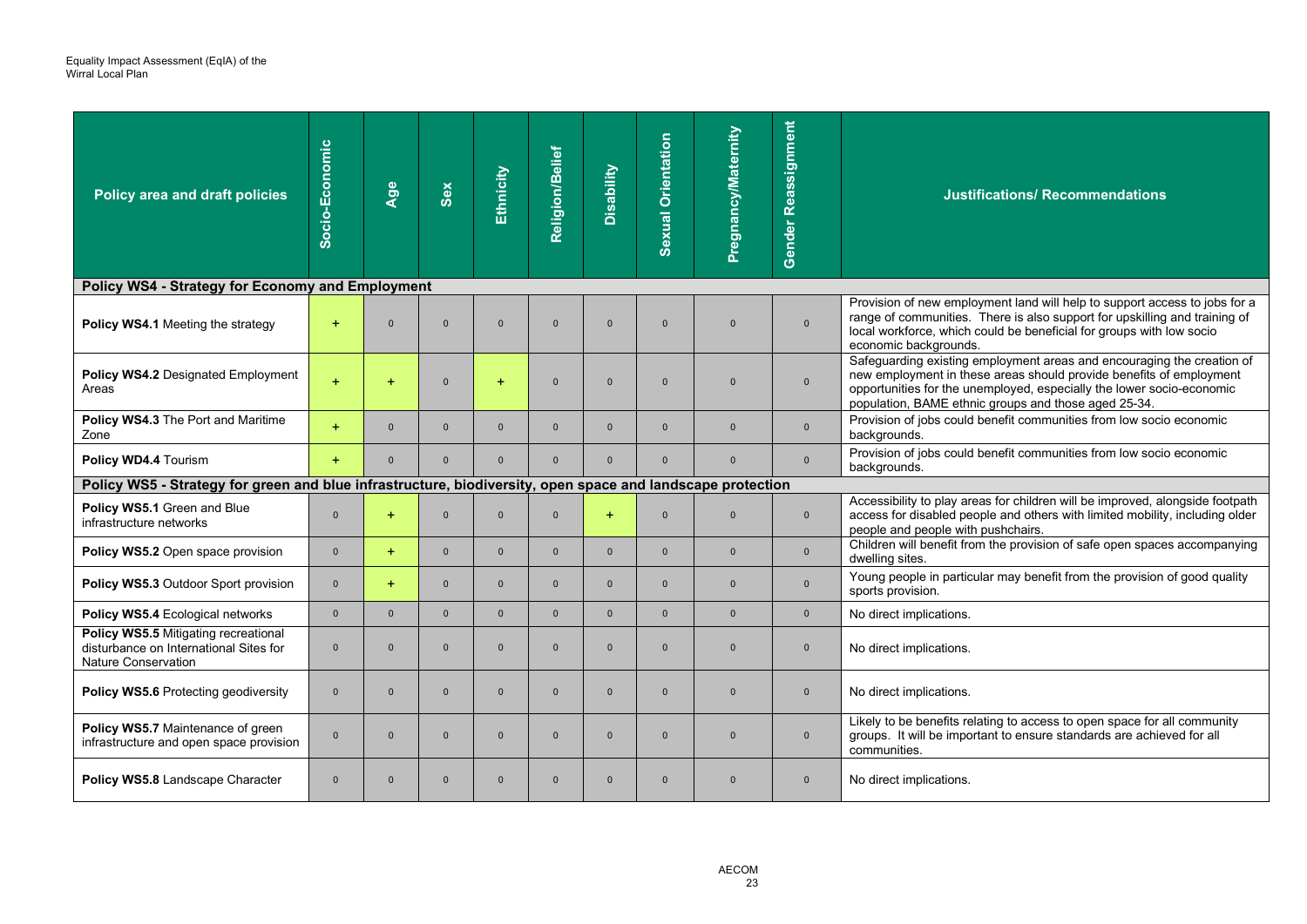| Policy area and draft policies      | Socio-Economic | Age       | Sex          | Ethnicity    | Religion/Belief | Disability   | Orientation<br>Sexual | Pregnancy/Maternity | Reassignment<br>Gender | <b>Justifications/ Recommendations</b>                                                                                                                                                                                                                                                                                                                                                                                                                                                                                                                                                                                |  |  |  |
|-------------------------------------|----------------|-----------|--------------|--------------|-----------------|--------------|-----------------------|---------------------|------------------------|-----------------------------------------------------------------------------------------------------------------------------------------------------------------------------------------------------------------------------------------------------------------------------------------------------------------------------------------------------------------------------------------------------------------------------------------------------------------------------------------------------------------------------------------------------------------------------------------------------------------------|--|--|--|
| Policy WS5.9 Evidence of approach   | $\mathbf{0}$   | $\Omega$  | $\mathbf{0}$ | $\Omega$     | $\mathbf{0}$    | $\Omega$     | $\Omega$              | $\Omega$            | $\mathbf{0}$           | No direct implications.                                                                                                                                                                                                                                                                                                                                                                                                                                                                                                                                                                                               |  |  |  |
| Policy WS6 - Placemaking for Wirral |                |           |              |              |                 |              |                       |                     |                        |                                                                                                                                                                                                                                                                                                                                                                                                                                                                                                                                                                                                                       |  |  |  |
| Policy WS6.1 Placemaking principles | $\mathbf{0}$   | $+$       | $+$          | $\mathbf{0}$ | $\mathbf{0}$    | $+$          | $\mathbf{0}$          | $\ddot{}$           | $\mathbf{0}$           | Place-making principles include creating places and routes that are safe<br>and perceived to be safe; provision of facilities such as shops, health care<br>and opportunities for employment; accessible locations for shops, facilities<br>and public transport and direct safe and pleasant routes for pedestrians<br>and cyclists. This will have potential positive impacts for more vulnerable<br>groups such as younger and older people, people with mobility difficulties,<br>women and those who are pregnant or have small children as well as<br>people who rely on walking, cycling and public transport. |  |  |  |
| Policy WS6.2 Gateway Areas          | $\mathbf{0}$   | $\Omega$  | $\Omega$     | $\Omega$     | $\mathbf{0}$    | $\Omega$     | $\Omega$              | $\Omega$            | $\mathbf{0}$           | No direct implications.                                                                                                                                                                                                                                                                                                                                                                                                                                                                                                                                                                                               |  |  |  |
| Policy WS6.3 Masterplan Areas       | $\mathbf{0}$   | $\Omega$  | $\mathbf{0}$ | $\Omega$     | $\mathbf{0}$    | $\mathbf{0}$ | $\overline{0}$        | $\Omega$            | $\mathbf{0}$           | No direct implications.                                                                                                                                                                                                                                                                                                                                                                                                                                                                                                                                                                                               |  |  |  |
| Policy WS7 - Principles of Design   |                |           |              |              |                 |              |                       |                     |                        |                                                                                                                                                                                                                                                                                                                                                                                                                                                                                                                                                                                                                       |  |  |  |
| Policy WS7.1 Design principles      | $\Omega$       | $\Omega$  | $\Omega$     | $\Omega$     | $\Omega$        | $\ddot{}$    | $\Omega$              | $\Omega$            | $\Omega$               | By requiring development to be inclusive, the policy should generate<br>positive impacts for populations with specific needs, such as disabled<br>people. (This policy clause was added as a result of a recommendation in<br>a previous iteration of the EqIA)                                                                                                                                                                                                                                                                                                                                                       |  |  |  |
| Policy WS7.2 Privacy and Amenity    | $\mathbf 0$    | $\ddot{}$ | $\mathbf{0}$ | $\Omega$     | $\mathbf{0}$    | $+$          | $\Omega$              | $\ddot{}$           | $\mathbf{0}$           | Addressing issues of noise, dust, fumes, air pollution etc will protect users<br>and neighbours most vulnerable to illness, especially children, the elderly,<br>disabled persons, and pregnant women.                                                                                                                                                                                                                                                                                                                                                                                                                |  |  |  |
| Policy WS7.3 Agent of change        | $\mathbf{0}$   | $\Omega$  | $\Omega$     | $\Omega$     | $\mathbf{0}$    | $\Omega$     | $\Omega$              | $\Omega$            | $\Omega$               | No direct implications.                                                                                                                                                                                                                                                                                                                                                                                                                                                                                                                                                                                               |  |  |  |
| Policy WS7.4 Parking                | $\mathbf{0}$   | $\Omega$  | $\Omega$     | $\Omega$     | $\mathbf{0}$    | $\ddot{}$    | $\Omega$              | $\Omega$            | $\mathbf{0}$           | The policy requires parking provision to take account of the needs of<br>disabled people, which is positive. (This positive clause was added as a<br>result of a recommendation in a previous iteration of the EqIA)                                                                                                                                                                                                                                                                                                                                                                                                  |  |  |  |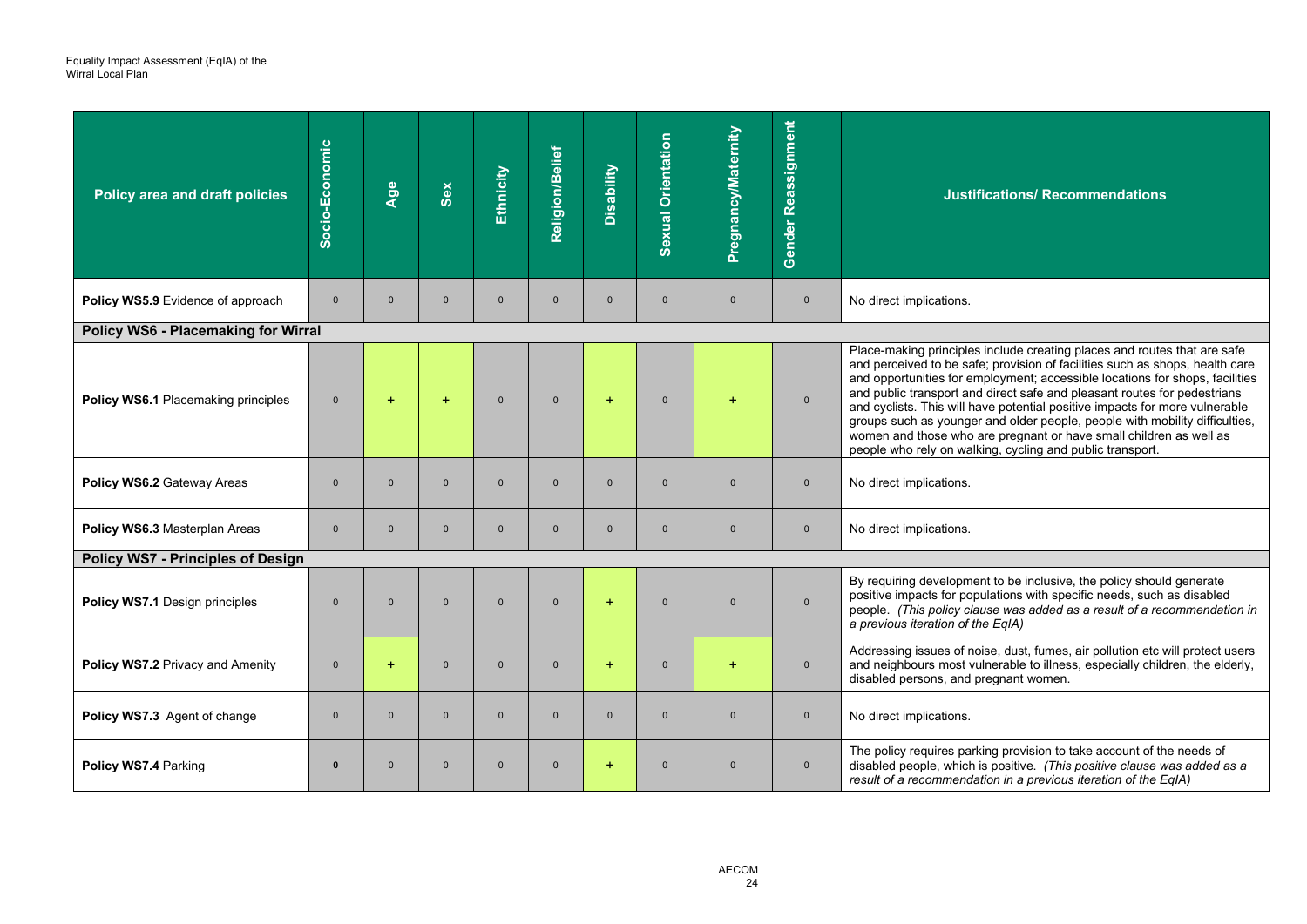| <b>Policy area and draft policies</b>                                                                       | Socio-Economic | Age       | Sex          | Ethnicity      | Religion/Belief | Disability | Orientation<br>Sexual | <b>Pregnancy/Maternity</b> | Reassignment<br>Gender | <b>Justifications/ Recommendations</b>                                                                                                                                                                                                                                                                |
|-------------------------------------------------------------------------------------------------------------|----------------|-----------|--------------|----------------|-----------------|------------|-----------------------|----------------------------|------------------------|-------------------------------------------------------------------------------------------------------------------------------------------------------------------------------------------------------------------------------------------------------------------------------------------------------|
| Policy WS7.5 Tall buildings                                                                                 | $\mathbf 0$    | $\Omega$  | $\Omega$     | $\overline{0}$ | $\mathbf{0}$    | $\Omega$   | $\Omega$              | $\Omega$                   | $\mathbf 0$            | No direct implications.                                                                                                                                                                                                                                                                               |
| Policy WS8 - Strategy for Sustainable Construction, Renewable and Low Carbon Energy                         |                |           |              |                |                 |            |                       |                            |                        |                                                                                                                                                                                                                                                                                                       |
| Policy WS8.1 Energy Hierarchy                                                                               | $+$            | $+$       | $\mathbf{0}$ | $\mathbf{0}$   | $\mathbf{0}$    | $+$        | $\mathbf{0}$          | $+$                        | $\mathbf{0}$           |                                                                                                                                                                                                                                                                                                       |
| Policy WS8.2 Sustainable<br>Construction - Energy Efficiency,<br>overheating and cooling and water<br>usage | $+$            | $+$       | $\Omega$     | $\overline{0}$ | $\mathbf{0}$    | $+$        | $\Omega$              | $+$                        | $\Omega$               |                                                                                                                                                                                                                                                                                                       |
| Policy WS8.3 - Improvements to<br>historic buildings                                                        | $+$            | $+$       | $\mathbf{0}$ | $\mathbf{0}$   | $\mathbf{0}$    | $+$        | $\overline{0}$        | $+$                        | $\mathbf{0}$           |                                                                                                                                                                                                                                                                                                       |
| Policy WS8.4 On site Renewable and<br>Low Carbon Energy                                                     | $+$            | $+$       | $\mathbf{0}$ | $\overline{0}$ | $\mathbf 0$     | $+$        | $\overline{0}$        | $+$                        | $\mathbf{0}$           | Construction/planning strategies working to minimise operational<br>emissions of buildings and the output of greenhouse gases should provide                                                                                                                                                          |
| Policy WS8.5 Carbon Compensation<br>through renewable and low carbon<br>energy                              | $+$            | $+$       | $\mathbf{0}$ | $\overline{0}$ | $\mathbf{0}$    | $+$        | $\overline{0}$        | $+$                        | $\mathbf{0}$           | positive health benefits for those most vulnerable to emission-related<br>illnesses including children, older persons, residents with disabilities and<br>pregnant women. There should also be benefits with regards to the cost<br>of energy provision, which could help those of low income groups. |
| Policy WS8.6 Heat and Power<br>networks                                                                     | $+$            | $+$       | $\mathbf{0}$ | $\mathbf{0}$   | $\mathbf{0}$    | $+$        | $\overline{0}$        | $+$                        | $\mathbf{0}$           |                                                                                                                                                                                                                                                                                                       |
| Policy WS8.7 Stand-alone Renewable<br>and low carbon energy schemes                                         | $+$            | $+$       | $\Omega$     | $\Omega$       | $\mathbf{0}$    | $+$        | $\Omega$              | $+$                        | $\Omega$               |                                                                                                                                                                                                                                                                                                       |
| Policy WS8.8 Climate change and<br>energy statement                                                         | $+$            | $+$       | $\mathbf{0}$ | $\overline{0}$ | $\mathbf{0}$    | $+$        | $\mathbf{0}$          | $\ddot{}$                  | $\Omega$               |                                                                                                                                                                                                                                                                                                       |
| Policy WS9 - Strategy for transport                                                                         |                |           |              |                |                 |            |                       |                            |                        |                                                                                                                                                                                                                                                                                                       |
| <b>Policy WS9.1 Transport Schemes</b>                                                                       | ÷              | $\ddot{}$ | ٠            | $\overline{0}$ | $\Omega$        | $\ddot{}$  | $\Omega$              | $\Omega$                   | $\mathbf{0}$           | The provision and promotion of public transport networks (including rail<br>services, walking and cycling) will deliver benefits to those who rely on<br>such services which may include younger and older people, women and<br>those from lower socio-economic groups.                               |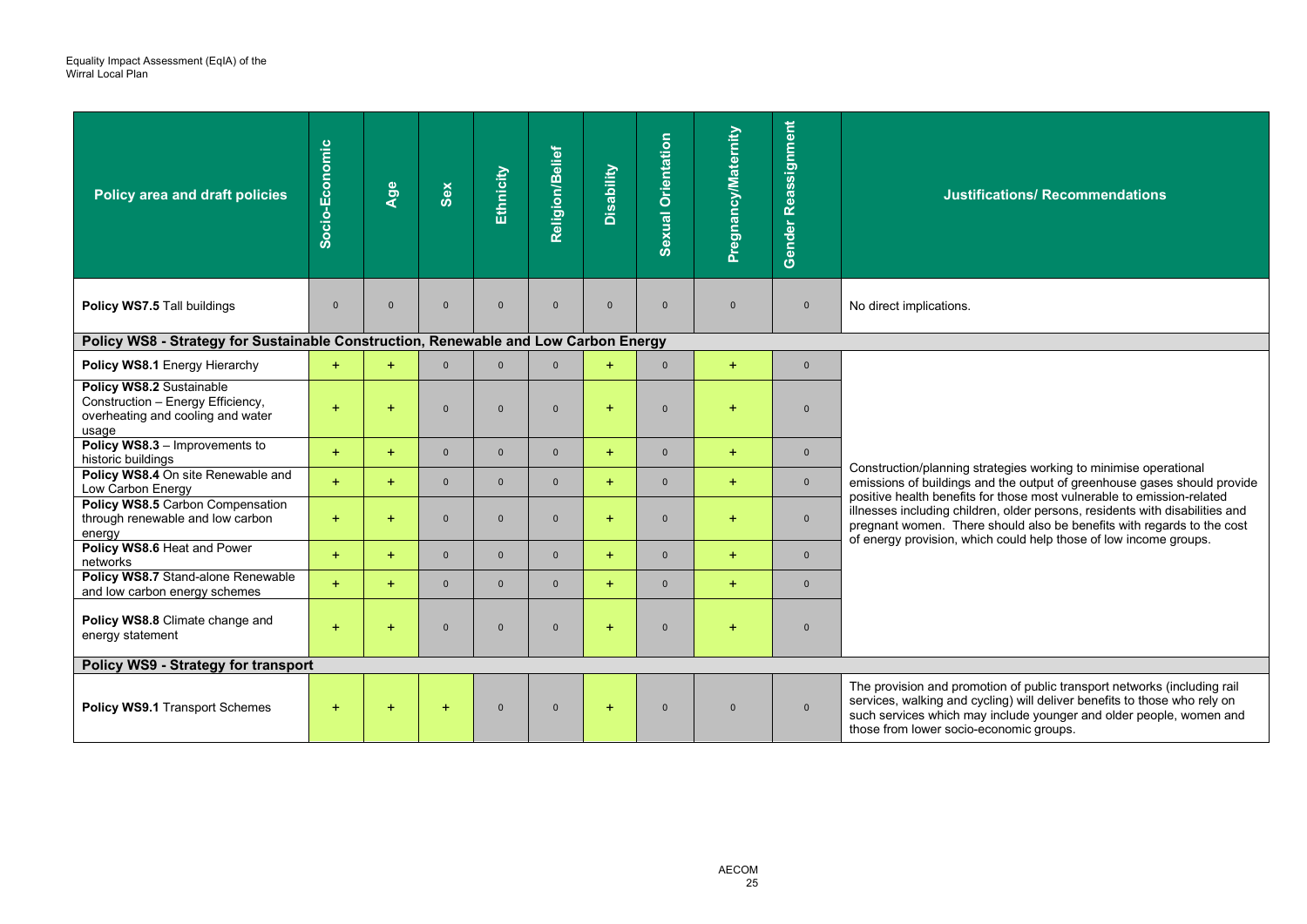| <b>Policy area and draft policies</b>                                        | Socio-Economic | Age          | Sex          | Ethnicity    | Religion/Belief | Disability     | Orientation<br>Sexual | Pregnancy/Maternity | Reassignment<br>Gender | <b>Justifications/ Recommendations</b>                                                                                                                                                                                               |
|------------------------------------------------------------------------------|----------------|--------------|--------------|--------------|-----------------|----------------|-----------------------|---------------------|------------------------|--------------------------------------------------------------------------------------------------------------------------------------------------------------------------------------------------------------------------------------|
| Policy WS9.2 Accessibility and<br>sustainable transport                      | $\ddot{}$      | ÷            | $\ddot{}$    | $\Omega$     | $\Omega$        | $+$            | $\Omega$              | $\ddot{}$           | $\mathbf 0$            | Provides positive impacts for those relying on sustainable transport<br>networks and promotes the inclusive mobility of users from all ages,<br>abilities and socio economic circumstances to protect them from social<br>exclusion. |
| <b>Policy WS9.3 Servicing development</b>                                    | $\mathbf{0}$   | $\Omega$     | $\Omega$     | $\mathbf{0}$ | $\Omega$        | $\mathbf{0}$   | $\Omega$              | $\mathbf{0}$        | $\Omega$               | No direct implications.                                                                                                                                                                                                              |
| Policy WS9.4 Impact on networks                                              | $\Omega$       | $\Omega$     | $\Omega$     | $\mathbf{0}$ | $\Omega$        | $\Omega$       | $\Omega$              | $\Omega$            | $\Omega$               | No direct implications.                                                                                                                                                                                                              |
| Policy 9.5 Overnight Lorry Parking                                           | $\mathbf{0}$   | $\mathbf{0}$ | $\mathbf{0}$ | $\mathbf 0$  | $\mathbf 0$     | $\overline{0}$ | $\mathbf{0}$          | $\mathbf{0}$        | $\mathbf 0$            | No direct implications.                                                                                                                                                                                                              |
| Policy WS10 - Infrastructure Delivery                                        |                |              |              |              |                 |                |                       |                     |                        |                                                                                                                                                                                                                                      |
| Policy WS10.1 Provision of<br>Infrastructure                                 | $\mathbf{0}$   | $\Omega$     | $\Omega$     | $\Omega$     | $\Omega$        | $\mathbf{0}$   | $\Omega$              | $\Omega$            | $\mathbf{0}$           | No direct implications                                                                                                                                                                                                               |
| Policy WS10.2 District Heat Networks                                         | $+$            | $\Omega$     | $\mathbf{0}$ | $\Omega$     | $\Omega$        | $\mathbf{0}$   | $\Omega$              | $\Omega$            | $\mathbf{0}$           | Developing a heat network in areas that suffer from deprivation could help<br>to provide a source of affordable energy for communities that would be<br>most likely to suffer from fuel poverty.                                     |
| Policy WS10.3 Enabling Broadband<br>connection                               | $\mathbf{0}$   | $\Omega$     | $\Omega$     | $\Omega$     | $\Omega$        | $\mathbf{0}$   | $\Omega$              | $\mathbf{0}$        | $\mathbf 0$            | No direct implications.                                                                                                                                                                                                              |
| Policy WS 10.4 Facilities for<br>education, health and emergency<br>services | $+/-$          | $+/-$        | $+/-$        | $+/-$        | $+/-$           | $+/-$          | $+/-$                 | $+/-$               | $+/-$                  | These policies should offer positive and/or negative impacts for residents<br>with protected characteristics depending on the type and location of                                                                                   |
| Policy WS10.5 Community, Sport,<br>Leisure and Cultural Facilities           | $+/-$          | $+/-$        | $+/-$        | $+/-$        | $+/-$           | $+/-$          | $+/-$                 | $+/-$               | $+/-$                  | services provided. Given that the focus is on the provision of adequate<br>services, it is more likely that the effects would be positive.                                                                                           |
| Policy WS10.6 Open Space                                                     | $\mathbf 0$    | $+$          | $\Omega$     | $\mathbf{0}$ | $\Omega$        | $\Omega$       | $\Omega$              | $\mathbf{0}$        | 0e                     | The policy safeguards the loss of sports pitches, facilities and children's<br>play spaces, which is beneficial for younger people.                                                                                                  |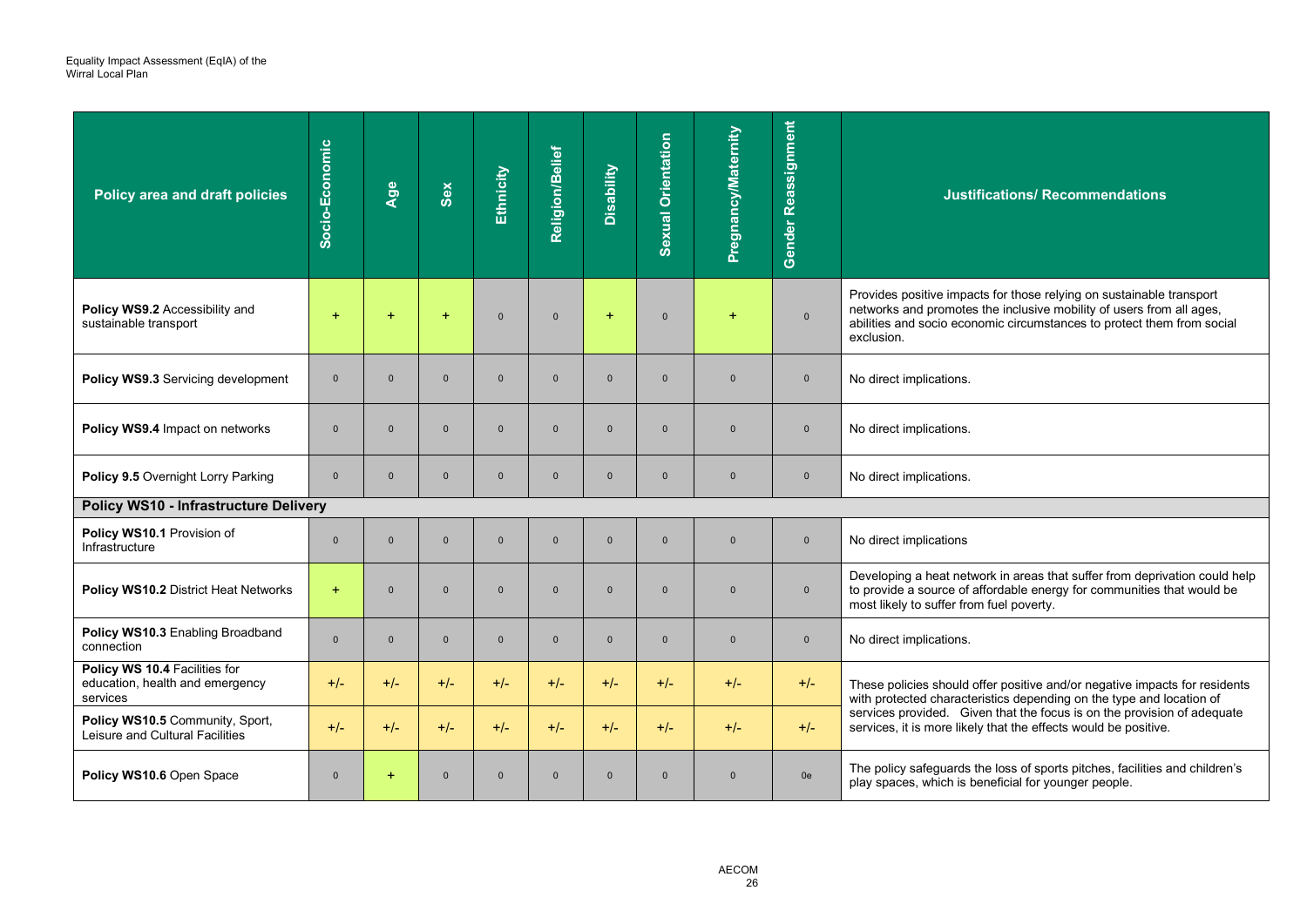| <b>Policy area and draft policies</b>                                                                                                                                                                                                                 | Socio-Economic | Age       | Sex       | Ethnicity      | Religion/Belief | Disability   | Orientation<br>Sexual | Pregnancy/Maternity | <b>Gender Reassignment</b> | <b>Justifications/ Recommendations</b>                                                                                                                                                                                                                                                                                                                                                                                                                                                                                       |  |  |  |
|-------------------------------------------------------------------------------------------------------------------------------------------------------------------------------------------------------------------------------------------------------|----------------|-----------|-----------|----------------|-----------------|--------------|-----------------------|---------------------|----------------------------|------------------------------------------------------------------------------------------------------------------------------------------------------------------------------------------------------------------------------------------------------------------------------------------------------------------------------------------------------------------------------------------------------------------------------------------------------------------------------------------------------------------------------|--|--|--|
| Policy WS11 - Strategy for town and local centres                                                                                                                                                                                                     |                |           |           |                |                 |              |                       |                     |                            |                                                                                                                                                                                                                                                                                                                                                                                                                                                                                                                              |  |  |  |
| Policy WS11.1 Meeting the Strategy<br>Policy WS11.2 Hierarchy of Retail<br>Centres<br>Policy WS11.3 Town and Local Centre<br><b>Impact Assessments</b><br>Policy WS11.4 Meanwhile use<br>Policy WS11.5 Ground floor uses<br>Policy WS11.6 Residential | $\pm$          | $\ddot{}$ | $\ddot{}$ | $\ddot{}$      | $\ddot{}$       | $\ddot{}$    | ÷.                    | $\ddot{}$           | $+$                        | Positive impacts should be felt by all protected characteristics who rely on<br>town centres for access to food and shopping services, social outings, and<br>medical care. Increased residential development within centres increases<br>the capacity for meeting Wirral's affordable housing needs                                                                                                                                                                                                                         |  |  |  |
| development in centres<br><b>Monitoring and Review</b>                                                                                                                                                                                                |                |           |           |                |                 |              |                       |                     |                            |                                                                                                                                                                                                                                                                                                                                                                                                                                                                                                                              |  |  |  |
| Policy WS12 Monitoring and Review                                                                                                                                                                                                                     | $\mathbf{0}$   | $\Omega$  | $\Omega$  | $\Omega$       | $\Omega$        | $\Omega$     | $\Omega$              | $\Omega$            | $\mathbf{0}$               | No direct implications                                                                                                                                                                                                                                                                                                                                                                                                                                                                                                       |  |  |  |
| <b>Regeneration Policies</b>                                                                                                                                                                                                                          |                |           |           |                |                 |              |                       |                     |                            |                                                                                                                                                                                                                                                                                                                                                                                                                                                                                                                              |  |  |  |
| Policy RA1 Seacombe River Corridor<br><b>Regeneration Area</b>                                                                                                                                                                                        | $\ddot{}$      | ÷         | ÷         | $\Omega$       | $\mathbf 0$     | $\mathbf 0$  | $\mathbf{0}$          | $\mathbf{0}$        | $\mathbf 0$                | Seacombe has a large, deprived population so regeneration could offer<br>positive and/or negative impacts to the low socio-economic status<br>residents depending on the inclusion of residential developments.<br>Enhanced connectivity to amenities via safe sustainable transport<br>networks, particularly walking and cycling, should provide positive impacts<br>for residents who rely on such networks and local services including<br>children, the elderly and women.                                              |  |  |  |
| <b>Policy RA2 Scotts Quay Regeneration</b><br>Area                                                                                                                                                                                                    | $+$            | $\ddot{}$ | ÷         | $\overline{0}$ | $\mathbf{0}$    | $\mathbf{0}$ | $\Omega$              | $\Omega$            | $\mathbf 0$                | Positive and/or negative impacts could be felt by the large low socio-<br>economic group in the area. Those living to the west of Birkenhead Road<br>could experience negligence of their residential regeneration needs, while<br>those included in the housing strategy to the west of Birkenhead Road are<br>more likely to experience positive outcomes. However, the benefits of<br>development in the regeneration areas are likely to be felt outside of the<br>boundaries, so overall positive effects are recorded. |  |  |  |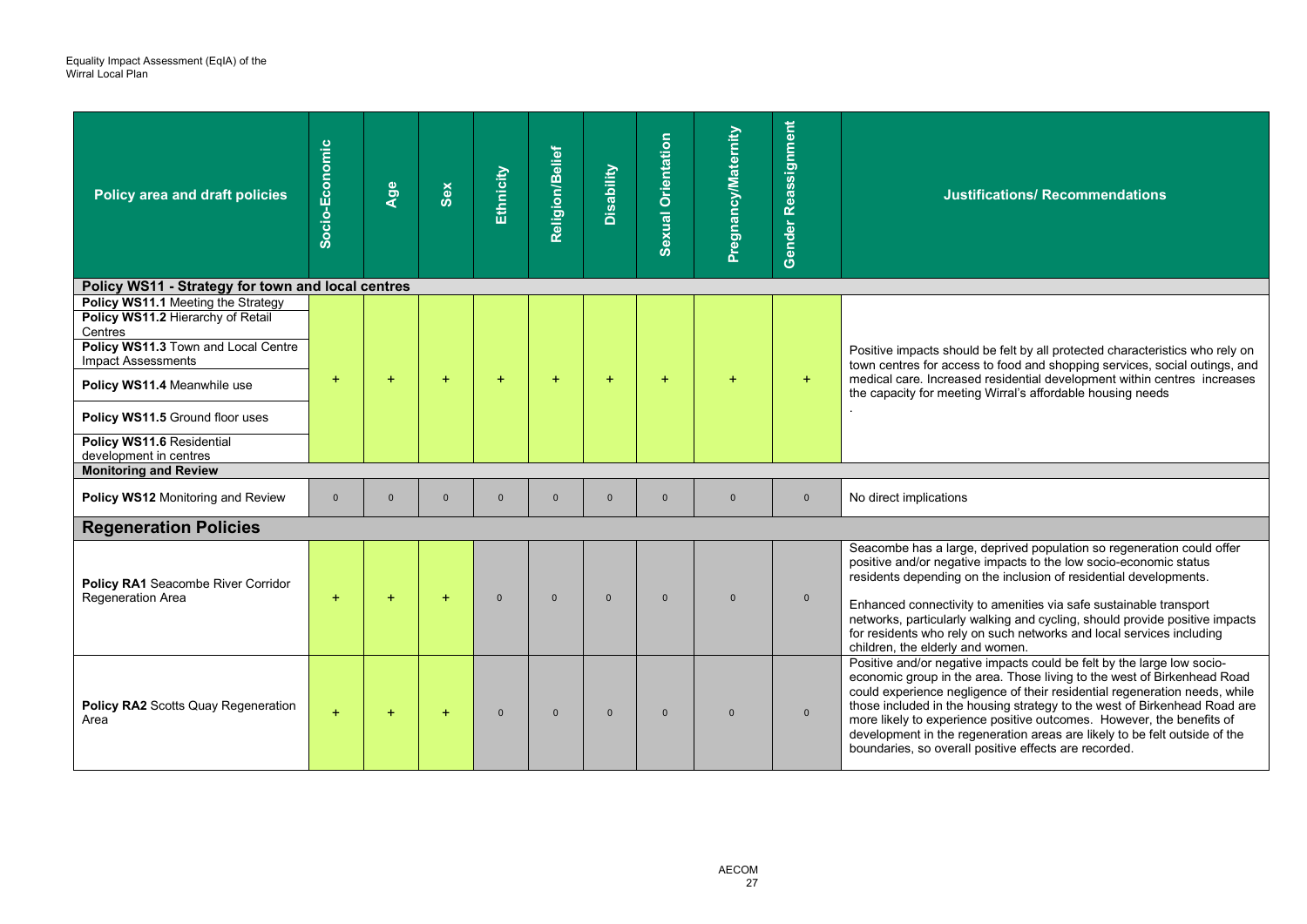| Policy area and draft policies                               | Socio-Economic | Age       | Sex   | Ethnicity | Religion/Belief | Disability | Orientation<br><b>Sexual</b> | Pregnancy/Maternity | Reassignment<br>Gender | <b>Justifications/ Recommendations</b>                                                                                                                                                                                                                                                                                                                                                                                                                                                                                                                                                                                                                                                                                                                                 |
|--------------------------------------------------------------|----------------|-----------|-------|-----------|-----------------|------------|------------------------------|---------------------|------------------------|------------------------------------------------------------------------------------------------------------------------------------------------------------------------------------------------------------------------------------------------------------------------------------------------------------------------------------------------------------------------------------------------------------------------------------------------------------------------------------------------------------------------------------------------------------------------------------------------------------------------------------------------------------------------------------------------------------------------------------------------------------------------|
|                                                              |                |           |       |           |                 |            |                              |                     |                        | Enhanced connectivity to waterfront amenities via safe walking and cycling<br>routes will provide positive impacts for residents who rely on such<br>networks and local services including young and old residents and women.                                                                                                                                                                                                                                                                                                                                                                                                                                                                                                                                          |
| Policy RA3 Birkenhead Waterfront<br><b>Regeneration Area</b> | ÷              |           | ÷     | $\ddot{}$ | $\ddot{}$       | $\ddot{}$  | ÷                            |                     | $+$                    | Improved connectivity within the waterfront area and town centre will<br>provide positive impacts for residents relying on local services, including<br>groups with protected characteristics.<br>Regeneration of housing and commercial facilities could result in positive<br>and negative impacts for existing residents depending on the location of<br>developments and how they will affect them.                                                                                                                                                                                                                                                                                                                                                                |
| Policy RA4 Central Birkenhead<br><b>Regeneration Area</b>    | $\ddot{}$      | $+/-$     | $+/-$ | $+/-$     | $+/-$           | $+/-$      | $+/-$                        | $+/-$               | $+/-$                  | As the core of Wirral, Central Birkenhead regeneration could provide<br>positive and/or negative impacts for the residents within and outside the<br>area, depending on the type of development and how it will affect<br>populations. The focus of the Plan is on inclusive regeneration, and<br>therefore it is considered that positive effects are more likely.                                                                                                                                                                                                                                                                                                                                                                                                    |
| Policy RA5 Hind Street and St<br>Werburghs Regeneration Area | ÷              |           | ÷     | $\Omega$  | $\Omega$        | $+$        | $\Omega$                     | $\Omega$            | $\Omega$               | A new low carbon village development with sustainable public transport<br>infrastructure will provide positive impacts of accessibility for residents<br>relying on such services and health benefits for those most vulnerable to<br>emission-related illnesses, including children and older residents, women<br>and people with disabilities.                                                                                                                                                                                                                                                                                                                                                                                                                       |
| <b>Policy RA6 Wirral Waters</b><br>Regeneration Area         | $+$            | $\ddot{}$ | $+$   | $\Omega$  | $\Omega$        | $+$        | $\Omega$                     | $\ddot{}$           | $\mathbf{0}$           | Residential developments in Northbank include new care accommodation<br>which will provide positive benefits for the elderly population.<br>Mixed use developments in Four Bridges should provide positive benefits<br>of low carbon environments for residents most vulnerable to emission-<br>related illnesses, including children, the elderly, the disabled and pregnant<br>women.<br>Active Travel networks should improve the safety of pedestrian and cycling<br>routes for those who rely on public transport services, including children,<br>the elderly and women.<br>Investment in social and community infrastructure will bring positive<br>benefits for children and elderly populations through education, leisure,<br>health and emergency services. |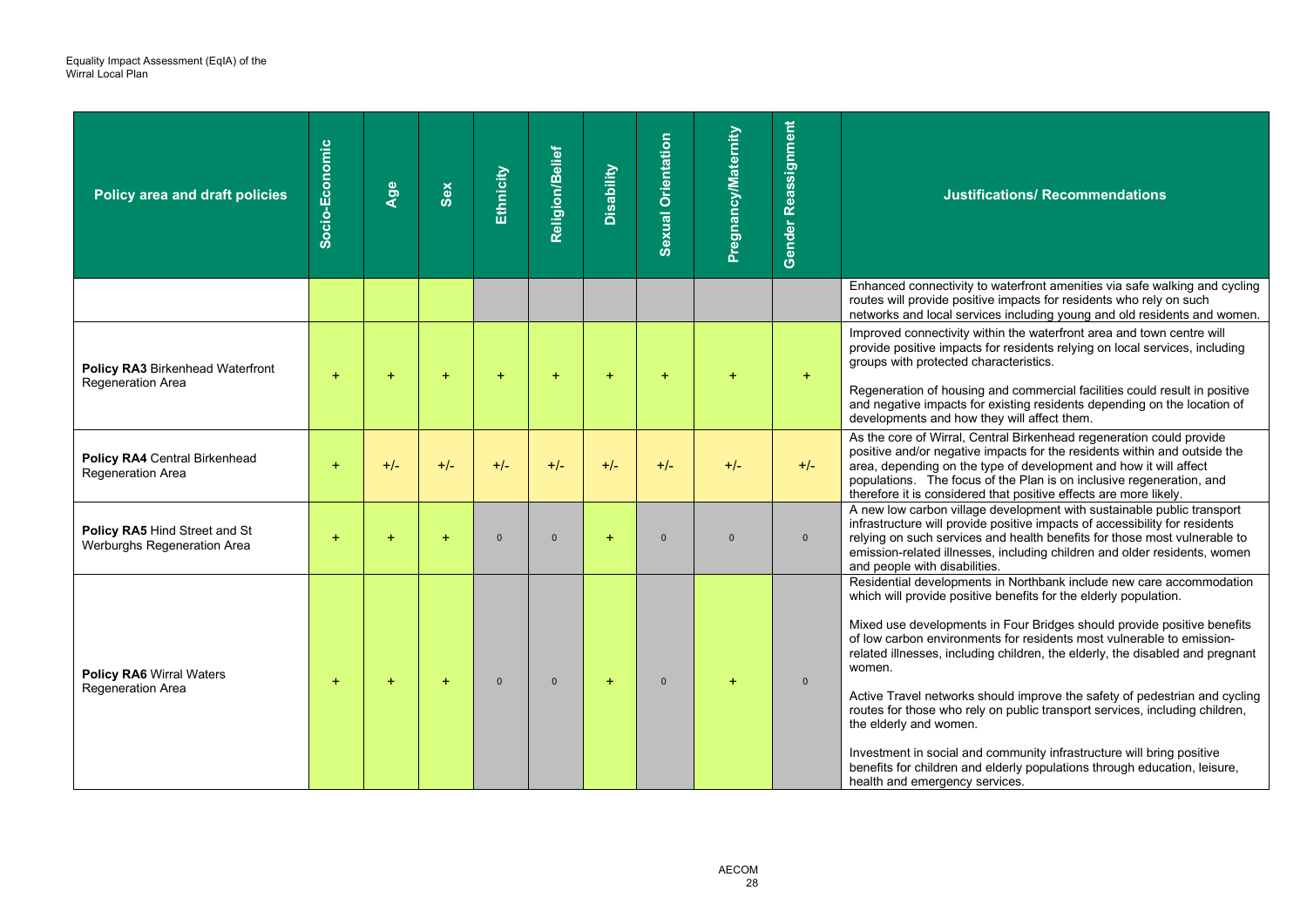| Policy area and draft policies                              | Socio-Economic | Age      | Sex      | Ethnicity | Religion/Belief | Disability   | Sexual Orientation | Pregnancy/Maternity | <b>Gender Reassignment</b> | <b>Justifications/ Recommendations</b>                                                                                                                                                                                                                                                                                                                                                                                                                                                                                                                                                                                                                                      |
|-------------------------------------------------------------|----------------|----------|----------|-----------|-----------------|--------------|--------------------|---------------------|----------------------------|-----------------------------------------------------------------------------------------------------------------------------------------------------------------------------------------------------------------------------------------------------------------------------------------------------------------------------------------------------------------------------------------------------------------------------------------------------------------------------------------------------------------------------------------------------------------------------------------------------------------------------------------------------------------------------|
| <b>Policy RA7 Hamilton Park</b><br><b>Regeneration Area</b> | $\ddot{}$      |          | ÷        | $\Omega$  | $\Omega$        | $\mathbf{0}$ | $\Omega$           | $\Omega$            | $\mathbf{0}$               | Hamilton Park has high income, employment, and health deprivation so<br>its redevelopment into a family-oriented neighbourhood with employment<br>and residential uses will provide positive impacts for families within lower<br>socio-economic circumstances.<br>Positive impacts from the green active travel routes (particularly walking                                                                                                                                                                                                                                                                                                                               |
|                                                             |                |          |          |           |                 |              |                    |                     |                            | and cycling) will be felt by younger and older residents and who rely on<br>such transport networks.<br>Employment intensification in Northside will provide positive impacts for                                                                                                                                                                                                                                                                                                                                                                                                                                                                                           |
| <b>Policy RA8 Northside Regeneration</b><br>Area            | $+$            | $\Omega$ | $\Omega$ | $\Omega$  | $\Omega$        | $\Omega$     | $\Omega$           | $\Omega$            | $\Omega$                   | those of lower socio-economic groups looking for jobs. Accessibility to<br>employment sites is provided via walking and cycling routes, on which this<br>group relies.                                                                                                                                                                                                                                                                                                                                                                                                                                                                                                      |
| Policy RA9 Liscard Regeneration Area                        | $+$            |          | ÷        | $\Omega$  | $\Omega$        | $\Omega$     | $\Omega$           | $\Omega$            | $\mathbf{0}$               | Housing regeneration should result in positive impacts for existing<br>residents, especially those from low socio-economic groups, depending on<br>the type and location of regeneration.<br>Investment in safe and active public transport networks should deliver<br>positive impacts for those relying on such services, including children, the<br>elderly and women.                                                                                                                                                                                                                                                                                                   |
| Policy RA10 New Brighton<br><b>Regeneration Area</b>        | $+$            |          | $+$      | $\Omega$  | $\Omega$        | $\Omega$     | $\Omega$           | $\Omega$            | $\mathbf{0}$               | While providing leisure, residential and commercial uses to generate<br>employment and improved living standards for those with lower socio-<br>economic statuses, the Council's compulsory purchase powers could<br>threaten businesses and livelihoods. So, both positive and/or negative<br>impacts could be felt by this scheme dependent on the type and location of<br>regeneration.<br>Incorporating safe pedestrian and cycling routes connecting to local<br>amenities, including the waterfront promenades, should deliver positive<br>impacts to residents who rely on such transport networks and local<br>services, including children, the elderly and women. |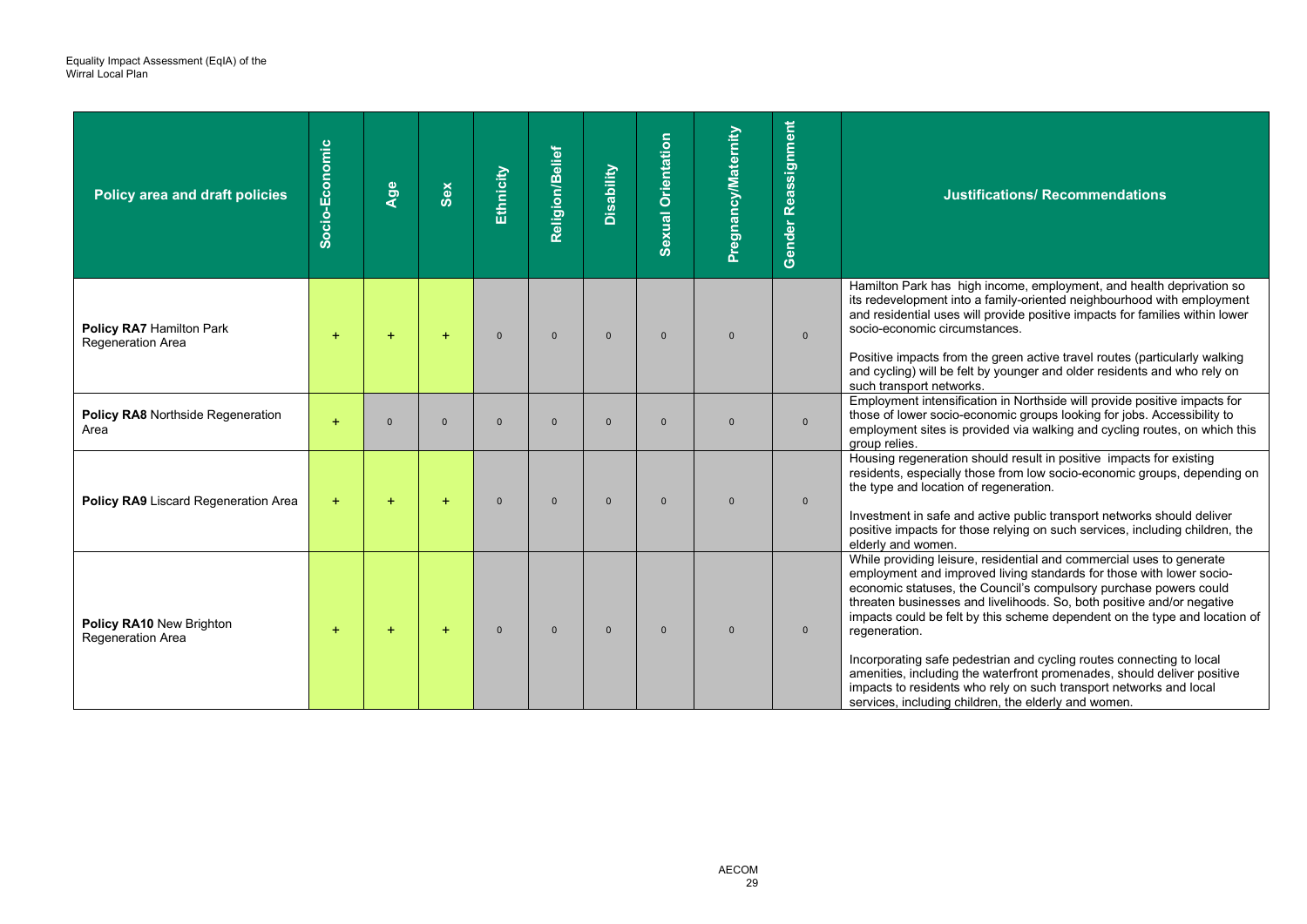| Policy area and draft policies                         | Socio-Economic | Age            | Sex          | Ethnicity      | Religion/Belief | Disability   | Orientation<br><b>Sexual</b> | Pregnancy/Maternity | Reassignment<br>Gender | <b>Justifications/ Recommendations</b>                                                                                                                                                                                                                                                                                                                                                         |  |  |  |  |
|--------------------------------------------------------|----------------|----------------|--------------|----------------|-----------------|--------------|------------------------------|---------------------|------------------------|------------------------------------------------------------------------------------------------------------------------------------------------------------------------------------------------------------------------------------------------------------------------------------------------------------------------------------------------------------------------------------------------|--|--|--|--|
| Policy RA11 New Ferry Regeneration<br>Area             | $+$            |                | $+$          | $\overline{0}$ | $\Omega$        | $\mathbf{0}$ | $\Omega$                     | $\mathbf{0}$        | $\Omega$               | Housing regeneration could result in positive and/or negative impacts for<br>existing residents, especially those from low socio-economic groups,<br>depending on the type and location of regeneration.<br>Prioritising accessibility via pedestrian and cycling routes to the Local<br>Centre will benefit residents relying on such networks, including children,<br>the elderly and women. |  |  |  |  |
| <b>Settlement Area Policies</b>                        |                |                |              |                |                 |              |                              |                     |                        |                                                                                                                                                                                                                                                                                                                                                                                                |  |  |  |  |
| Policy WP1 - Policy for Wallasey                       |                |                |              |                |                 |              |                              |                     |                        |                                                                                                                                                                                                                                                                                                                                                                                                |  |  |  |  |
| Policy WP1.1 Conservation Areas                        | $\mathbf{0}$   | $\Omega$       | $\Omega$     | $\Omega$       | $\mathbf{0}$    | $\Omega$     | $\Omega$                     | $\Omega$            | $\Omega$               | No direct implications.                                                                                                                                                                                                                                                                                                                                                                        |  |  |  |  |
| Policy WP1.2 Residential sites                         | $+/-$          | $\Omega$       | $\Omega$     | $\Omega$       | $\Omega$        | $\Omega$     | $\Omega$                     | $\Omega$            | $\Omega$               | Wallasey has a high proportion of people from lower socio-economic<br>groups residing within the area who could experience differential positive<br>or negative impacts depending on the type of development and the ways<br>in which they are affected by development.                                                                                                                        |  |  |  |  |
| Policy WP2 - Policy for the Birkenhead Commercial Core |                |                |              |                |                 |              |                              |                     |                        |                                                                                                                                                                                                                                                                                                                                                                                                |  |  |  |  |
| Policy WP2.1 Conservation Areas                        | $\mathbf{0}$   | $\mathbf{0}$   | $\mathbf{0}$ | $\Omega$       | $\mathbf{0}$    | $\mathbf{0}$ | $\mathbf{0}$                 | $\Omega$            | $\mathbf{0}$           | No direct implications.                                                                                                                                                                                                                                                                                                                                                                        |  |  |  |  |
| Policy WP2.2 Residential sites                         | $+/-$          | $\Omega$       | $\Omega$     | $\Omega$       | $\mathbf{0}$    | $\Omega$     | $\Omega$                     | $\Omega$            | $\overline{0}$         | Birkenhead has a significantly high proportion of people from lower socio-<br>economic groups residing in the area and therefore could receive<br>differential positive or negative impacts depending on the type of<br>development and the ways the in which they are affected by development.                                                                                                |  |  |  |  |
| Policy WP2.3 Employment sites                          | ÷              |                | $\Omega$     | $\ddot{}$      | $\mathbf{0}$    | $+$          | $\Omega$                     | $\Omega$            | $\Omega$               | Re-establishing Birkenhead as a commercial core should provide<br>employment opportunities with accessibility via walking and cycling routes<br>for protected characteristics typically experiencing lower socio-economic<br>groups, including young people, BAME groups and disabled people.                                                                                                  |  |  |  |  |
| Policy WP3 - Policy for Suburban Birkenhead            |                |                |              |                |                 |              |                              |                     |                        |                                                                                                                                                                                                                                                                                                                                                                                                |  |  |  |  |
| Policy WP3.1 Conservation Areas                        | $\mathbf 0$    | $\overline{0}$ | $\Omega$     | $\Omega$       | $\mathbf 0$     | $\Omega$     | $\Omega$                     | $\Omega$            | $\mathbf{0}$           | No direct implications.                                                                                                                                                                                                                                                                                                                                                                        |  |  |  |  |
| Policy WP3.2 Proposals in Devonshire<br>Park           | $\mathbf{0}$   | $\overline{0}$ | $\Omega$     | $\Omega$       | $\mathbf{0}$    | $\Omega$     | $\Omega$                     | $\Omega$            | $\overline{0}$         | No direct implications.                                                                                                                                                                                                                                                                                                                                                                        |  |  |  |  |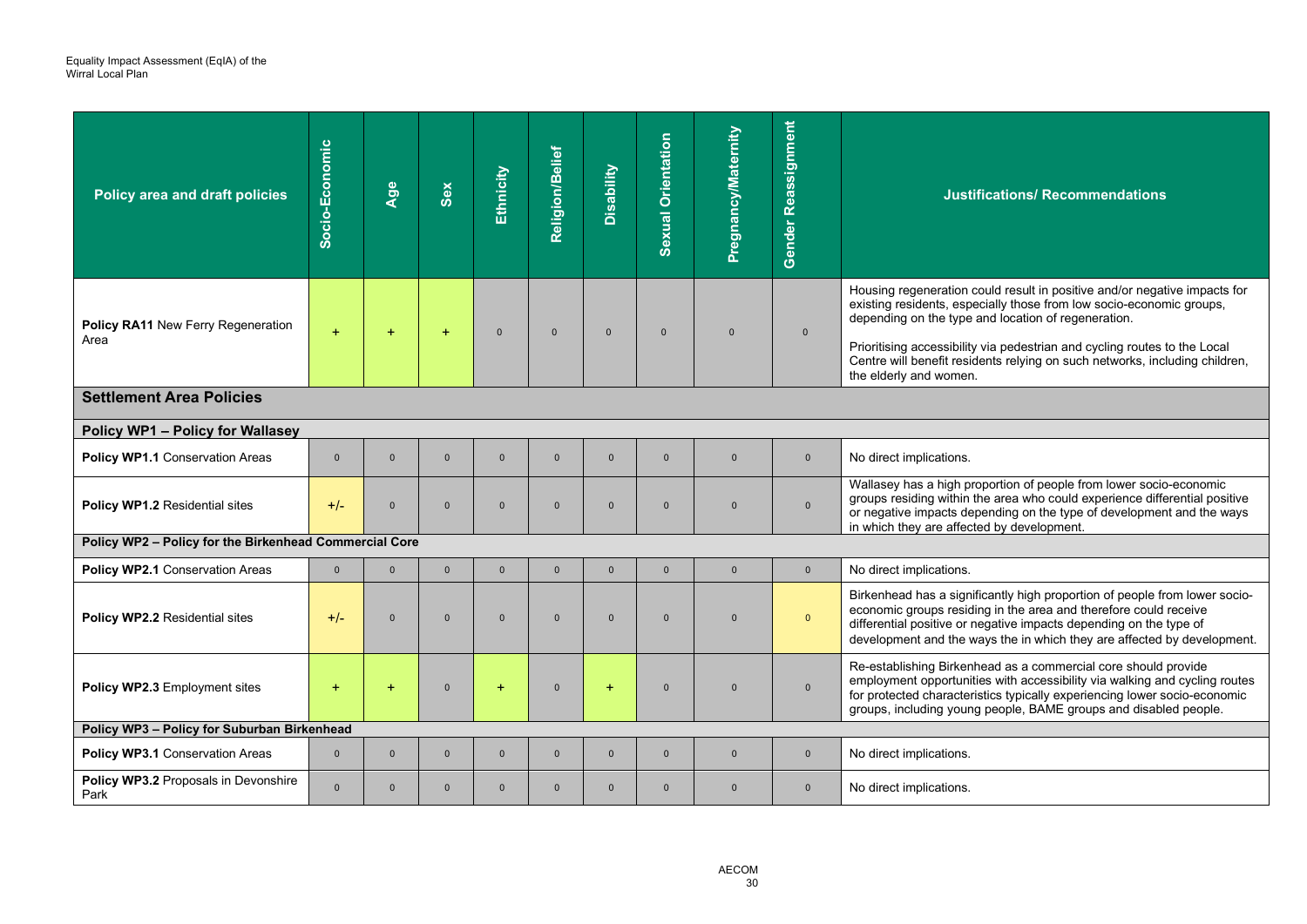| <b>Policy area and draft policies</b>                                   | Socio-Economic | Age            | Sex          | Ethnicity      | Religion/Belief | Disability   | Orientation<br>Sexual | Pregnancy/Maternity | Gender Reassignment | <b>Justifications/ Recommendations</b>                                                                                                                                                                                                                                                                                                                                                                                                                                                                      |  |
|-------------------------------------------------------------------------|----------------|----------------|--------------|----------------|-----------------|--------------|-----------------------|---------------------|---------------------|-------------------------------------------------------------------------------------------------------------------------------------------------------------------------------------------------------------------------------------------------------------------------------------------------------------------------------------------------------------------------------------------------------------------------------------------------------------------------------------------------------------|--|
| Policy WP3.3 Residential sites                                          | $\ddot{}$      | ÷              | $\Omega$     | $+$            | $\overline{0}$  | $\ddot{}$    | $\Omega$              | $\Omega$            | $\mathbf{0}$        | Suburban Birkenhead has the largest concentration of social housing.<br>Thereby people from protected characteristic groups belonging to lower<br>socio-economic groups, such as young, BAME and disabled people, could<br>receive differential positive and/or negative impacts depending on the type<br>of residential development.                                                                                                                                                                       |  |
| Policy WP3.4 Employment sites                                           | $\mathbf{0}$   | $\Omega$       | $\Omega$     | $\Omega$       | $\mathbf{0}$    | $\Omega$     | $\Omega$              | $\Omega$            | $\mathbf{0}$        | There could be some minor benefits with access to jobs for lower socio<br>economic groups.                                                                                                                                                                                                                                                                                                                                                                                                                  |  |
| Policy WP4 - Policy for Bebington, Bromborough and Eastham              |                |                |              |                |                 |              |                       |                     |                     |                                                                                                                                                                                                                                                                                                                                                                                                                                                                                                             |  |
| Policy WP4.1 Conservation Areas                                         | $\mathbf{0}$   | $\overline{0}$ | $\mathbf{0}$ | $\Omega$       | $\Omega$        | $\Omega$     | $\Omega$              | $\Omega$            | $\mathbf{0}$        | No direct implications.                                                                                                                                                                                                                                                                                                                                                                                                                                                                                     |  |
| Policy WP4.2 Residential sites                                          | $\ddot{}$      | $\ddot{}$      | ÷            | $\Omega$       | $\overline{0}$  | $\Omega$     | $\Omega$              | $\ddot{}$           | $\mathbf 0$         | Development prioritises sustainability in residential developments.<br>Maintaining and improving walking and cycle routes, bus infrastructure and<br>crossing facilities will provide safe access to schools, shops and facilities<br>for those relying on such services, including young and elderly<br>populations, women, pregnant women and the few lower socio-economic<br>families. Positive health impacts should also be felt by these populations<br>due to reduced exposure to vehicle emissions. |  |
| Policy WP4.3 Employment sites                                           | $\ddot{}$      | $\Omega$       | $\Omega$     | $\Omega$       | $\Omega$        | $\Omega$     | $\mathbf{0}$          | $\Omega$            | $\mathbf{0}$        | Providing the largest concentration of major employment opportunities<br>outside Birkenhead supported by pedestrian and cycling access could<br>create positive employment opportunities for the unemployed and lower<br>socio-economic groups residing within and outside the area.                                                                                                                                                                                                                        |  |
|                                                                         |                |                |              |                |                 |              |                       |                     |                     |                                                                                                                                                                                                                                                                                                                                                                                                                                                                                                             |  |
| Policy WP5 - Policy for Leasowe, Moreton, Upton, Greasby and Woodchurch |                |                |              |                |                 |              |                       |                     |                     |                                                                                                                                                                                                                                                                                                                                                                                                                                                                                                             |  |
| Policy WP5.1 Residential sites                                          | $\ddot{}$      | ÷              | ÷            | $\overline{0}$ | $\Omega$        | $\mathbf{0}$ | $\mathbf{0}$          | $\Omega$            | $\mathbf 0$         | Being a commuter settlement brings focus to transport networks in<br>residential developments. Residents relying on public transport will<br>positively benefit from accessible cycle and pedestrian rights of way,<br>upgraded junctions, improvements to bus infrastructure and access and<br>conducting Transport Assessment and Travel Plans to identify how<br>existing roads will serve future developments and maintain equal access.<br>These residents include the young and elderly and women.    |  |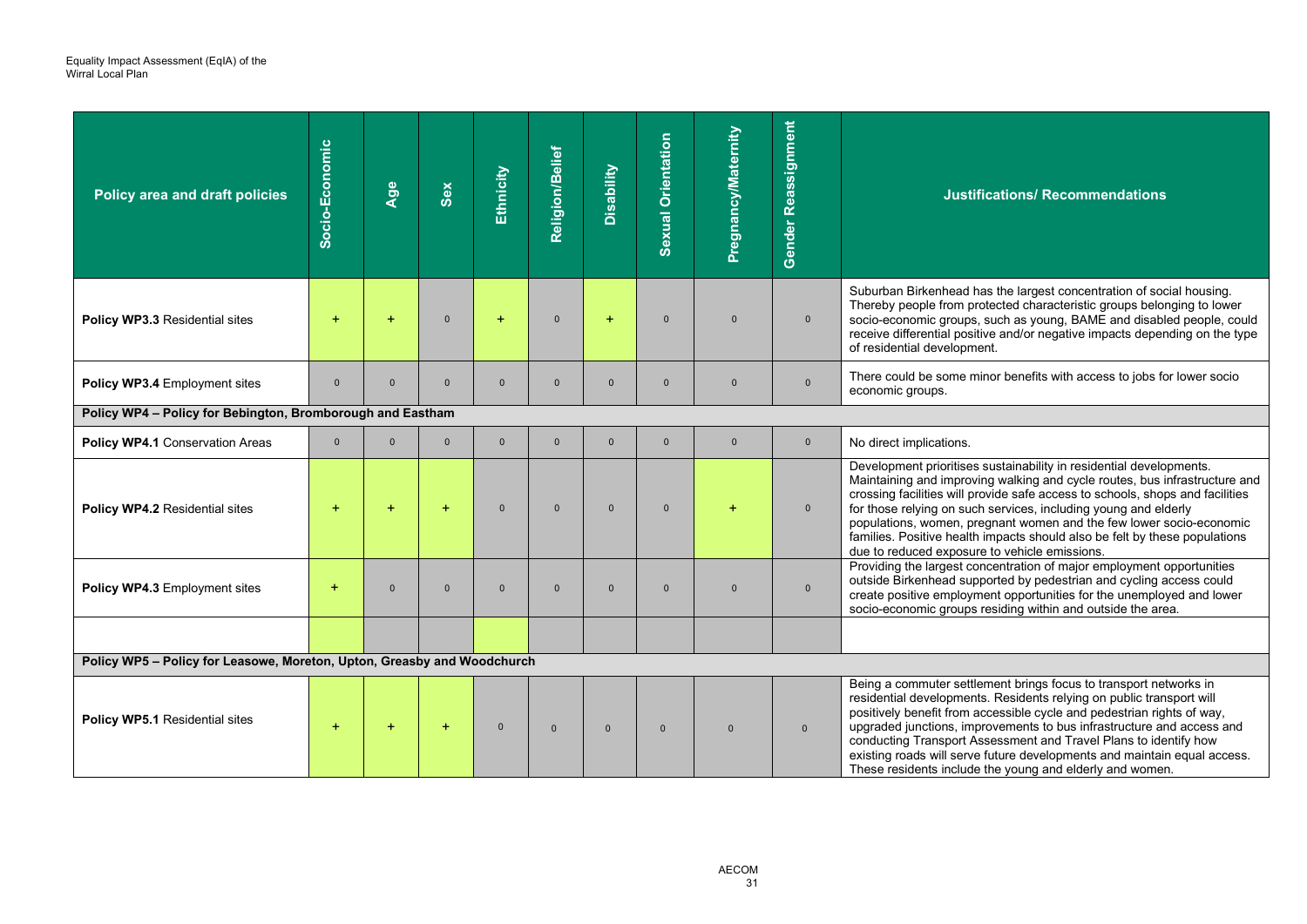| <b>Policy area and draft policies</b>                               | Socio-Economic | Age            | Sex          | Ethnicity      | Religion/Belief | Disability   | Orientation<br>Sexual | Pregnancy/Maternity | <b>Gender Reassignment</b> | <b>Justifications/ Recommendations</b>                                                                                                                                                                                                                                                                                                                                                                                                                                                                                                                                                                                                         |  |  |
|---------------------------------------------------------------------|----------------|----------------|--------------|----------------|-----------------|--------------|-----------------------|---------------------|----------------------------|------------------------------------------------------------------------------------------------------------------------------------------------------------------------------------------------------------------------------------------------------------------------------------------------------------------------------------------------------------------------------------------------------------------------------------------------------------------------------------------------------------------------------------------------------------------------------------------------------------------------------------------------|--|--|
| Policy WP5.2 Employment sites                                       | $\ddot{}$      | $+$            | ÷            | $+$            | $\mathbf{0}$    | $\mathbf{0}$ | $\Omega$              | $\Omega$            | $\mathbf{0}$               | Employment site developments will be made accessible via pedestrian<br>and cycling route connections to railway stations, which should provide<br>positive impacts of easily accessible employment opportunities.                                                                                                                                                                                                                                                                                                                                                                                                                              |  |  |
| <b>Policy WP5.3 Town Centre Proposals</b>                           | $+$            | $\Omega$       | $\mathbf{0}$ | $\Omega$       | $\mathbf{0}$    | $\mathbf{0}$ | $\Omega$              | $\Omega$            | $\mathbf{0}$               | The centre will be repurposed for alternative uses, which could include<br>residential development. This could bring benefits for low income groups<br>and populations.                                                                                                                                                                                                                                                                                                                                                                                                                                                                        |  |  |
| Policy WP6 - Policy for West Kirby and Hoylake                      |                |                |              |                |                 |              |                       |                     |                            |                                                                                                                                                                                                                                                                                                                                                                                                                                                                                                                                                                                                                                                |  |  |
| Policy WP6.1 Conservation Areas                                     | $\mathbf{0}$   | $\mathbf{0}$   | $\mathbf{0}$ | $\Omega$       | $\mathbf{0}$    | $\mathbf{0}$ | $\Omega$              | $\mathbf{0}$        | $\mathbf{0}$               | No direct implications.                                                                                                                                                                                                                                                                                                                                                                                                                                                                                                                                                                                                                        |  |  |
| Policy WP6.2 Hoylake Neighbourhood<br>Plan Area                     | $\mathbf{0}$   | $\overline{0}$ | $\mathbf{0}$ | $\mathbf{0}$   | $\mathbf{0}$    | $\mathbf{0}$ | $\mathbf{0}$          | $\mathbf{0}$        | $\mathbf{0}$               | No direct implications.                                                                                                                                                                                                                                                                                                                                                                                                                                                                                                                                                                                                                        |  |  |
| Policy WP6.3 Residential sites                                      | $\ddot{}$      | $\ddot{}$      |              | $\Omega$       | $\Omega$        | $+$          | $\Omega$              | $\ddot{}$           | $\mathbf{0}$               | Highly accessible and well-connected leisure, health, retail, community,<br>and transport facilities in regeneration developments are the priority of this<br>low deprivation area. This should provide particular benefits to local<br>residents relying on such services, which may include children, older<br>people, women, disabled people and pregnant women.<br>In particular, equal access to sustainable transport facilities (cycling,<br>walking, rail, bus) is inclusive of all residents' abilities while providing<br>positive health impacts through reduced local emission exposure to which<br>the above are most vulnerable. |  |  |
| Policy WP6.4 Town Centre Proposals                                  | $+$            | $+$            | ÷            | $\Omega$       | $\Omega$        | $\Omega$     | $\Omega$              | $\ddot{}$           | $\mathbf{0}$               | New facilities and residential development within local centres could<br>provide positive impacts for those without access to a car or who rely on<br>public transport and can include children, the elderly, women and the small<br>proportion of low socio-economic groups.                                                                                                                                                                                                                                                                                                                                                                  |  |  |
| Policy WP7 - Policy for Irby, Thingwall, Pensby, Heswall and Gayton |                |                |              |                |                 |              |                       |                     |                            |                                                                                                                                                                                                                                                                                                                                                                                                                                                                                                                                                                                                                                                |  |  |
| Policy WP7.1 Conservation Areas                                     | $\mathbf{0}$   | $\Omega$       | $\mathbf{0}$ | $\overline{0}$ | $\mathbf{0}$    | $\mathbf{0}$ | $\Omega$              | $\Omega$            | $\mathbf{0}$               | No direct implications.                                                                                                                                                                                                                                                                                                                                                                                                                                                                                                                                                                                                                        |  |  |
| Policy WP7.2 Residential sites                                      | $\mathbf{0}$   | $\Omega$       | $\mathbf{0}$ | $\Omega$       | ?               | $\mathbf{0}$ | $\Omega$              | $\Omega$            | $\mathbf{0}$               | The replacement of Heswall Gospel Hall with apartments could have<br>cultural impacts for Christian residents who perceive this as a loss of<br>worship facilities despite it not currently operating as a Church.                                                                                                                                                                                                                                                                                                                                                                                                                             |  |  |
| Policy WP8 - Policy for the Rural Area                              |                |                |              |                |                 |              |                       |                     |                            |                                                                                                                                                                                                                                                                                                                                                                                                                                                                                                                                                                                                                                                |  |  |
| Policy WP8.1 Green Belt                                             | $\mathbf 0$    | $\overline{0}$ | $\mathbf 0$  | $\mathbf{0}$   | $\mathbf{0}$    | $\mathbf 0$  | $\mathbf 0$           | $\Omega$            | $\mathbf 0$                | No direct implications.                                                                                                                                                                                                                                                                                                                                                                                                                                                                                                                                                                                                                        |  |  |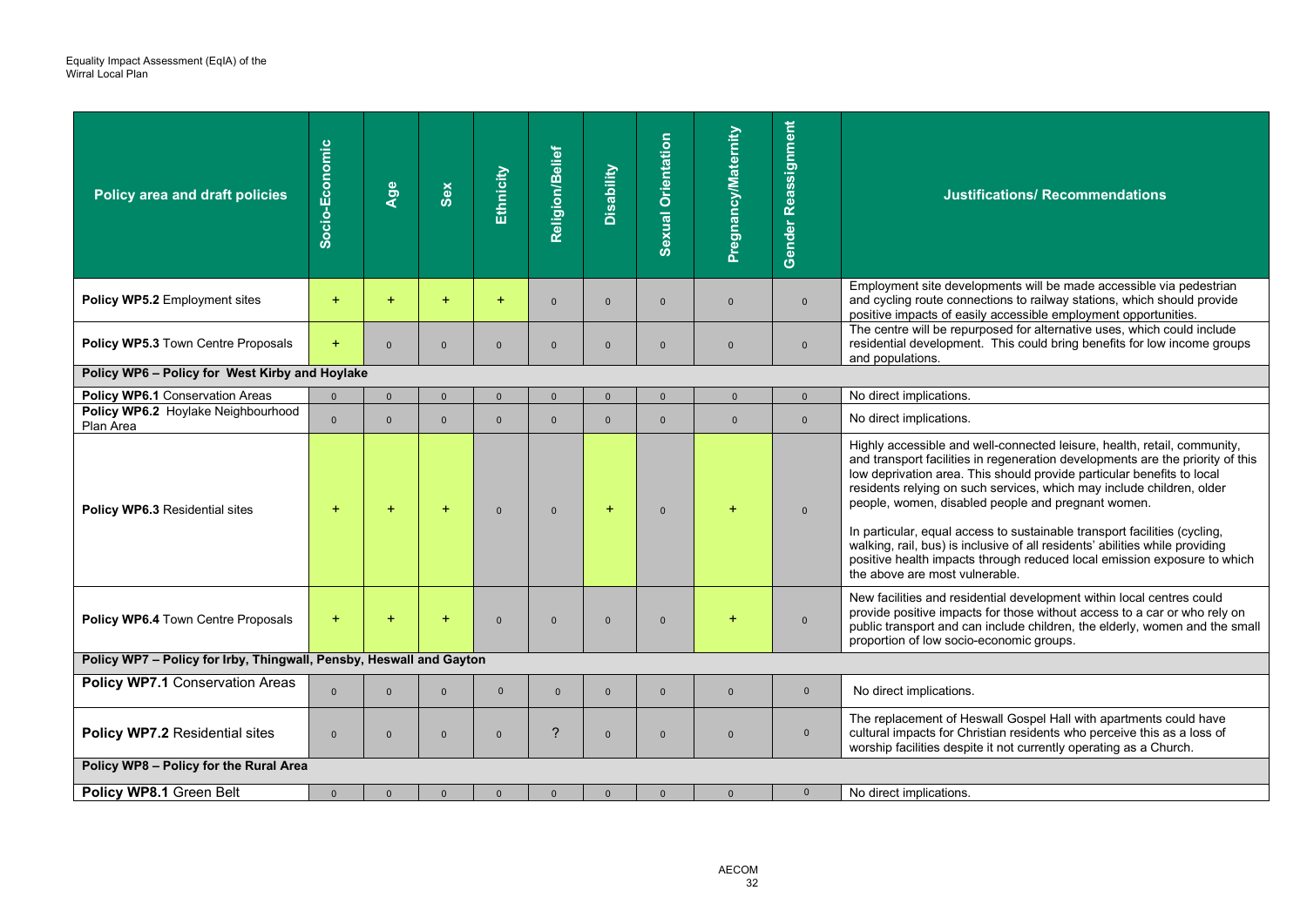| <b>Policy area and draft policies</b>                                                          | Socio-Economic | Age            | Sex          | Ethnicity      | Religion/Belief | Disability   | Orientation<br>Sexual | Pregnancy/Maternity | <b>Gender Reassignment</b> | <b>Justifications/ Recommendations</b>                                                                                                                                                                                                      |  |  |
|------------------------------------------------------------------------------------------------|----------------|----------------|--------------|----------------|-----------------|--------------|-----------------------|---------------------|----------------------------|---------------------------------------------------------------------------------------------------------------------------------------------------------------------------------------------------------------------------------------------|--|--|
| Policy WP8.2 Agricultural land                                                                 |                |                |              |                |                 |              |                       |                     |                            |                                                                                                                                                                                                                                             |  |  |
|                                                                                                | $\mathbf{0}$   | $\overline{0}$ | $\mathbf 0$  | $\mathbf 0$    | $\mathbf{0}$    | $\mathbf 0$  | $\mathbf 0$           | $\mathbf 0$         | $\mathbf 0$                | No direct implications.                                                                                                                                                                                                                     |  |  |
| Policy WP8.3 Public Rights of<br>Way and Access                                                | $\Omega$       | $\Omega$       | $\ddot{}$    | $\mathbf{0}$   | $\mathbf{0}$    | $+$          | $\mathbf{0}$          | $\Omega$            | $\mathbf 0$                | There could be benefits for a range of community groups that use PROW.<br>It would be useful to state that PROW and access should be improved for<br>community groups with accessibility issues (Whether this be physical or<br>perceived). |  |  |
| Policy WP8.4 Conservation Areas                                                                | $\Omega$       | $\overline{0}$ | $\mathbf{0}$ | $\overline{0}$ | $\mathbf{0}$    | $\mathbf{0}$ | $\mathbf{0}$          | $\mathbf{0}$        | $\mathbf{0}$               | No direct implications.                                                                                                                                                                                                                     |  |  |
| <b>Detailed Policy</b>                                                                         |                |                |              |                |                 |              |                       |                     |                            |                                                                                                                                                                                                                                             |  |  |
| <b>Policy WD1 - Landscaping</b>                                                                |                |                |              |                |                 |              |                       |                     |                            |                                                                                                                                                                                                                                             |  |  |
| Policy WD1.1 Landscaping proposals                                                             | $\mathbf 0$    | $\mathbf{0}$   | $\mathbf{0}$ | $\mathbf 0$    | $\mathbf 0$     | $\mathbf{0}$ | $\mathbf 0$           | $\mathbf{0}$        | $\mathbf 0$                | No direct implications.                                                                                                                                                                                                                     |  |  |
| Policy WD1.2 Trees                                                                             | $\mathbf 0$    | $\Omega$       | $\Omega$     | $\mathbf{0}$   | $\mathbf 0$     | $\mathbf{0}$ | $\mathbf 0$           | $\mathbf{0}$        | $\mathbf 0$                | No direct implications.                                                                                                                                                                                                                     |  |  |
| <b>Policy WD2 - Heritage Assets</b>                                                            |                |                |              |                |                 |              |                       |                     |                            |                                                                                                                                                                                                                                             |  |  |
| Policy WD2.1 Protecting Heritage<br>Assets                                                     | $\mathbf{0}$   | $\Omega$       | $\Omega$     | $\Omega$       | $\overline{0}$  | $\Omega$     | $\mathbf{0}$          | $\Omega$            | $\mathbf 0$                | No direct implications.                                                                                                                                                                                                                     |  |  |
| Policy WD2.2 Conservation Areas                                                                | $\Omega$       | $\Omega$       | $\mathbf{0}$ | $\Omega$       | $\overline{0}$  | $\mathbf{0}$ | $\mathbf{0}$          | $\Omega$            | $\mathbf{0}$               | No direct implications                                                                                                                                                                                                                      |  |  |
| Policy WD2.3 Archaeological Assets                                                             | $\mathbf 0$    | $\mathbf{0}$   | $\mathbf{0}$ | $\Omega$       | $\overline{0}$  | $\mathbf{0}$ | $\mathbf{0}$          | $\Omega$            | $\mathbf 0$                | No direct implications                                                                                                                                                                                                                      |  |  |
| <b>Biodiversity and Geodiversity</b>                                                           |                |                |              |                |                 |              |                       |                     |                            |                                                                                                                                                                                                                                             |  |  |
| Policy WD3 Biodiversity and<br>Geodiversity                                                    | $\mathbf{0}$   | $\Omega$       | $\Omega$     | $\overline{0}$ | $\mathbf{0}$    | $\mathbf{0}$ | $\overline{0}$        | $\mathbf 0$         | $\mathbf{0}$               | No direct implications.                                                                                                                                                                                                                     |  |  |
| Policy WD4 - Coastal Protection, Flood Risk, Sustainable Drainage and Natural Water Management |                |                |              |                |                 |              |                       |                     |                            |                                                                                                                                                                                                                                             |  |  |
| Policy WD4.1 Coastal defence and<br>erosion                                                    | $\mathbf{0}$   | $\Omega$       | $\Omega$     | $\Omega$       | $\Omega$        | $\Omega$     | $\Omega$              | $\Omega$            | $\mathbf{0}$               | No direct implications.                                                                                                                                                                                                                     |  |  |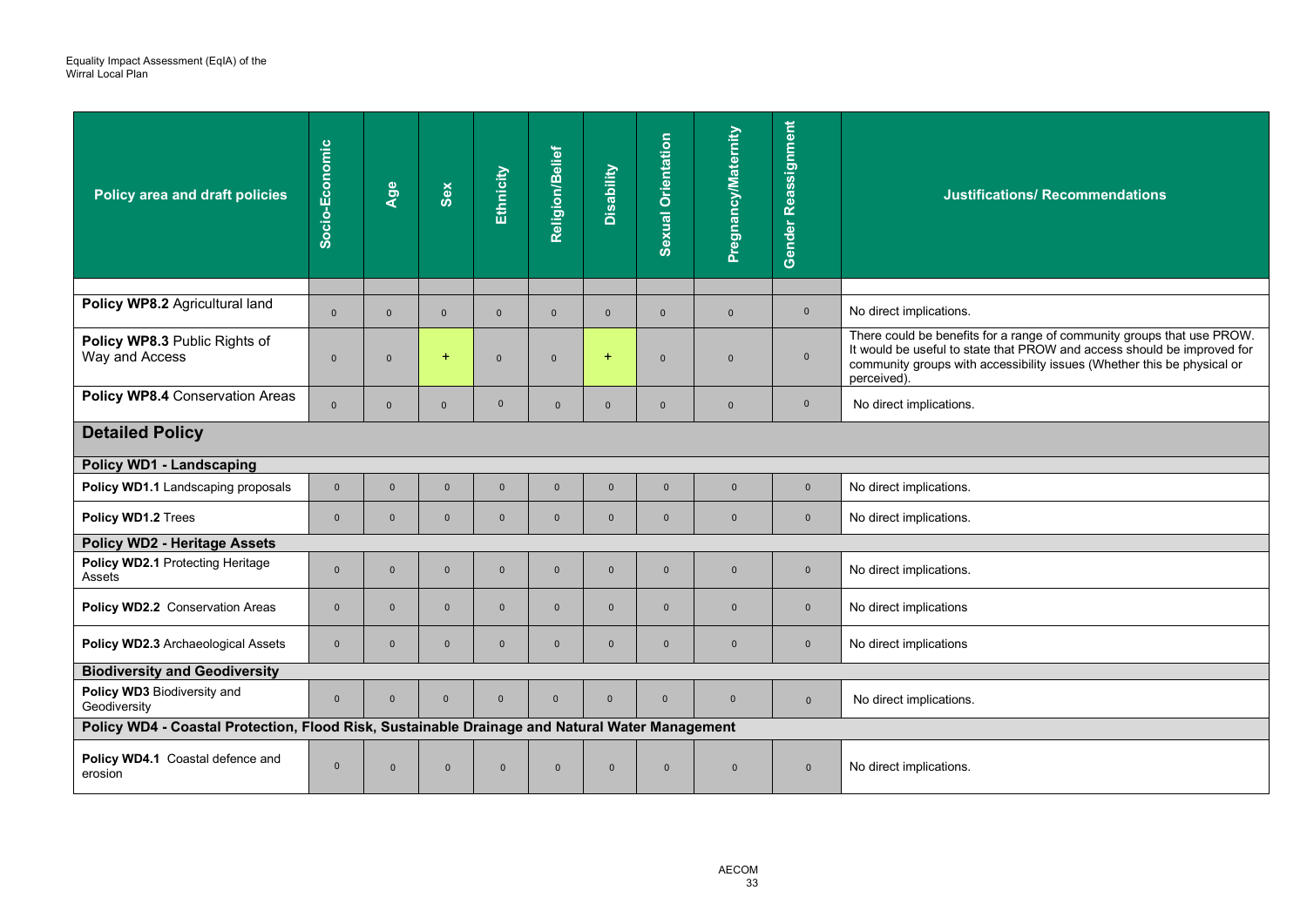| <b>Policy area and draft policies</b>                                               | Socio-Economic | Age       | Sex          | Ethnicity      | Religion/Belief | <b>Disability</b> | <b>Sexual Orientation</b> | <b>Pregnancy/Maternity</b> | Gender Reassignment | <b>Justifications/ Recommendations</b>                                                                                                                                                                                                                                                                                                                                                  |
|-------------------------------------------------------------------------------------|----------------|-----------|--------------|----------------|-----------------|-------------------|---------------------------|----------------------------|---------------------|-----------------------------------------------------------------------------------------------------------------------------------------------------------------------------------------------------------------------------------------------------------------------------------------------------------------------------------------------------------------------------------------|
| Policy WD4.2 Flood Risk                                                             | $\mathbf 0$    | $\Omega$  | $\Omega$     | $\Omega$       | $\mathbf{0}$    | $\Omega$          | $\mathbf{0}$              | $\Omega$                   | $\mathbf{0}$        | No direct implications                                                                                                                                                                                                                                                                                                                                                                  |
| Policy WD4.3 Sustainable Drainage<br>Systems (SuDs) and Natural Flood<br>Management | $\mathbf 0$    | $\Omega$  | $\Omega$     | $\Omega$       | $\mathbf{0}$    | $\mathbf{0}$      | $\Omega$                  | $\mathbf{0}$               | $\mathbf{0}$        | No direct implications                                                                                                                                                                                                                                                                                                                                                                  |
| Policy WD4.4 Wider Flood Benefits                                                   | $\mathbf 0$    | $\Omega$  | $\mathbf{0}$ | $\Omega$       | $\mathbf 0$     | $\Omega$          | $\Omega$                  | $\Omega$                   | $\mathbf{0}$        | No direct implications                                                                                                                                                                                                                                                                                                                                                                  |
| <b>Residential Extensions</b>                                                       |                |           |              |                |                 |                   |                           |                            |                     |                                                                                                                                                                                                                                                                                                                                                                                         |
| Policy WD5 Residential Extensions                                                   | $\mathbf{0}$   | $\Omega$  | $\Omega$     | $\Omega$       | $\Omega$        | $\Omega$          | $\Omega$                  | $\Omega$                   | $\mathbf{0}$        | No direct implications.                                                                                                                                                                                                                                                                                                                                                                 |
| <b>Self-Contained Flats</b>                                                         |                |           |              |                |                 |                   |                           |                            |                     |                                                                                                                                                                                                                                                                                                                                                                                         |
| Policy WD6 Self-Contained Flats                                                     | $\ddot{}$      | $\ddot{}$ | $\mathbf{0}$ | $\overline{0}$ | $\mathbf 0$     | $\mathbf{0}$      | $\mathbf{0}$              | $\overline{0}$             | $\mathbf{0}$        | Residential developments comprising of self-contained flats should provide<br>positive impacts of affordable rent, access to local services and connected<br>transport networks for single families typically of lower socio-economic<br>status. The policy would be more beneficial if it explicitly required<br>provisions for ground floor units to meet M4(3) Building Regulations. |
| <b>Houses in Multiple Occupation</b>                                                |                |           |              |                |                 |                   |                           |                            |                     |                                                                                                                                                                                                                                                                                                                                                                                         |
| Policy WD7 Houses in Multiple<br>Occupation                                         | $+$            | $\ddot{}$ | $+$          | $+$            | $\mathbf 0$     | $+$               | $\mathbf{0}$              | $\mathbf{0}$               | $\mathbf 0$         | The provision of house sharing offers low-cost accommodation for those in<br>lower socio-economic situations and single occupants including young<br>adults, especially single mothers residing in sheltered communities, BAME<br>groups and disabled people.                                                                                                                           |
| <b>Specialist Housing</b>                                                           |                |           |              |                |                 |                   |                           |                            |                     |                                                                                                                                                                                                                                                                                                                                                                                         |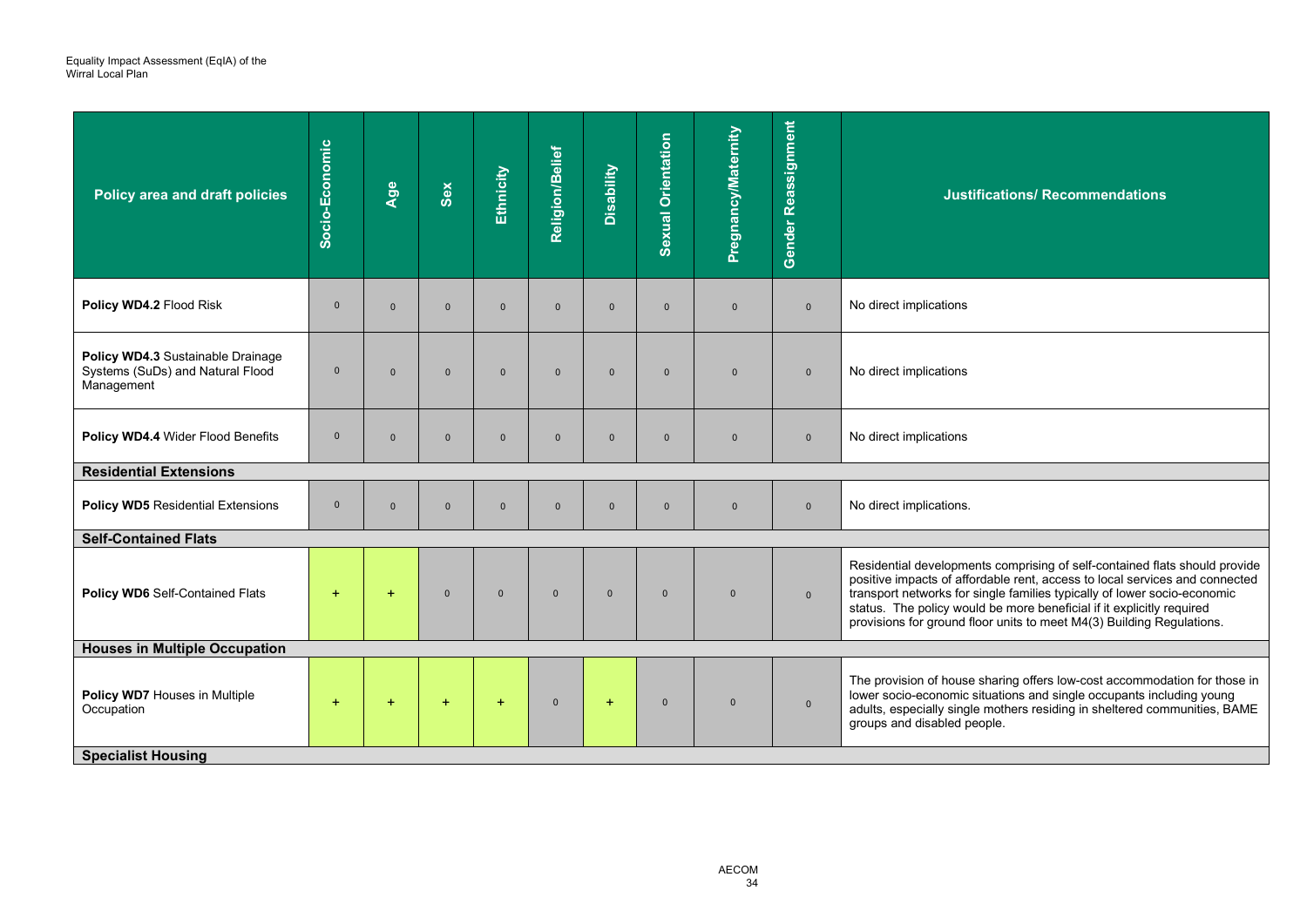| <b>Policy area and draft policies</b>                                            | Socio-Economic | Age       | Sex          | Ethnicity      | Religion/Belief | Disability   | Orientation<br>Sexual | Pregnancy/Maternity | Reassignment<br>Gender | <b>Justifications/ Recommendations</b>                                                                                                                                                                                                                                                                                                                                                        |  |
|----------------------------------------------------------------------------------|----------------|-----------|--------------|----------------|-----------------|--------------|-----------------------|---------------------|------------------------|-----------------------------------------------------------------------------------------------------------------------------------------------------------------------------------------------------------------------------------------------------------------------------------------------------------------------------------------------------------------------------------------------|--|
| <b>Policy WD8</b> Specialist Housing                                             | $\Omega$       | $+$       | $\Omega$     | $\overline{0}$ | $\Omega$        | $+$          | $\Omega$              | $\Omega$            | $\mathbf{0}$           | Specialist housing provides positive impacts for populations with identified<br>needs, including elderly and disabled residents and those from lower<br>socio-economic groups requiring community housing arrangements.<br>Wheelchair access and walking proximity to local services, public spaces<br>and transport networks ensures the inclusivity and equal access of these<br>residents. |  |
| Accommodation for Gypsies, Travellers and Travelling Showpeople                  |                |           |              |                |                 |              |                       |                     |                        |                                                                                                                                                                                                                                                                                                                                                                                               |  |
| Policy WD9 Accommodation for<br>Gypsies, Travellers and Travelling<br>Showpeople | $\mathbf{0}$   | $\Omega$  | $\Omega$     | $+$            | $\mathbf{0}$    | $\mathbf{0}$ | $\Omega$              | $\Omega$            | $\Omega$               | The policy sets out a framework for supporting suitable accommodation for<br>a specific community group that have protected characteristics.                                                                                                                                                                                                                                                  |  |
| Non-Residential Uses in Primarily Residential Areas                              |                |           |              |                |                 |              |                       |                     |                        |                                                                                                                                                                                                                                                                                                                                                                                               |  |
| Policy WD10 Non-Residential Uses in<br><b>Primarily Residential Areas</b>        | $\Omega$       | $+$       | $\ddot{}$    | $\overline{0}$ | $\Omega$        | $\Omega$     | $\Omega$              | $\Omega$            | $\mathbf{0}$           | This policy should provide positive impacts of safety and accessibility for<br>children attending childcare services or the elderly attending medical care<br>within a residential area.                                                                                                                                                                                                      |  |
| <b>Design in centres</b>                                                         |                |           |              |                |                 |              |                       |                     |                        |                                                                                                                                                                                                                                                                                                                                                                                               |  |
| Policy WD11 Design in Centres                                                    | $\mathbf{0}$   | $+$       | $\Omega$     | $\overline{0}$ | $\Omega$        | $+$          | $\Omega$              | $\mathbf{0}$        | $\Omega$               | Positive impacts should be provided for disabled people and those with<br>limiting mobility via accessible entrances and level access for visiting<br>members of the public.                                                                                                                                                                                                                  |  |
| <b>Hot Food and Drink</b>                                                        |                |           |              |                |                 |              |                       |                     |                        |                                                                                                                                                                                                                                                                                                                                                                                               |  |
| Policy WD12 Hot Food and Drink                                                   | $\mathbf{0}$   | $\ddot{}$ | $\mathbf{0}$ | $\Omega$       | $\Omega$        | $\Omega$     | $\Omega$              | $\Omega$            | $\Omega$               | Wirral has a high rate of child and adult obesity. Regulating hot food<br>takeaway services should provide positive health impacts for these age<br>groups.                                                                                                                                                                                                                                   |  |
| <b>Telecommunications</b>                                                        |                |           |              |                |                 |              |                       |                     |                        |                                                                                                                                                                                                                                                                                                                                                                                               |  |
| Policy WD13 Telecommunications<br>Development                                    | $\Omega$       | $\Omega$  | $\Omega$     | $\overline{0}$ | $\mathbf{0}$    | $\mathbf{0}$ | $\Omega$              | $\mathbf{0}$        | $\mathbf{0}$           | No direct implications.                                                                                                                                                                                                                                                                                                                                                                       |  |
| <b>Pollution and Risk</b>                                                        |                |           |              |                |                 |              |                       |                     |                        |                                                                                                                                                                                                                                                                                                                                                                                               |  |
| Policy WD14 Pollution and Risk                                                   |                | $\ddot{}$ | $\ddot{}$    | $\Omega$       | $\Omega$        | $\ddot{}$    | $\Omega$              | $\ddot{}$           | $\Omega$               | Children, the elderly, disabled persons, and pregnant women are all most<br>vulnerable to health issues relating to poor air quality and pollution. These<br>groups should feel positive health impacts low pollutant outputs on<br>developments.                                                                                                                                             |  |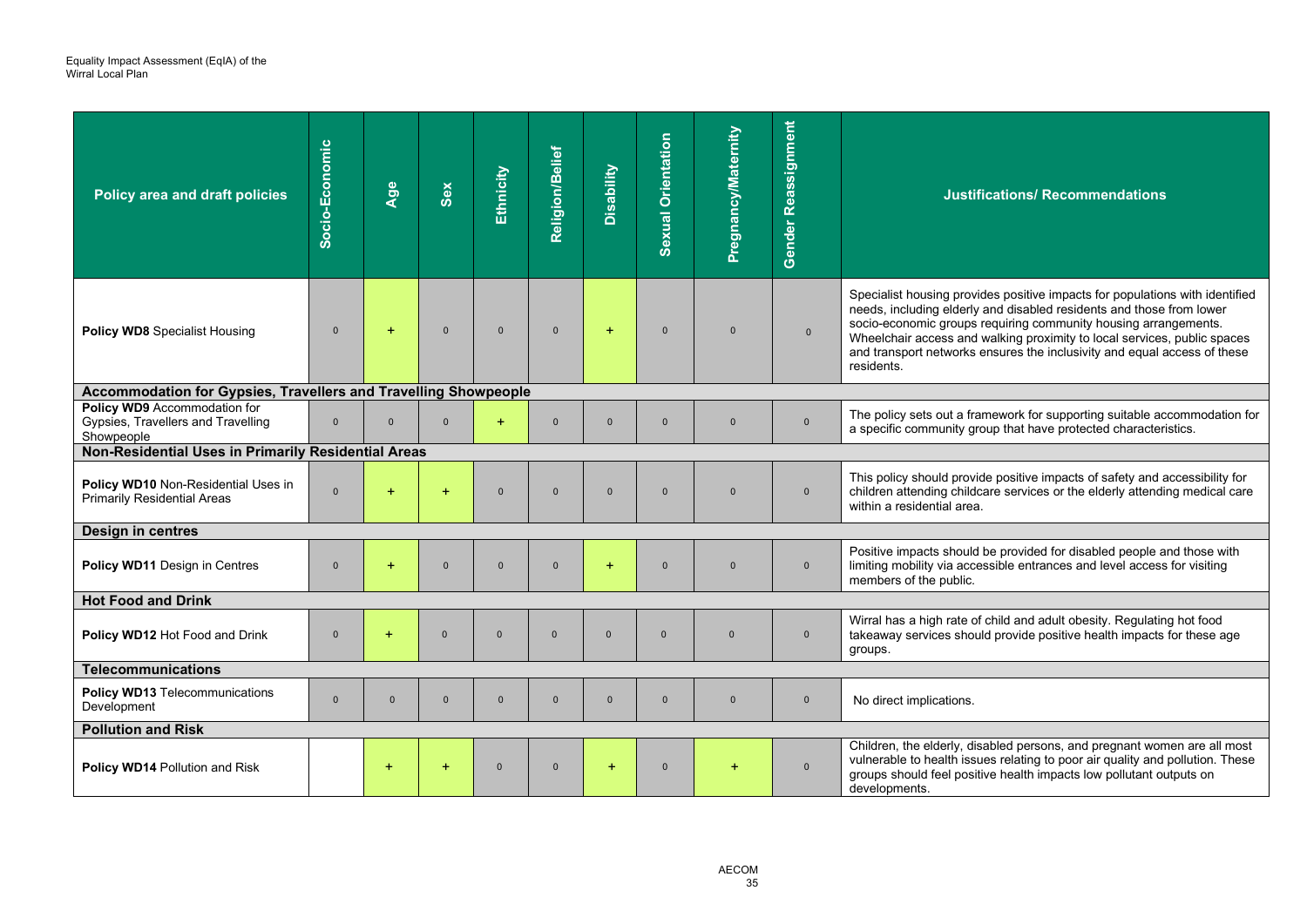| Policy area and draft policies                                 | Economic<br>Socio- | Age          | Sex          | Ethnicity                                                            | Religion/Belief | <b>Disability</b> | Sexual Orientation | <b>Pregnancy/Maternity</b> | <b>Gender Reassignment</b> | <b>Justifications/ Recommendations</b>                                                                                                                                                |  |  |  |
|----------------------------------------------------------------|--------------------|--------------|--------------|----------------------------------------------------------------------|-----------------|-------------------|--------------------|----------------------------|----------------------------|---------------------------------------------------------------------------------------------------------------------------------------------------------------------------------------|--|--|--|
| Policy WD15 - Contamination and Instability                    |                    |              |              |                                                                      |                 |                   |                    |                            |                            |                                                                                                                                                                                       |  |  |  |
| Policy WD15.1 Contamination and<br>ground stability            | $\mathbf 0$        | $+$          | $+$          | $\ddot{}$                                                            | $\ddot{}$       | $+$               | $+$                | $+$                        | $\mathbf 0$                | Positive health impacts could be felt by all residents through this policy<br>dependent on the type and location of the development.                                                  |  |  |  |
| Policy WD15.2 - Migration of landfill<br>gas                   | $\mathbf{0}$       | $+$          | $+$          | $\ddot{}$                                                            | $\ddot{}$       | $+$               | $+$                | $+$                        | $\Omega$                   | Positive health impacts could be felt by all residents through this policy<br>dependent on the type and location of the development.                                                  |  |  |  |
| Policy WD 16 - Hazardous Installations and Substances          |                    |              |              |                                                                      |                 |                   |                    |                            |                            |                                                                                                                                                                                       |  |  |  |
| Policy WD16.1 New Development                                  | $\mathbf{0}$       | $+$          | $+$          | $\ddot{}$                                                            | $+$             | $+$               | ÷                  | $+$                        | $\mathbf 0$                | Positive health impacts could be felt by all residents through this policy<br>dependent on the type and location of the development.                                                  |  |  |  |
| Policy WD16.2 Development near<br>Notifiable Hazards           | $\mathbf{0}$       | $+$          | $+$          | $\ddot{}$                                                            | $\ddot{}$       | $+$               | $+$                | $+$                        | $\mathbf 0$                | Positive health impacts could be felt by all residents through this policy<br>dependent on the type and location of the development.                                                  |  |  |  |
| Safeguarded areas around aerodromes                            |                    |              |              |                                                                      |                 |                   |                    |                            |                            |                                                                                                                                                                                       |  |  |  |
| Policy WD17 Safeguarded areas<br>around aerodromes             | $\mathbf 0$        | $\mathbf{0}$ | $\mathbf{0}$ | $\mathbf{0}$                                                         | $\Omega$        | $\mathbf 0$       | $\Omega$           | $\Omega$                   | $\mathbf 0$                | No direct implications.                                                                                                                                                               |  |  |  |
| <b>Health Impact Assessment</b>                                |                    |              |              |                                                                      |                 |                   |                    |                            |                            |                                                                                                                                                                                       |  |  |  |
| Policy WD18 Health Impact<br>Assessment                        | $+$                | $\ddot{}$    | $\div$       | ÷                                                                    | $\overline{ }$  | $+$               | $+$                | $+$                        | ÷                          | Health impact assessments could deliver positive benefits for all residents<br>dependent on the type and location of the development.                                                 |  |  |  |
| <b>Temporary structures and uses</b>                           |                    |              |              |                                                                      |                 |                   |                    |                            |                            |                                                                                                                                                                                       |  |  |  |
| Policy WD19 Temporary Buildings,<br><b>Structures and Uses</b> | $\mathbf{0}$       | $\Omega$     | $\Omega$     | $\mathbf{0}$                                                         | $\Omega$        | $\mathbf{0}$      | $\Omega$           | $\Omega$                   | $\mathbf 0$                | No direct implications.                                                                                                                                                               |  |  |  |
| <b>Minerals and Waste</b>                                      |                    |              |              |                                                                      |                 |                   |                    |                            |                            |                                                                                                                                                                                       |  |  |  |
| Policy WM1 Proposals for minerals<br>development               | $\mathbf{0}$       | $\Omega$     | $\Omega$     | $\Omega$                                                             | $\Omega$        | $\Omega$          | $\Omega$           | $\Omega$                   | $\Omega$                   | The health Impact assessment for the Local Plan does not identify any                                                                                                                 |  |  |  |
| Policy WM2 Maintaining a supply of aggregates                  |                    |              |              | negative impacts with regards to mineral development. However, there |                 |                   |                    |                            |                            |                                                                                                                                                                                       |  |  |  |
| Policy WM2.1 Aggregate supply                                  | $\mathbf{0}$       | $\Omega$     | $\Omega$     | $\mathbf{0}$                                                         | $\Omega$        | $\Omega$          | $\Omega$           | $\Omega$                   | $\Omega$                   | may be specific health effect on groups with protected characteristics and<br>further assessment should be carried out at a more local level should<br>these policies be implemented. |  |  |  |
| Policy WM2.2 Substitute, secondary<br>and recycled aggregates  | $\Omega$           | $\Omega$     | $\Omega$     | $\mathbf{0}$                                                         | $\Omega$        | $\mathbf{0}$      | $\Omega$           | $\Omega$                   | $\Omega$                   |                                                                                                                                                                                       |  |  |  |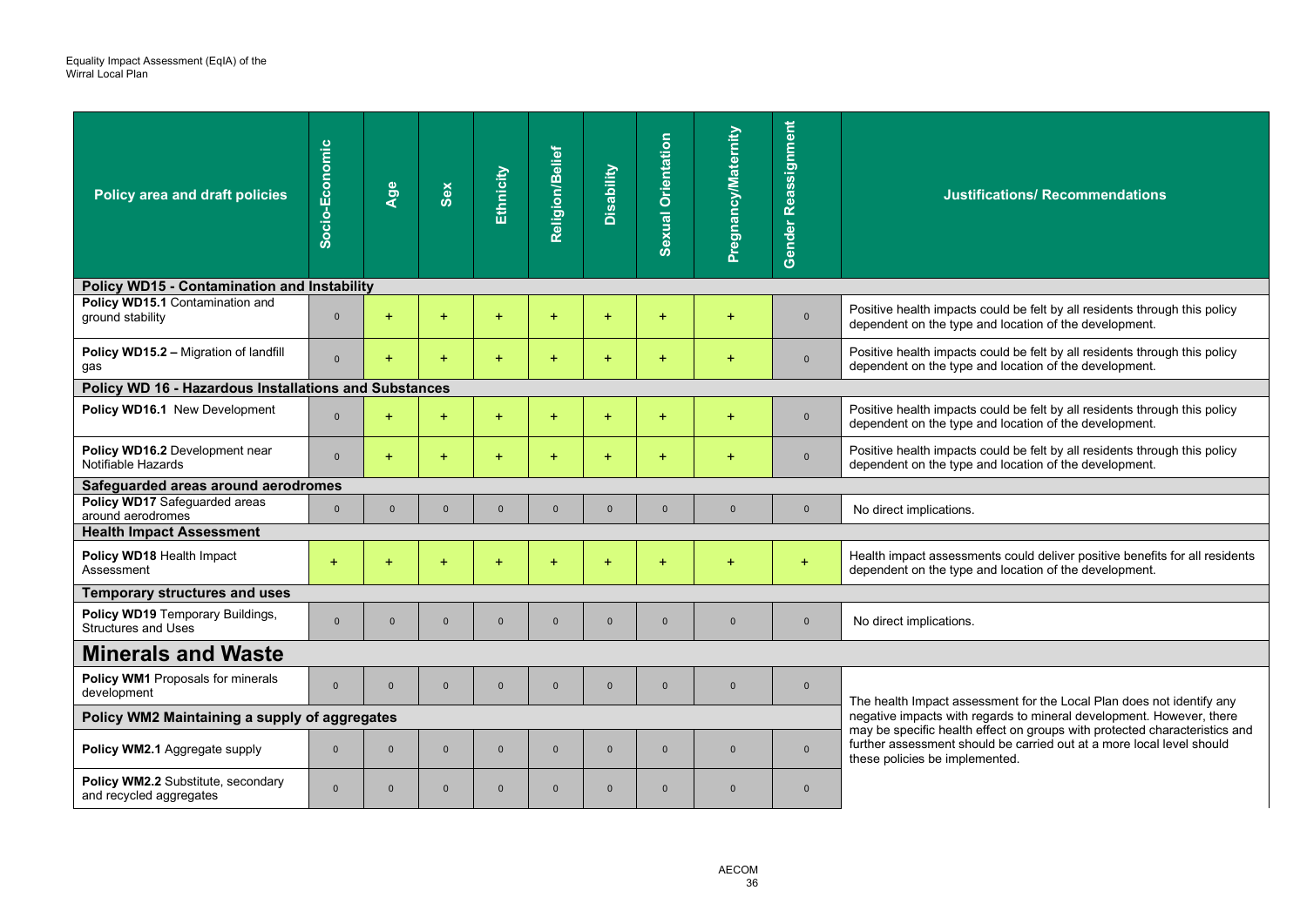| Policy area and draft policies                                 | Socio-Economic | Age            | Sex          | Ethnicity    | Religion/Belief | Disability   | <b>Orientation</b><br><b>Sexual</b> | Pregnancy/Maternity | Reassignment<br>Gender | <b>Justifications/ Recommendations</b> |
|----------------------------------------------------------------|----------------|----------------|--------------|--------------|-----------------|--------------|-------------------------------------|---------------------|------------------------|----------------------------------------|
| Policy WM3 Safeguarding mineral<br>reserves and infrastructure | $\mathbf 0$    | $\Omega$       | $\mathbf{0}$ | $\mathbf{0}$ | $\mathbf 0$     | $\mathbf{0}$ | $\mathbf 0$                         | $\mathbf{0}$        | $\mathbf 0$            |                                        |
| Policy WM4 Oil and gas development                             |                |                |              |              |                 |              |                                     |                     |                        |                                        |
| Policy WM4.1 Safety                                            | $\mathbf 0$    | $\Omega$       | $\mathbf{0}$ | $\Omega$     | $\overline{0}$  | $\mathbf{0}$ | $\mathbf 0$                         | $\mathbf 0$         | $\mathbf{0}$           |                                        |
| Policy WM4.2 Exploration and<br>Appraisal                      | $\mathbf{0}$   | $\mathbf{0}$   | $\mathbf{0}$ | $\Omega$     | $\overline{0}$  | $\mathbf{0}$ | $\mathbf{0}$                        | $\mathbf{0}$        | $\mathbf{0}$           |                                        |
| Policy WM4.3 Production                                        | $\mathbf 0$    | $\Omega$       | $\Omega$     | $\Omega$     | $\overline{0}$  | $\Omega$     | $\mathbf{0}$                        | $\Omega$            | $\mathbf{0}$           |                                        |
| Policy WM4.4 Overall Assessment                                | $\overline{0}$ | $\Omega$       | $\mathbf{0}$ | $\Omega$     | $\mathbf 0$     | $\mathbf{0}$ | $\mathbf{0}$                        | $\mathbf 0$         | $\mathbf{0}$           |                                        |
| Policy WM5 Restoration                                         | $\overline{0}$ | $\overline{0}$ | $\mathbf{0}$ | $\mathbf{0}$ | $\mathbf 0$     | $\mathbf{0}$ | $\mathbf{0}$                        | $\mathbf 0$         | $\mathbf 0$            |                                        |
| <b>Waste Management</b>                                        |                |                |              |              |                 |              |                                     |                     |                        |                                        |
| Policy WM6 Waste management                                    | $\mathbf 0$    | $\Omega$       | $\mathbf{0}$ | $\Omega$     | $\overline{0}$  | $\Omega$     | $\mathbf{0}$                        | $\Omega$            | $\mathbf 0$            | No direct implications.                |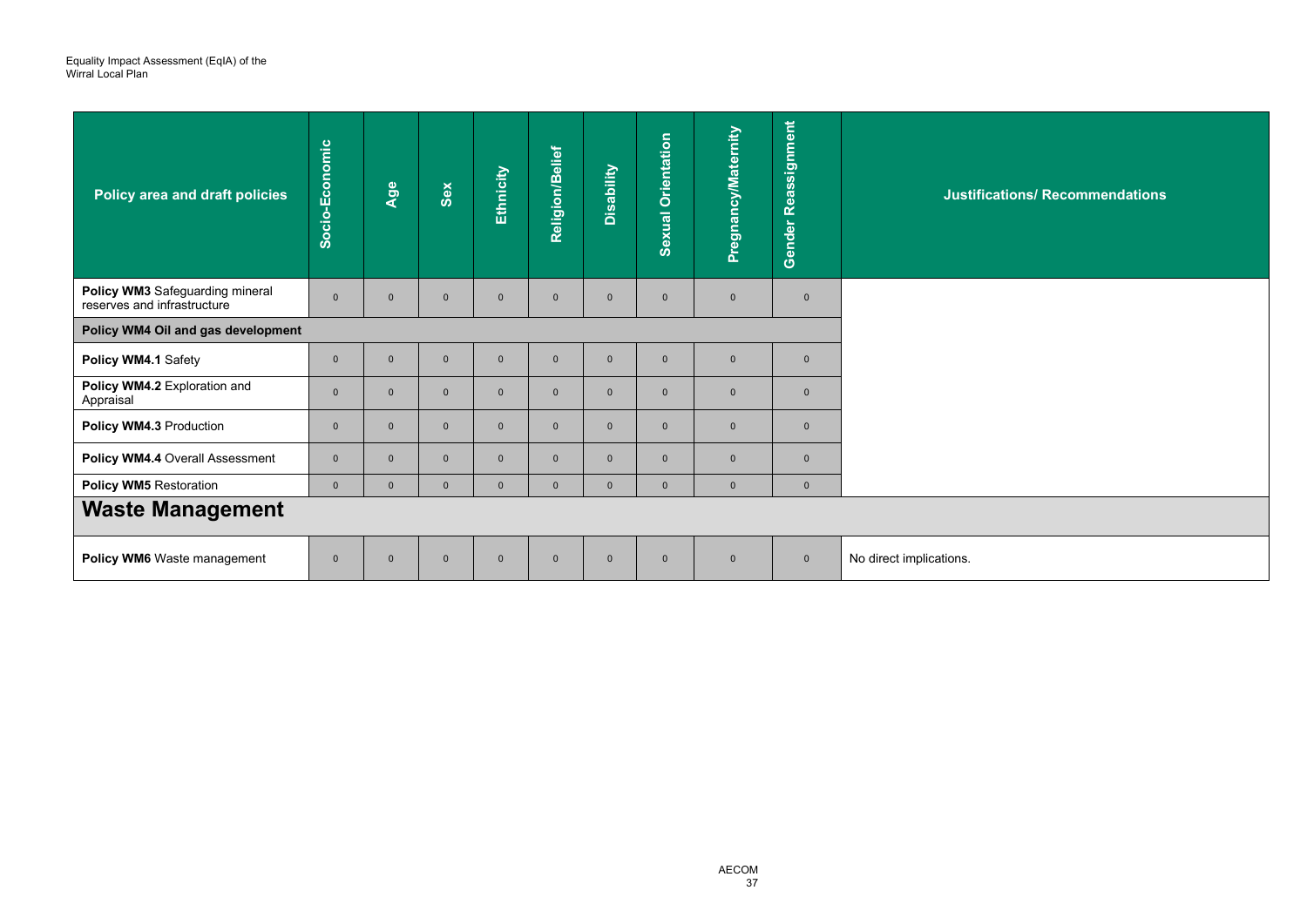# <span id="page-40-0"></span>**5. Conclusions and recommendations**

# <span id="page-40-1"></span>**5.1 Summary**

This report has outlined the approach, evidence and findings for the assessment of equality impacts for the Submission Draft Regulation 19 Wirral Local Plan. The assessment of impacts has considered equality legislation and Wirral Council's duty under the Equality Act 2010 and PSED as well as evidence from national demographic datasets.

The assessment has been undertaken by examining each of the individual policies set out in the Wirral Local Plan and identifying any potential differential negative or positive impacts on groups with protected characteristics. Recommendations for mitigation against negative impacts have been made in order that Wirral Council meets its duty under the Equality Act 2010, eliminating potential discrimination and advancing equality of opportunity.

The appraisal has been an iterative process, and so several versions of the policies have been tested, with recommendations being made at each stage. Subsequent iterations of the plan policies took account of the recommendations that had been made.

### **Positive impacts**

Many of the proposed Local Plan policies would potentially provide positive impacts to groups with protected characteristics across Wirral. The majority of these impacts are related to policies that will that promote accessibility and connectivity to housing, employment, education and leisure facilities and opportunities, protect community facilities and encourage healthy lifestyles.

It is recommended that:

- ongoing monitoring of these policies takes place throughout the development and adoption of the Local Plan to ensure that the positive impacts are realised and equality of opportunity is advanced. For example, the effectiveness of Policy WS2 (Social Value) will depend on the extent to which social value statements are implemented and monitored by the Council in determine whether or not potential positive effects of local employment opportunities for underrepresented groups will be realised or not.
- Certain policies could be improved with regards to the requirements of disabled people through more emphasis on inclusivity. For example, Policy WS7.1 (Design Principles) does not currently include any reference to inclusive design principles. The addition of these would help to ensure standards consider inclusivity for disabled people and other groups **(This recommendation has been actioned by the Council and is reflected in the final draft Plan).**

### **Positive and negative impacts**

There are a number of proposed policies within the Local Plan have been identified as having both potential negative and positive impacts on groups with protected characteristics. This assessment has been made for policies where there is insufficient evidence to understand the direction or level of impact. For example, residential regeneration may result in either negative or positive impacts depending on the tenure, size and location of the site and who it will comparatively benefit.

It is considered that on balance, positive effects are more likely to arise given that the Plan has a strong focus on regeneration and achievement of social value in development. However, it will be important to ensure that new homes are accessed by people in need and they also benefit from infrastructure improvements and environmental enhancement locally (i.e. it will be important to monitor the extent to which benefits are secured on or near to sites rather than offsite).

It is recommended that more detailed equality impact assessment work is undertaken for site-specific implementation to understand the needs and requirements of local or potential communities with respect to housing and services. Not responding to the needs of protected characteristic groups in new developments could exacerbate inequalities amongst some groups.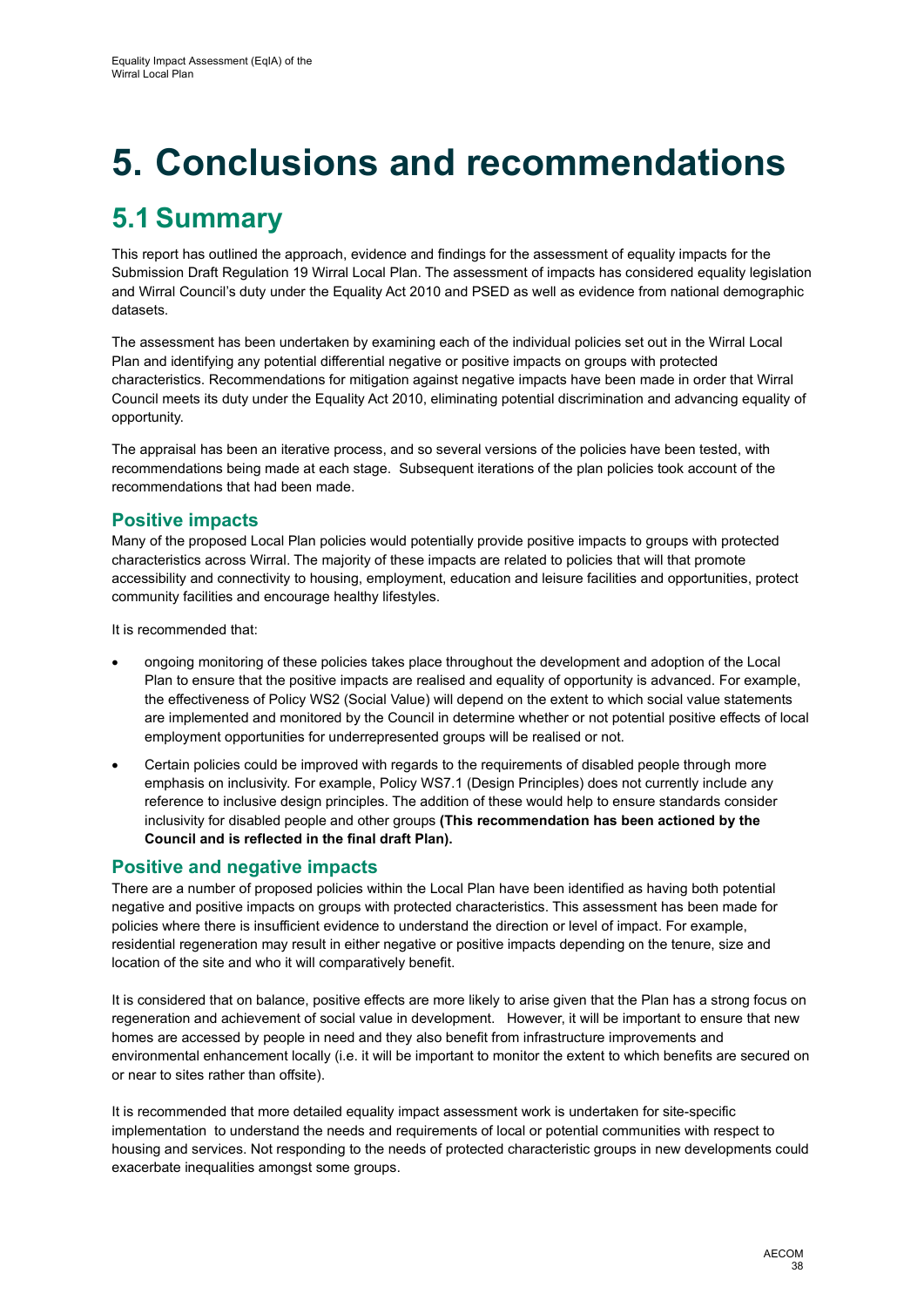Equality Impact Assessment (EqIA) of the Wirral Local Plan